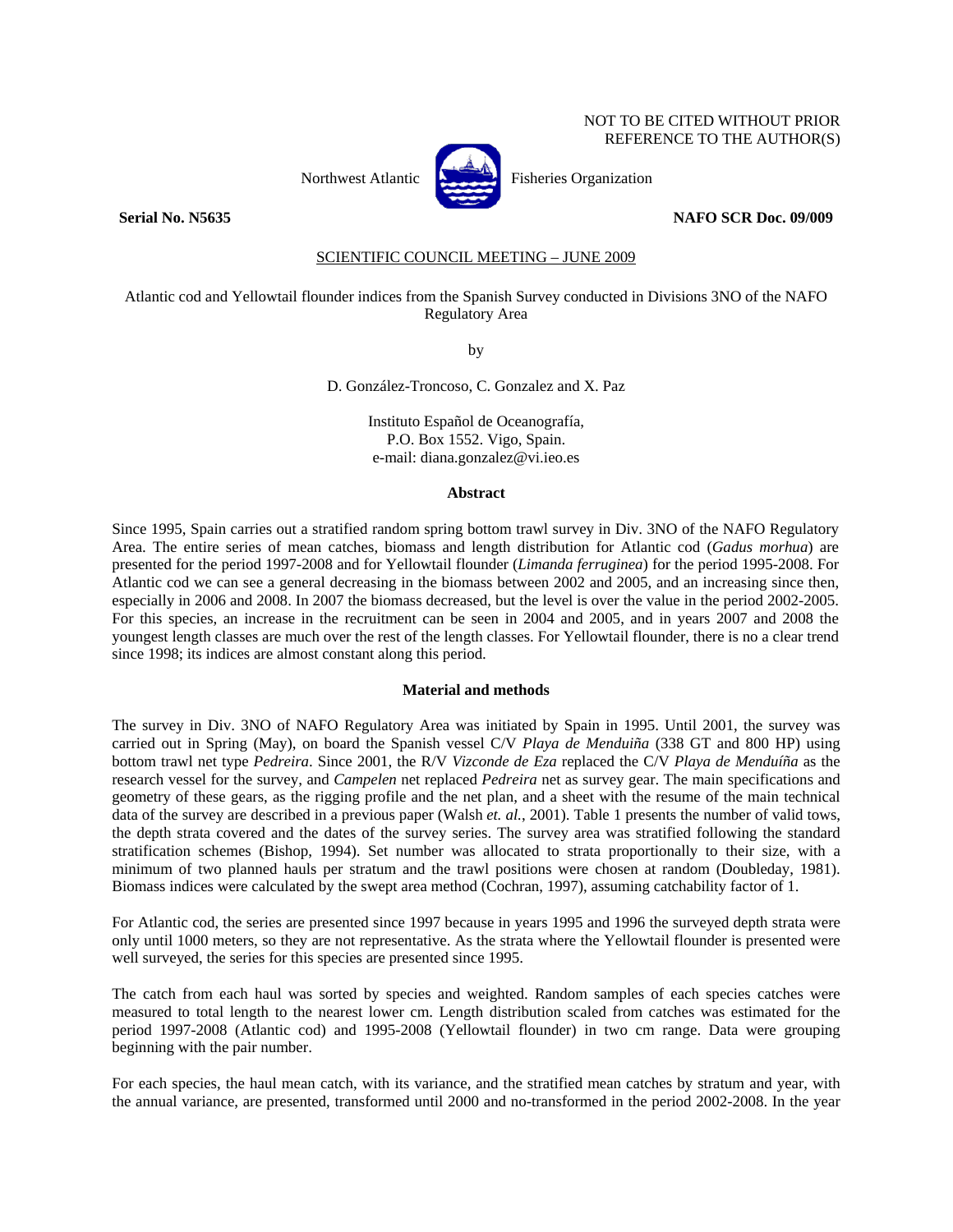2001, there are data transformed from the former vessel with original data from the new vessel. Besides this, the biomass per stratum and year, with the annual variance, are presented, as the stratified mean catches per haul length distribution. To more information about the calculation of these indices, see González Troncoso *et al.*, 2004 and Paz *et al.*, 2004.

#### **Results**

### **Atlantic cod**

Atlantic cod in Divisions 3NO has been under moratorium to directed fishing since 1994. According to the NAFO Scientific Council, the stock of Atlantic cod in Divisions 3NO declined dramatically during the mid-1980s, and the total biomass and the spawning biomass are currently at an extremely low levels (NAFO, 2008).

## **Mean Catches and Biomass**

The Atlantic cod haul mean catches by stratum are presented in Table 2, included swept area, number of hauls and SD. Atlantic cod stratified mean catches per tow by stratum and year and their SD are presented in Table 3.

The entire time series (1997-2008) of biomass and their SD estimates for Atlantic cod are presented in Table 4. Estimated parameters *a* and *b* values of length-weight relationship are presented in Table 5.

We can see a great variation in the cod indices since 1997, but this is due to a few hauls in which the presence of cod was very high. For example, in 1998 and 2001, the C/V *Playa de Menduíña* made a more than seven tons cod catch in a single haul. Besides this, in 2001, the R/V *Vizconde de Eza* made two hauls with more than a ton of cod catches. But before year 2006, and apart from those hauls, the catches of cod were very poor. Between 2002 and 2005 there was a decreasing in the biomass. In 2006, we can see a great increase in the biomass of this species. Although this increase is above all for a single catch of almost 2 tons, in general the catches of Atlantic cod in the survey of 2006 were over the mean. In 2007 we can see a decrease in the biomass over the 2006 biomass, but still remains greater than in the 2002-2005 period. And in 2008 a new high increase is shown, reaching the second highest value in the time series, and in this case there is no haul with very high catches (the maximum was 585.5 kg). The great value of the variance in some years is due to the tows with a large catch (Fig. 1 and 2).

### **Length Distribution**

Table 6 and Figures 3 and 4 show the stratified mean catches per haul length distribution by year, besides the sampled size and its catch, for the period 1997-2008. The data have been grouped two by two**,** so we present the data every two cm. Except in 2001, 2006, 2007 and 2008 the modal values are very low. In general all lengths presence is very low, even it is very difficult to follow the modal values. In 2001 we have a good presence of individuals between 36 and 58 cm, probably due to the three hauls with great catches of this year, and in 2006 there is two modes in the length distribution, one around 30 cm and another one around 40 cm. There is no good recruitment until 2004, in which the individuals between 12 and 16 cm correspond to the greatest presence in the series, and in 2005 between 24 and 32, with a new mode between 12 and 16 cm, as in last year. In 2007 and 2008 the youngest lengths dominate the length range. In 2007, the highest mode is in the lengths 12-16, that are between 2 and 4 times the abundance of the 48 cm length class, the following mode. In 2008, the lengths between 20 and 26 dominate, all of them between 2.8 and 4.8 times the abundance of the 54 cm length class, the following mode.

### **Yellowtail flounder**

After a moratorium between 1994 and 1997, the Yellowtail flounder fishery is under TAC. According to the Report of NAFO Scientific Council Meeting, the stock size had a minimum in the mid 1990´s, but since 1994 has steadily increased and now it is estimated to be at a level well above that of the mid-1980s (NAFO, 2008).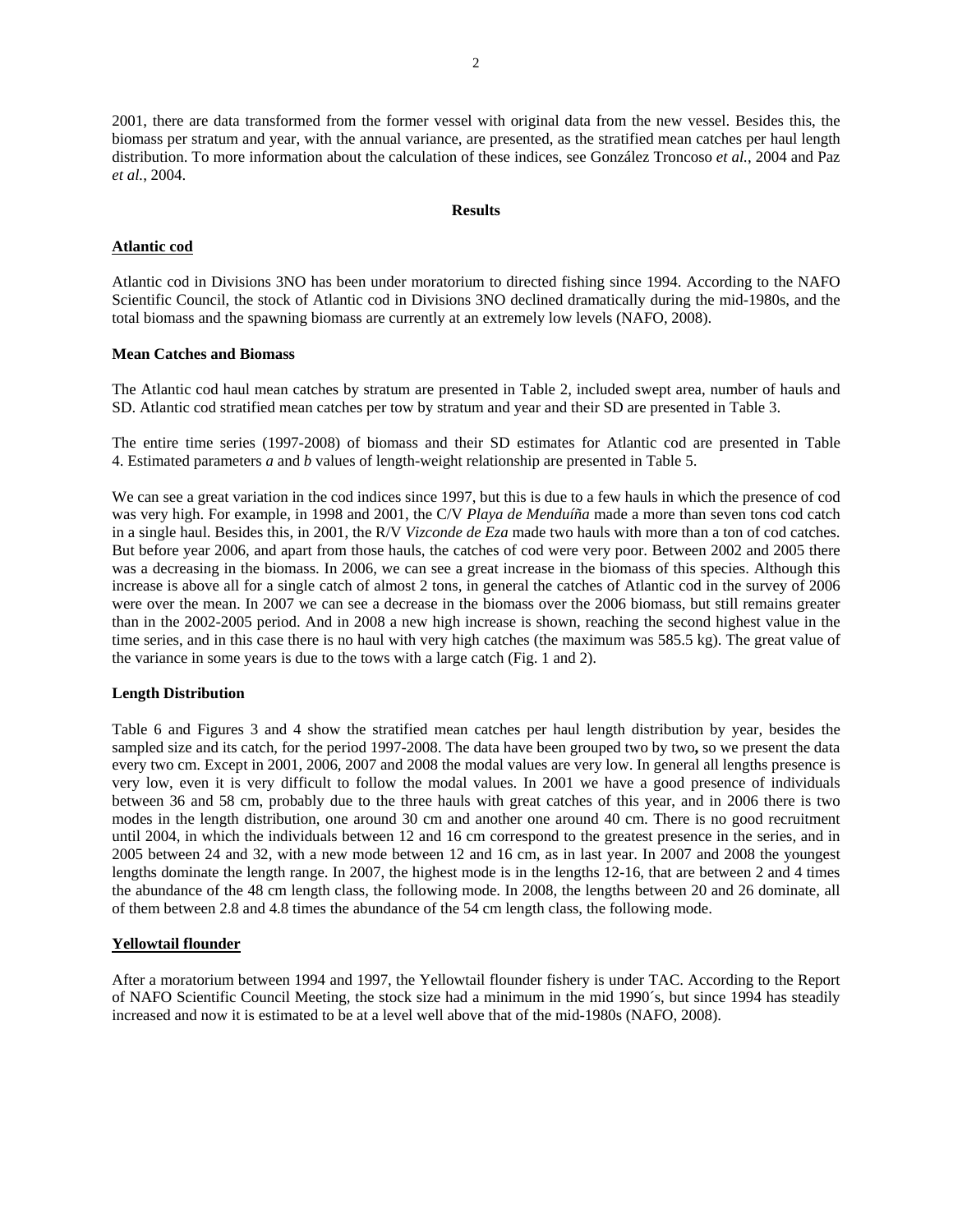## **Mean Catches and Biomass**

In Table 7 we present the haul mean catches by stratum for Yellowtail flounder, included swept area, number of hauls and SD. The stratified mean catches per tow by stratum and year and their SD are presented in Table 8 for this species.

The entire time series (1995-2008) of biomass by the swept area method and their SD estimates of Yellowtail flounder are presented in Table 9. The parameters *a* and *b* for the calculation of the length-weight relationship are presented in Table 10.

The Yellowtail flounder indices show no clear trend along the time (in the entire series). There was an increasing between 1995 and 1999 and since 2001 the indices are stabilised at a high level (Figures 5 and 6).

#### **Length Distribution**

The stratified mean catches per haul length distribution by sex and year, besides the sampled size and its catch, are presented in Table 11 and Figure 7 the period 1995-2008. The data have been grouped two by two**,** so we present the data every two cm. There is no presence of good recruitment last years. In Figure 8, we can see the evolution of a modal value since the beginning of the series, but, although there is a presence of juveniles in the lengths, this presence is very low.

## **References**

- Bishop, C A.. 1994. Revisions and additions to stratification schemes used during research vessel surveys in NAFO subareas 2 and 3*.* NAFO SCR Doc. 94/43, Serial nº N2413, 23 pp.
- Cochran, W. G.. 1997. Sampling techniques. J. Wiley and Sons, N.Y., 428 pp.
- Doubleday, W. G.. 1981. Manual on groundfish surveys in the Northwest Atlantic. NAFO Sci. Coun. Studies, 2, 55.
- González Troncoso, D., X. Paz and C. González. 2004. Atlantic cod population indices obtained from the Spring surveys conducted by Spain in the NAFO Regulatory Area of Divisions 3NO, 1995-2003. NAFO SCR Doc. 04/12, Serial Number N4957, 21 pp.
- NAFO, 2006. Report of Scientific Council Meeting, 1-15 June 2006
- NAFO, 2008. Report of Scientific Council Meeting, 5-19 June 2008
- Paz, X., D. González Troncoso and E. Román. 2004. New time series for Yellowtail flounder from the comparative experience between the C/V *Playa de Menduíña* and the R/V *Vizconde de Eza* in the NAFO Regulatory Area of Divisions 3NO, 1995-2003. NAFO SCR Doc. 04/10, Serial Number N4955, 19 pp.
- Walsh, J.S., X. Paz and P. Durán. 2001. A preliminary investigation of the efficiency of Canadian and Spanish Survey bottom trawls on the Southern Bank. NAFO SCR Doc., 01/74, Serial nº N4453, 18 pp.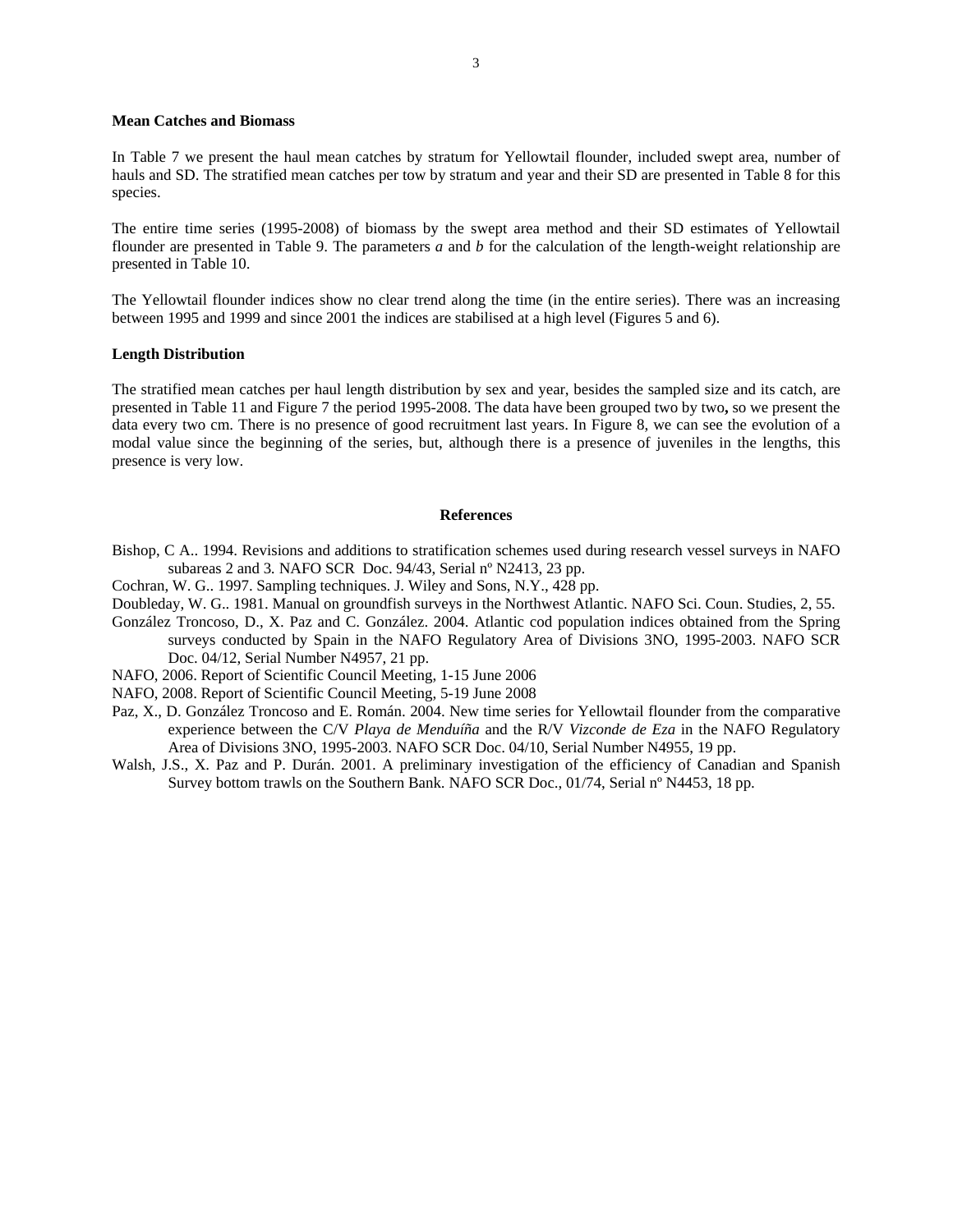| Year         |                       | Valid tows | Depth strata |                   |
|--------------|-----------------------|------------|--------------|-------------------|
|              | Vessel                |            | covered (m)  | Dates             |
| 1995         | C/V Playa de Menduíña | 77         | 42-684       | May 18-May 29     |
| 1996         | C/V Playa de Menduíña | 112        | 41-1135      | May 07-May 24     |
| 1997         | C/V Playa de Menduíña | 128        | 42-1263      | April 26-May 18   |
| 1998         | C/V Playa de Menduíña | 124        | 42-1390      | May 06-May 26     |
| 1999         | C/V Playa de Menduíña | 114        | 41-1381      | May 07-May 26     |
| 2000         | C/V Playa de Menduíña | 118        | 42-1401      | May 07-May 28     |
| $2001^{(*)}$ | R/V Vizconde de Eza   | 83         | 36-1156      | May 03-May 24     |
|              | C/V Playa de Menduíña | 121        | 40-1500      | May 05-May 23     |
| 2002         | R/V Vizconde de Eza   | 125        | 38-1540      | April 29-May 19   |
| 2003         | R/V Vizconde de Eza   | 118        | 38-1666      | May 11-June 02    |
| 2004         | R/V Vizconde de Eza   | 120        | 43-1539      | June 06–June 24   |
| 2005         | R/V Vizconde de Eza   | 119        | 47-1485      | June 10–June 29   |
| 2006         | R/V Vizconde de Eza   | 120        | 45-1480      | June 7–June 27    |
| 2007         | R/V Vizconde de Eza   | 110        | 45-1374      | May 29–June 19    |
| 2008         | R/V Vizconde de Eza   | 122        | 38-1460      | May $27$ –June 16 |

**TABLE 1.-** Spanish spring bottom trawl surveys on NAFO Div. 3NO: 1995-2008

(\*) We took, for the calculation of the series, 83 hauls from the R/V *Vizconde de Eza* and 40 hauls from the C/V *Playa de Menduíña* (123 hauls in total)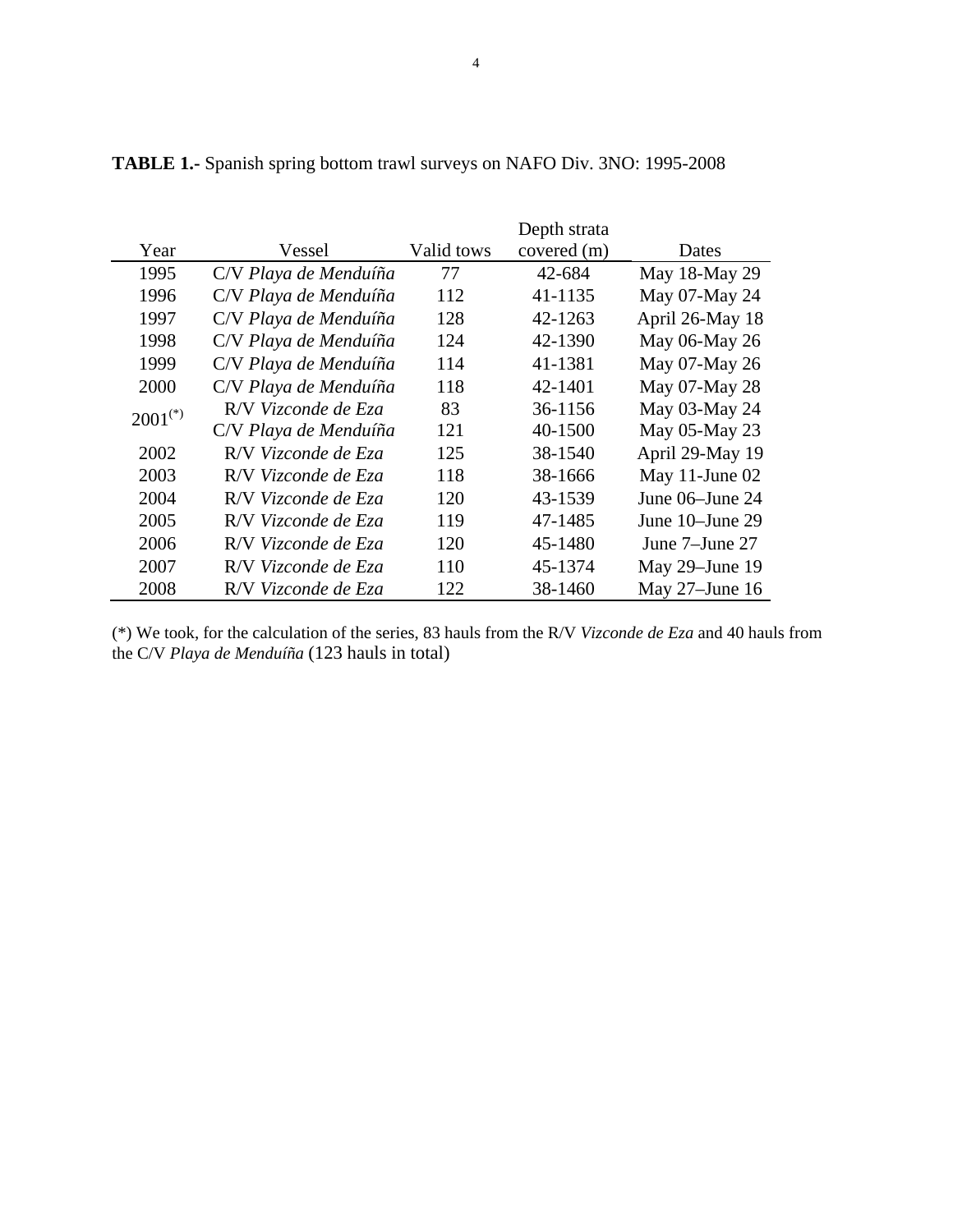**TABLE 2.-** Swept area, number of hauls and Atlantic cod mean catch (kg) and SD by stratum. Spanish Spring Surveys on NAFO Div. 3NO: 1997-2008. Swept area in square miles. n.s. means stratum not surveyed. 1997-2000 data are transformed C/V *Playa de Menduíña* data, and 2002-2008 data are original from R/V *Vizconde de Eza*. In 2001, there are data from the two vessels.

|         | 1997   |                |            |                          |        | 1998       |                        |          |        | 1999           |                        |         | 2000   |                        |                        |           |
|---------|--------|----------------|------------|--------------------------|--------|------------|------------------------|----------|--------|----------------|------------------------|---------|--------|------------------------|------------------------|-----------|
|         | Swept  | Tow            | A. cod     | A. cod                   | Swept  | Tow        | A. cod                 | A. cod   | Swept  | Tow            | A. cod                 | A. cod  | Swept  | Tow                    | A. cod                 | A. cod    |
| Stratum | area   | number         | Mean catch | SD.                      | area   | number     | Mean catch             | SD       | area   | number         | Mean catch             | SD      | area   | number                 | Mean catch             | <b>SD</b> |
| 353     | 0.0480 | $\overline{4}$ | 0.00       | 0.000                    | 0.0465 |            | $\overline{4}$<br>0.00 | 0.004    | 0.0360 |                | 3<br>6.26              | 8.593   | 0.0356 |                        | 3<br>8.59              | 9.984     |
| 354     | 0.0233 | $\overline{c}$ | 0.00       | 0.000                    | 0.0356 |            | 3<br>17.67             | 29.046   | 0.0218 | $\overline{2}$ | 4.92                   | 3.192   | 0.0356 | 3                      | 18.44                  | 27.099    |
| 355     | 0.0233 | $\overline{c}$ | 4.29       | 5.711                    | 0.0221 |            | 2<br>27.05             | 3.662    | 0.0229 | 2              | 6.39                   | 2.549   | 0.0233 | $\overline{c}$         | 94.83                  | 76.209    |
| 356     | 0.0225 | $\overline{c}$ | 7.80       | 0.495                    | 0.0221 |            | $\overline{2}$<br>6.23 | 0.247    | 0.0229 | $\overline{2}$ | 41.19                  | 0.346   | 0.0225 | $\overline{2}$         | 16.34                  | 17.172    |
| 357     | 0.0443 | $\overline{4}$ | 91.55      | 174.202                  | 0.0240 |            | $\overline{c}$<br>7.45 | 0.742    | 0.0236 | $\overline{2}$ | 10.12                  | 11.461  | 0.0124 | -1                     | 9.15                   |           |
| 358     | 0.0563 | 5              | 1.77       | 1.655                    | 0.0236 | 3          | 4.46                   | 4.030    | 0.0349 | 3              | 9.98                   | 4.006   | 0.0341 | 3                      | 184.88                 | 194.829   |
| 359     | 0.0690 | 6              | 1.13       | 2.385                    | 0.0698 |            | 0.39<br>6              | 0.858    | 0.0364 | 3              | 7.25                   | 11.394  | 0.0469 | $\overline{4}$         | 18.26                  | 17.367    |
| 360     | 0.3754 | 32             | 0.11       | 0.226                    | 0.2561 | 25         | 0.22                   | 0.700    | 0.2325 | 19             | 2.33                   | 3.801   | 0.2396 | 20                     | 2.16                   | 3.561     |
| 374     | 0.0353 | 3              | 0.06       | 0.099                    | 0.0353 | 3          | 0.00                   | 0.000    | 0.0244 | $\overline{c}$ | 0.58                   | 0.594   | 0.0240 |                        | $\overline{2}$<br>0.00 | 0.000     |
| 375     | 0.0116 |                | 0.00       |                          | 0.0345 | 3          | 0.78                   | 0.403    | 0.0236 | 2              | 0.97                   | 0.579   | 0.0244 | $\overline{c}$         | 0.00                   | 0.000     |
| 376     | 0.1583 | 14             | 0.00       | 0.000                    | 0.0930 | 10         | 0.20                   | 0.187    | 0.1219 | 10             | 0.62                   | 0.545   | 0.1200 | 10                     | 0.90                   | 1.852     |
| 377     | 0.0116 | $\mathbf{1}$   | 0.27       | $\sim$                   | 0.0229 |            | 2<br>1.89              | 2.375    | 0.0240 | $\overline{c}$ | 0.21                   | 0.302   | 0.0229 |                        | $\overline{2}$<br>0.02 | 0.027     |
| 378     | 0.0210 | $\overline{c}$ | 2.34       | 3.316                    | 0.0120 |            | 2<br>3.46              | 0.940    | 0.0229 | $\overline{c}$ | 7.76                   | 5.951   | 0.0233 | $\overline{2}$         | 10.65                  | 11.169    |
| 379     | 0.0206 | $\overline{c}$ | 3.68       | 0.307                    | 0.0356 |            | 8.30<br>3              | 5.847    | 0.0236 | 2              | 5.22                   | 4.147   | 0.0225 |                        | 2<br>41.12             | 54.683    |
| 380     | 0.0210 | $\overline{c}$ | 0.36       | 0.515                    | 0.0113 |            | $\overline{2}$<br>2.33 | 1.361    | 0.0236 | $\overline{2}$ | 38.58                  | 48.720  | 0.0236 |                        | $\overline{c}$<br>8.21 | 3.236     |
| 381     | 0.0221 | 2              | 0.07       | 0.099                    | 0.0229 |            | 2<br>0.21              | 0.187    | 0.0229 |                | 2<br>0.87              | 0.388   | 0.0236 |                        | 2<br>1.74              | 0.730     |
| 382     | 0.0461 | $\overline{4}$ | 0.00       | 0.000                    | 0.0229 |            | 3<br>0.32              | 0.336    | 0.0484 | $\overline{4}$ | 0.05                   | 0.036   | 0.0499 | $\overline{4}$         | 0.71                   | 0.561     |
| 721     | 0.0221 | $\overline{2}$ | 20.98      | 7.052                    | 0.0203 |            | $\overline{c}$<br>0.61 | 0.866    | 0.0244 | $\overline{2}$ | 88.29                  | 106.743 | 0.0236 | $\overline{2}$         | 28.34                  | 17.122    |
| 722     | 0.0214 | $\overline{c}$ | 0.31       | 0.139                    | 0.0101 |            | $\overline{2}$<br>0.00 | 0.000    | 0.0229 |                | 2<br>0.00              | 0.000   | 0.0218 | $\overline{2}$         | 0.90                   | 1.277     |
| 723     | 0.0210 | $\overline{c}$ | 9.90       | 2.425                    | 0.0233 |            | 2<br>4.39              | 3.736    | 0.0229 | $\overline{c}$ | 16.87                  | 20.735  | 0.0248 |                        | 2<br>22.02             | 12.010    |
| 724     | 0.0225 | $\sqrt{2}$     | 1.30       | 1.269                    | 0.0206 | $\sqrt{2}$ | 1488.84                | 2101.820 | 0.0225 | $\overline{c}$ | 0.02                   | 0.032   | 0.0233 | $\overline{2}$         | 0.70                   | 0.341     |
| 725     | 0.0206 | $\overline{2}$ | 23.50      | 17.734                   | 0.0086 | 1          | 30.86                  | $\sim$   | 0.0229 | $\overline{c}$ | 13.65                  | 19.102  | 0.0210 | $\overline{2}$         | 4.34                   | 3.857     |
| 726     | n.s.   | n.s.           | n.s.       | n.s.                     | 0.0094 |            | $\overline{c}$<br>4.74 | 5.617    | 0.0225 | $\overline{2}$ | 0.81                   | 0.492   | 0.0221 | $\overline{2}$         | 8.85                   | 12.221    |
| 727     | 0.0094 | -1             | 0.12       | <b>.</b>                 | 0.0233 |            | $\overline{c}$<br>2.66 | 2.821    | 0.0236 | $\mathbf{2}$   | 9.20                   | 4.701   | 0.0210 | $\overline{2}$         | 9.16                   | 10.803    |
| 728     | 0.0214 | $\overline{c}$ | 1.17       | 0.569                    | 0.0206 |            | $\overline{c}$<br>1.54 | 2.177    | 0.0233 |                | 2<br>0.00              | 0.000   | 0.0210 | $\overline{2}$         | 0.90                   | 1.267     |
| 752     | 0.0218 | $\overline{c}$ | 0.00       | 0.000                    | 0.0229 |            | $\overline{c}$<br>0.00 | 0.000    | 0.0233 |                | $\overline{c}$<br>0.00 | 0.000   | 0.0206 |                        | $\overline{c}$<br>0.00 | 0.000     |
| 753     | 0.0214 | $\overline{c}$ | 0.00       | 0.000                    | 0.0218 |            | $\overline{c}$<br>0.00 | 0.000    | 0.0229 |                | $\overline{c}$<br>0.00 | 0.000   | 0.0218 | $\overline{2}$         | 0.00                   | 0.000     |
| 754     | 0.0330 | 3              | 0.00       | 0.000                    | 0.0210 |            | 2<br>0.00              | 0.000    | 0.0206 |                | $\overline{2}$<br>0.00 | 0.000   | 0.0195 |                        | $\overline{2}$<br>0.00 | 0.000     |
| 755     | n.s.   | n.s.           | n.s.       | n.s.                     | 0.0206 |            | 2<br>0.00              | 0.000    | 0.0311 | 3              | 0.00                   | 0.000   | 0.0431 | $\overline{4}$         | 0.00                   | 0.000     |
| 756     | 0.0109 | -1             | 0.00       |                          | 0.0225 |            | 2<br>0.32              | 0.449    | 0.0225 | $\overline{2}$ | 0.24                   | 0.334   | 0.0203 | $\overline{2}$         | 0.36                   | 0.257     |
| 757     | 0.0304 | 3              | 0.00       | 0.000                    | 0.0206 |            | 2<br>0.00              | 0.000    | 0.0233 | 2              | 0.00                   | 0.000   | 0.0214 |                        | 2<br>0.00              | 0.000     |
| 758     | 0.0214 | $\overline{2}$ | 0.00       | 0.000                    | 0.0105 |            | 2<br>0.00              | 0.000    | 0.0214 |                | $\overline{c}$<br>0.00 | 0.000   | 0.0210 |                        | $\overline{2}$<br>0.00 | 0.000     |
| 759     | n.s.   | n.s.           | n.s.       | n.s.                     | 0.0214 |            | $\overline{c}$<br>0.00 | 0.000    | 0.0218 | $\overline{2}$ | 0.00                   | 0.000   | 0.0210 |                        | 0.00<br>2              | 0.000     |
| 760     | 0.0105 | -1             | 0.00       | $\overline{\phantom{a}}$ | 0.0214 |            | 2<br>0.00              | 0.000    | 0.0225 | 2              | 0.00                   | 0.000   | 0.0210 | $\mathcal{D}_{\alpha}$ | 0.00                   | 0.000     |
| 761     | 0.0315 | 3              | 0.00       | 0.000                    | 0.0206 |            | $\overline{2}$<br>0.00 | 0.000    | 0.0210 | $\overline{2}$ | 0.00                   | 0.000   | 0.0221 | $\overline{2}$         | 0.00                   | 0.000     |
| 762     | 0.0308 | 3              | 0.00       | 0.000                    | 0.0094 |            | $\overline{c}$<br>0.00 | 0.000    | 0.0210 |                | 0.00<br>2              | 0.000   | 0.0203 | $\overline{2}$         | 0.00                   | 0.000     |
| 763     | n.s.   | n.s.           | n.s.       | n.s.                     | 0.0218 |            | 2<br>0.00              | 0.000    | 0.0311 | 3              | 0.00                   | 0.000   | 0.0416 | $\overline{4}$         | 1.08                   | 2.170     |
| 764     | 0.0206 | $\mathbf{2}$   | 0.00       | 0.000                    | 0.0218 |            | $\overline{c}$<br>0.00 | 0.000    | 0.0225 | $\overline{2}$ | 0.00                   | 0.000   | 0.0218 | $\overline{2}$         | 0.00                   | 0.000     |
| 765     | 0.0206 | $\overline{2}$ | 0.00       | 0.000                    | 0.0098 |            | 2<br>0.00              | 0.000    | 0.0221 | $\overline{c}$ | 0.00                   | 0.000   | 0.0203 | $\overline{2}$         | 0.00                   | 0.000     |
| 766     | 0.0308 | 3              | 0.00       | 0.000                    | 0.0191 |            | $\overline{c}$<br>0.00 | 0.000    | 0.0218 | $\overline{2}$ | 0.00                   | 0.000   | 0.0214 | $\overline{2}$         | 0.00                   | 0.000     |
| 767     | n.s.   | n.s.           | n.s.       | n.s.                     | 0.0109 |            | $\overline{c}$<br>0.00 | 0.000    | 0.0214 | $\overline{2}$ | 0.00                   | 0.000   | 0.0210 |                        | $\overline{2}$<br>0.00 | 0.000     |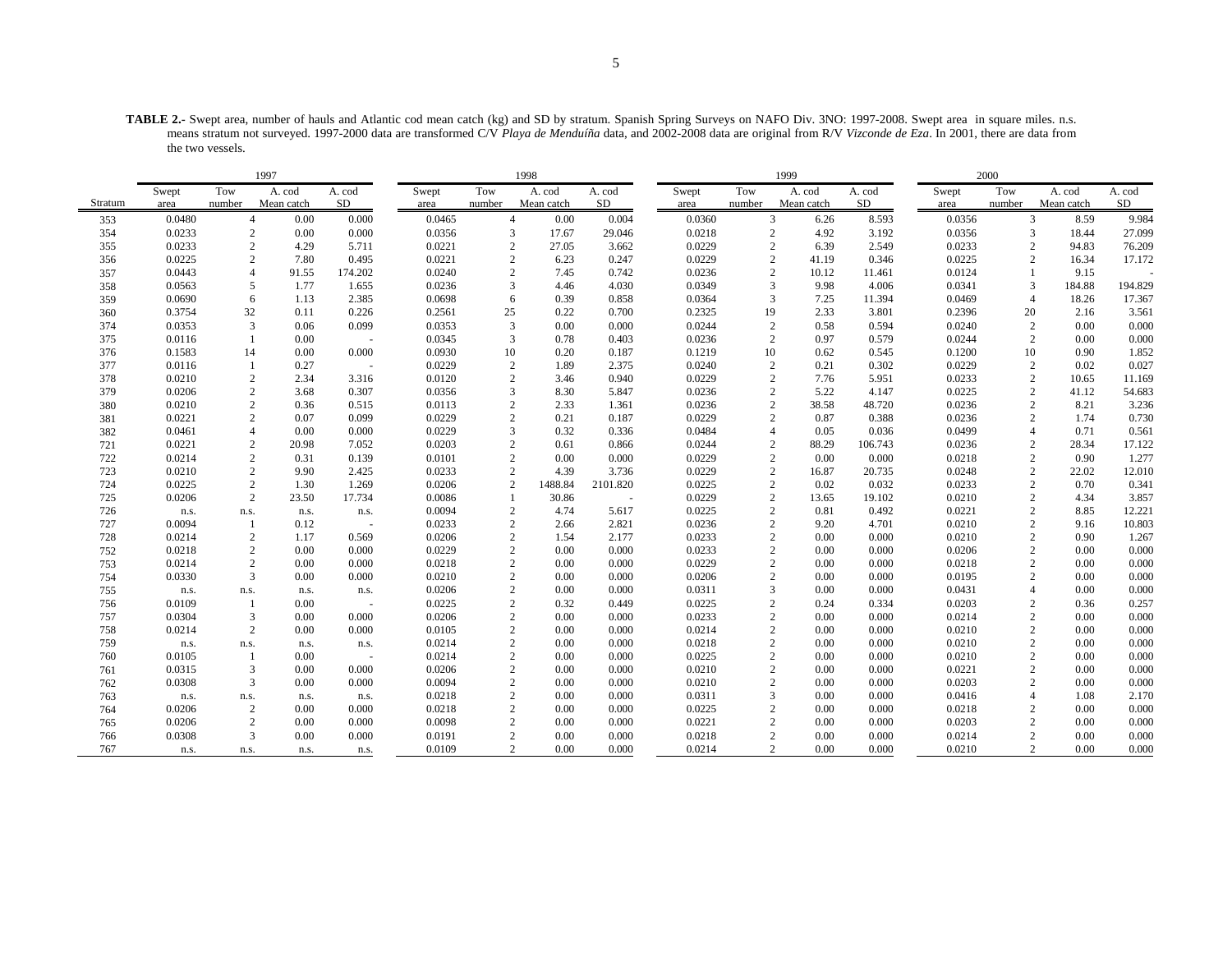|         | 2001   |                |            |          | 2002   |                |            |          | 2003   |                        |            |                          | 2004   |                |                        |        |
|---------|--------|----------------|------------|----------|--------|----------------|------------|----------|--------|------------------------|------------|--------------------------|--------|----------------|------------------------|--------|
|         | Swept  | Tow            | A. cod     | A. cod   | Swept  | Tow            | A. cod     | A. cod   | Swept  | Tow                    | A. cod     | A. cod                   | Swept  | Tow            | A. cod                 | A. cod |
| Stratum | area   | number         | Mean catch | SD       | area   | number         | Mean catch | SD       | area   | number                 | Mean catch | SD                       | area   | number         | Mean catch             | SD     |
| 353     | 0.0341 | 3              | 7.33       | 8.145    | 0.0476 | $\overline{4}$ | 0.00       | 0.003    | 0.0334 | $\mathfrak{Z}$         | 0.00       | 0.000                    | 0.0338 |                | 3<br>10.21             | 8.691  |
| 354     | 0.0338 | 3              | 16.07      | 3.315    | 0.0356 | 3              | 0.01       | 0.012    | 0.0338 | 3                      | 7.63       | 13.221                   | 0.0345 | 3              | 4.76                   | 3.335  |
| 355     | 0.0240 | 2              | 56.11      | 64.898   | 0.0236 | $\overline{2}$ | 0.96       | 0.370    | 0.0229 | $\mathfrak{2}$         | 3.02       | 2.390                    | 0.0229 | $\overline{c}$ | 5.09                   | 3.267  |
| 356     | 0.0240 | $\sqrt{2}$     | 149.60     | 76.650   | 0.0233 | $\overline{2}$ | 15.20      | 10.889   | 0.0225 | $\mathbf{2}$           | 15.61      | 1.605                    | 0.0221 | $\sqrt{2}$     | 2.97                   | 0.714  |
| 357     | 0.0244 | $\overline{2}$ | 27.20      | 36.062   | 0.0240 | $\overline{2}$ | 6.65       | 1.909    | 0.0229 | $\overline{c}$         | 5.28       | 7.460                    | 0.0229 | 2              | 13.30                  | 17.727 |
| 358     | 0.0345 | 3              | 3.42       | 2.592    | 0.0345 | 3              | 2.63       | 1.429    | 0.0338 | 3                      | 207.22     | 260.186                  | 0.0330 | 3              | 14.41                  | 12.455 |
| 359     | 0.0803 | $\overline{7}$ | 176.35     | 433.935  | 0.0686 | 6              | 2.72       | 3.436    | 0.0791 | $\tau$                 | 1.03       | 1.522                    | 0.0791 | $\tau$         | 29.83                  | 54.712 |
| 360     | 0.2423 | 20             | 11.36      | 27.470   | 0.2865 | 25             | 0.82       | 2.887    | 0.2254 | 20                     | 1.14       | 2.952                    | 0.2310 | 20             | 3.55                   | 4.484  |
| 374     | 0.0240 | 2              | 0.00       | 0.000    | 0.0345 | 3              | 0.00       | 0.000    | 0.0225 | 2                      | 0.00       | 0.000                    | 0.0232 | 2              | 0.00                   | 0.000  |
| 375     | 0.0338 | 3              | 0.00       | 0.000    | 0.0353 | 3              | 0.47       | 0.503    | 0.0330 | 3                      | 0.48       | 0.826                    | 0.0338 | 3              | 0.05                   | 0.081  |
| 376     | 0.1155 | 10             | 0.04       | 0.119    | 0.1140 | 10             | 0.00       | 0.000    | 0.1125 | 10                     | 0.65       | 1.987                    | 0.1166 | 10             | 0.60                   | 0.733  |
| 377     | 0.0229 | 2              | 0.00       | 0.000    | 0.0229 | $\overline{2}$ | 0.00       | 0.000    | 0.0225 | $\overline{c}$         | 1.25       | 1.768                    | 0.0218 | $\sqrt{2}$     | 19.60                  | 24.020 |
| 378     | 0.0236 | $\overline{c}$ | 11.98      | 15.726   | 0.0233 | $\overline{2}$ | 1.45       | 2.051    | 0.0225 | $\overline{c}$         | 19.18      | 19.141                   | 0.0225 | $\overline{c}$ | 17.75                  | 3.989  |
| 379     | 0.0229 | 2              | 9.54       | 9.001    | 0.0229 | $\overline{c}$ | 24.83      | 32.492   | 0.0229 | 2                      | 4.35       | 0.481                    | 0.0124 | $\mathbf{1}$   | 23.95                  |        |
| 380     | 0.0206 | $\overline{2}$ | 6.00       | 2.895    | 0.0225 | $\overline{2}$ | 0.31       | 0.035    | 0.0229 | $\overline{2}$         | 1.09       | 0.976                    | 0.0221 | $\sqrt{2}$     | 7.77                   | 2.305  |
| 381     | 0.0236 | $\overline{2}$ | 0.66       | 0.891    | 0.0229 | $\overline{2}$ | 0.04       | 0.057    | 0.0229 | $\overline{2}$         | 0.00       | 0.000                    | 0.0225 |                | 5.47<br>2              | 4.150  |
| 382     | 0.0469 | $\overline{A}$ | 0.12       | 0.145    | 0.0341 | 3              | 0.04       | 0.076    | 0.0454 | $\overline{4}$         | 0.00       | 0.000                    | 0.0461 | $\overline{4}$ | 0.47                   | 0.888  |
| 721     | 0.0248 |                | 4.85       | 6.859    | 0.0233 | $\overline{2}$ | 1.01       | 1.430    | 0.0225 | $\overline{2}$         | 9.40       | 13.287                   | 0.0221 | $\overline{c}$ | 2.20                   | 3.111  |
| 722     | 0.0233 | 2              | 0.00       | 0.000    | 0.0236 | $\overline{c}$ | 0.00       | 0.000    | 0.0221 | $\overline{c}$         | 1.73       | 2.447                    | 0.0218 | $\overline{2}$ | 0.00                   | 0.000  |
| 723     | 0.0240 | $\overline{c}$ | 676.15     | 932.179  | 0.0233 | $\overline{2}$ | 55.60      | 69.155   | 0.0229 | $\overline{2}$         | 0.65       | 0.919                    | 0.0229 | $\overline{2}$ | 1.94                   | 2.744  |
| 724     | 0.0353 | 3              | 6.16       | 10.254   | 0.0225 | $\overline{2}$ | 49.80      | 70.428   | 0.0225 | $\overline{2}$         | 10.46      | 14.786                   | 0.0214 | $\overline{c}$ | 0.00                   | 0.000  |
| 725     | 0.0116 | $\sqrt{2}$     | 1367.61    | 1856.733 | 0.0225 | $\overline{2}$ | 9.25       | 7.849    | 0.0229 | $\overline{c}$         | 2.17       | 3.062                    | 0.0225 | $\overline{c}$ | 0.29                   | 0.403  |
| 726     | 0.0116 | 2              | 1.83       | 2.593    | 0.0214 | $\overline{2}$ | 1122.95    | 1569.289 | 0.0225 | $\overline{c}$         | 0.00       | 0.000                    | 0.0225 |                | 2<br>0.00              | 0.000  |
| 727     | 0.0225 | 2              | 10.40      | 4.810    | 0.0233 | $\overline{2}$ | 2.80       | 3.960    | 0.0218 | $\overline{c}$         | 7.45       | 9.405                    | 0.0232 | $\overline{c}$ | 0.00                   | 0.000  |
| 728     | 0.0229 | $\overline{c}$ | 0.00       | 0.000    | 0.0229 | $\overline{c}$ | 21.40      | 30.264   | 0.0225 | 2                      | 0.00       | 0.000                    | 0.0180 |                | 2<br>0.00              | 0.000  |
| 752     | 0.0210 | 2              | 0.00       | 0.000    | 0.0116 |                | 0.00       | 0.000    | 0.0229 | $\overline{2}$         | 0.00       | 0.000                    | 0.0214 | $\overline{c}$ | 0.00                   | 0.000  |
| 753     | 0.0214 | 2              | 0.00       | 0.000    | 0.0229 | $\overline{2}$ | 0.00       | 0.000    | 0.0229 | $\mathcal{D}_{\alpha}$ | 0.00       | 0.000                    | 0.0218 | $\overline{2}$ | 0.00                   | 0.000  |
| 754     | 0.0195 | $\overline{c}$ | 0.00       | 0.000    | 0.0341 | 3              | 0.00       | 0.000    | 0.0218 | $\overline{2}$         | 0.00       | 0.000                    | 0.0214 |                | $\overline{c}$<br>0.00 | 0.000  |
| 755     | 0.0416 | $\overline{4}$ | 0.00       | 0.000    | 0.0338 | 3              | 0.00       | 0.000    | 0.0221 | $\overline{2}$         | 0.00       | 0.000                    | 0.0319 | 3              | 0.00                   | 0.000  |
| 756     | 0.0113 | 2              | 0.04       | 0.057    | 0.0229 | $\overline{c}$ | 0.00       | 0.000    | 0.0221 | 2                      | 0.00       | 0.000                    | 0.0218 | $\mathbf{2}$   | 0.00                   | 0.000  |
| 757     | 0.0233 | 2              | 0.00       | 0.000    | 0.0225 | $\overline{2}$ | 64.40      | 91.075   | 0.0221 | $\overline{c}$         | 0.00       | 0.000                    | 0.0218 |                | $\overline{c}$<br>0.00 | 0.000  |
| 758     | 0.0218 | 2              | 0.00       | 0.000    | 0.0225 | $\overline{2}$ | 2.80       | 3.960    | 0.0221 | $\overline{c}$         | 0.00       | 0.000                    | 0.0214 |                | 0.00<br>$\overline{c}$ | 0.000  |
| 759     | 0.0221 | $\mathbf{2}$   | 0.00       | 0.000    | 0.0225 | $\overline{2}$ | 0.00       | 0.000    | 0.0113 |                        | 0.00       | $\overline{\phantom{a}}$ | 0.0214 | $\mathbf{2}$   | 0.00                   | 0.000  |
| 760     | 0.0229 | $\overline{2}$ | 0.00       | 0.000    | 0.0229 | $\overline{2}$ | 0.00       | 0.000    | 0.0218 | $\overline{2}$         | 0.00       | 0.000                    | 0.0221 | $\overline{c}$ | 0.00                   | 0.000  |
| 761     | 0.0225 | 2              | 0.00       | 0.000    | 0.0225 | $\overline{c}$ | 0.17       | 0.236    | 0.0225 | $\overline{c}$         | 0.00       | 0.000                    | 0.0221 | $\overline{2}$ | 0.00                   | 0.000  |
| 762     | 0.0116 | $\overline{c}$ | 0.00       | 0.000    | 0.0225 | $\overline{2}$ | 0.15       | 0.212    | 0.0225 | $\overline{2}$         | 0.00       | 0.000                    | 0.0233 | $\overline{c}$ | 0.00                   | 0.000  |
| 763     | 0.0330 | 3              | 0.00       | 0.000    | 0.0225 |                | 0.00       | 0.000    | 0.0311 | 3                      | 0.00       | 0.000                    | 0.0326 | 3              | 0.00                   | 0.000  |
| 764     | 0.0240 | $\overline{c}$ | 0.00       | 0.000    | 0.0236 | $\overline{2}$ | 0.00       | 0.000    | 0.0221 | $\overline{2}$         | 0.00       | 0.000                    | 0.0229 | $\overline{c}$ | 0.00                   | 0.000  |
| 765     | 0.0113 |                | 0.00       | 0.000    | 0.0236 |                | 0.00       | 0.000    | 0.0113 |                        | 0.00       | $\overline{\phantom{a}}$ | 0.0225 | $\overline{c}$ | 0.00                   | 0.000  |
| 766     | 0.0203 | 2              | 0.00       | 0.000    | 0.0233 | $\overline{c}$ | 0.00       | 0.000    | 0.0225 | $\overline{2}$         | 0.00       | 0.000                    | 0.0225 | $\overline{2}$ | 0.00                   | 0.000  |
| 767     | 0.0225 | 2              | 0.00       | 0.000    | 0.0229 | $\mathcal{D}$  | 0.00       | 0.000    | 0.0229 | $\mathcal{L}$          | 0.00       | 0.000                    | 0.0218 | $\mathcal{L}$  | 0.00                   | 0.000  |

**TABLE 2 (cont.).-** Swept area, number of hauls and Atlantic cod mean catch (kg) and SD by stratum. Spanish Spring Surveys on NAFO Div. 3NO: 1997-2008. Swept area in square miles. n.s. means stratum not surveyed. 1997-2000 data are transformed C/V *Playa de Menduíña* data, and 2002-2008 data are original from R/V *Vizconde de Eza*. In 2001, there are data from the two vessels.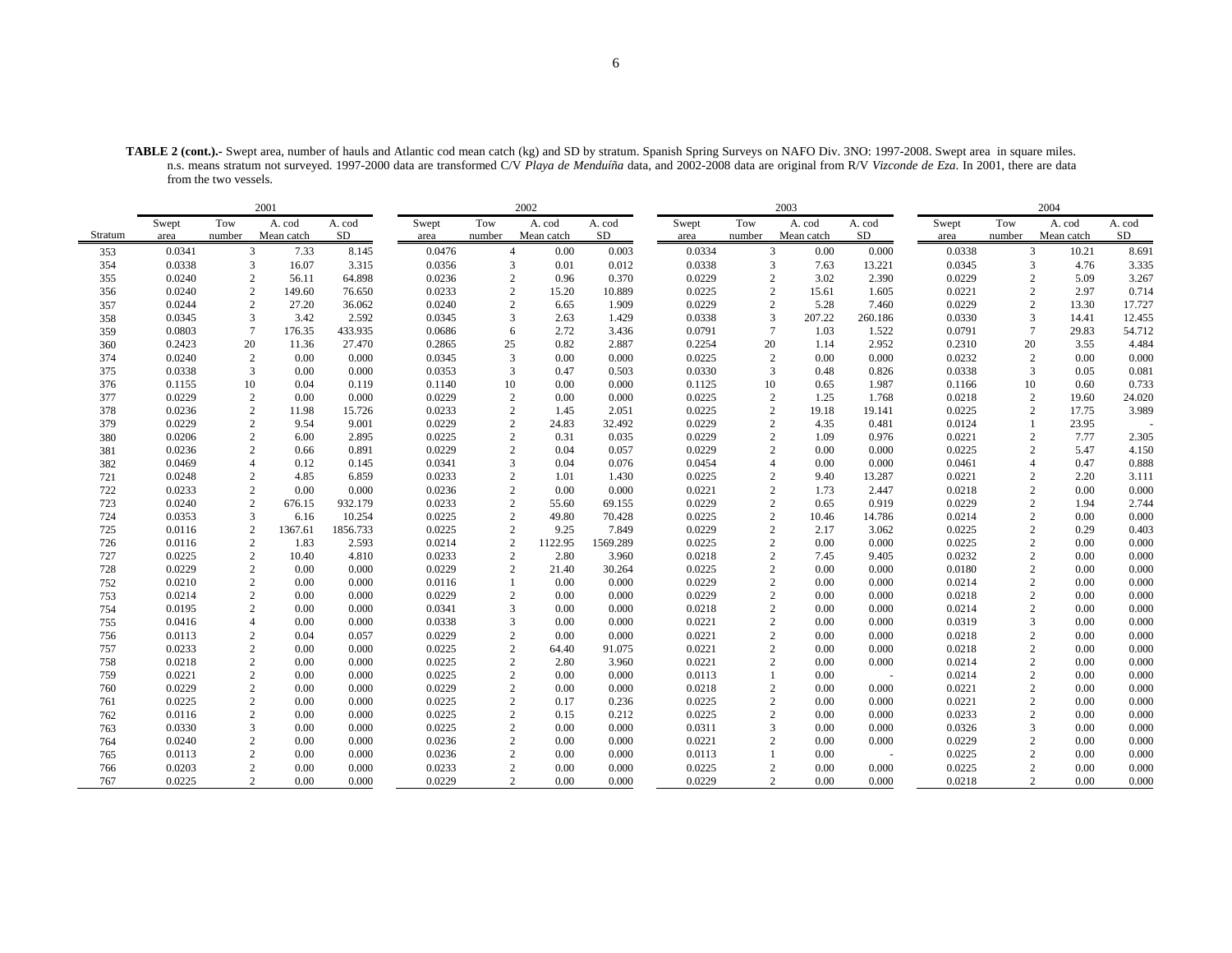**TABLE 2 (cont.).-** Swept area, number of hauls and Atlantic cod mean catch (kg) and SD by stratum. Spanish Spring Surveys on NAFO Div. 3NO: 1997-2008. Swept area in square miles. n.s. means stratum not surveyed. 1997-2000 data are transformed C/V *Playa de Menduíña* data, and 2002-2008 data are original from R/V *Vizconde de Eza*. In 2001, there are data from the two vessels.

|         |        |                | 2005       |                          |        |                | 2006                   |         |        |                | 2007       |           |        |                 | 2008           |                |
|---------|--------|----------------|------------|--------------------------|--------|----------------|------------------------|---------|--------|----------------|------------|-----------|--------|-----------------|----------------|----------------|
|         | Swept  | Tow            | A. cod     | A. cod                   | Swept  | Tow            | A. cod                 | A. cod  | Swept  | Tow            | A. cod     | A. cod    | Swept  | Tow             | A. cod         | A. cod         |
| Stratum | area   | number         | Mean catch | SD                       | area   | number         | Mean catch             | SD      | area   | number         | Mean catch | <b>SD</b> | area   | number          | Mean catch     | SD             |
| 353     | 0.0353 | 3              | 4.20       | 3.962                    | 0.0371 |                | 3<br>11.53             | 7.341   | 0.0364 | 3              | 0.14       | 0.138     | 0.0341 | 3               | 0.04           | 0.070          |
| 354     | 0.0353 | 3              | 6.76       | 8.311                    | 0.0364 | 3              | 10.98                  | 14.032  | 0.0364 | 3              | 16.81      | 14.624    | 0.0345 | 3               | 64.76          | 69.913         |
| 355     | 0.0225 | $\mathbf{2}$   | 1.97       | 0.255                    | 0.0248 | $\mathbf{2}$   | 3.04                   | 0.078   | 0.0240 | 2              | 41.34      | 12.820    | 0.0221 | $\overline{2}$  | 2.30           | 3.253          |
| 356     | 0.0233 | $\mathbf{2}$   | 1.43       | 1.478                    | 0.0240 | $\mathbf{2}$   | 3.88                   | 3.247   | 0.0240 | 2              | 0.96       | 1.351     | 0.0236 | $\overline{2}$  | 13.45          | 13.011         |
| 357     | 0.0233 | $\overline{2}$ | 3.98       | 4.603                    | 0.0244 |                | 2<br>12.75             | 8.400   | 0.0360 | 3              | 1.42       | 1.323     | 0.0233 | $\mathfrak{2}$  | 6.31           | 8.917          |
| 358     | 0.0349 | 3              | 22.75      | 17.967                   | 0.0349 | 3              | 82.54                  | 80.442  | 0.0368 | 3              | 113.84     | 43.776    | 0.0345 | 3               | 249.58         | 302.829        |
| 359     | 0.0814 | $\tau$         | 57.31      | 134.609                  | 0.0975 | 8              | 372.36                 | 643.214 | 0.0855 | $\overline{7}$ | 3.17       | 4.658     | 0.0799 | $7\phantom{.0}$ | 224.94         | 196.538        |
| 360     | 0.2325 | 20             | 2.47       | 4.698                    | 0.2340 | 19             | 7.35                   | 8.119   | 0.2378 | 20             | 2.42       | 4.606     | 0.2340 | 20              | 10.10          | 14.465         |
| 374     | 0.0229 | 2              | 0.11       | 0.148                    | 0.0236 | 2              | 0.00                   | 0.000   | 0.0240 | 2              | 0.00       | 0.000     | 0.0233 | $\overline{c}$  | 0.57           | 0.812          |
| 375     | 0.0349 | 3              | 0.00       | 0.000                    | 0.0364 | 3              | 13.53                  | 15.862  | 0.0364 | 3              | 1.71       | 1.646     | 0.0334 | 3               | 18.64          | 29.958         |
| 376     | 0.1174 | 10             | 0.76       | 0.963                    | 0.1219 | 10             | 6.84                   | 11.380  | 0.1185 | 10             | 0.68       | 1.167     | 0.1129 | 10              | 11.60          | 9.917          |
| 377     | 0.0233 | $\sqrt{2}$     | 61.19      | 64.955                   | 0.0236 | $\overline{c}$ | 90.62                  | 69.919  | 0.0240 | $\overline{c}$ | 698.56     | 987.885   | 0.0233 | $\overline{c}$  | 234.80         | 189.646        |
| 378     | 0.0225 | $\mathbf{2}$   | 8.59       | 10.087                   | 0.0240 | $\mathbf{2}$   | 90.32                  | 85.680  | 0.0233 | $\overline{c}$ | 85.98      | 23.723    | 0.0240 | $\sqrt{2}$      | 213.40         | 239.992        |
| 379     | 0.0236 | 2              | 5.70       | 7.078                    | 0.0236 | 2              | 6.30                   | 8.627   | 0.0240 | 2              | 3.13       | 0.394     | 0.0229 | $\overline{c}$  | 2.26           | 1.965          |
| 380     | 0.0229 | $\overline{2}$ | 27.53      | 24.784                   | 0.0229 | $\mathbf{2}$   | 8.70                   | 1.697   | 0.0240 |                | 4.20       | 5.945     | 0.0225 | $\overline{c}$  | 21.80          | 11.738         |
| 381     | 0.0233 | $\overline{2}$ | 3.63       | 3.765                    | 0.0229 | 2              | 8.43                   | 1.167   | 0.0240 |                | 2.19       | 0.354     | 0.0229 | $\overline{c}$  | 4.49           | 6.242          |
| 382     | 0.0458 | $\overline{4}$ | 0.97       | 0.639                    | 0.0469 | $\overline{A}$ | 0.75                   | 1.033   | 0.0484 |                | 0.00       | 0.000     | 0.0458 | $\overline{4}$  | 0.13           | 0.167          |
| 721     | 0.0229 | $\overline{2}$ | 0.00       | 0.000                    | 0.0236 | $\overline{2}$ | 0.00                   | 0.000   | 0.0116 |                | 0.00       | $\sim$    | 0.0225 | $\mathbf{2}$    | 1.24           | 1.747          |
| 722     | 0.0233 | $\overline{2}$ | 0.00       | 0.000                    | 0.0240 | $\mathbf{2}$   | 0.00                   | 0.000   | 0.0225 | $\overline{c}$ | 0.00       | 0.000     | 0.0206 | $\overline{c}$  | 0.00           | 0.000          |
| 723     | 0.0233 | $\overline{2}$ | 0.00       | 0.000                    | 0.0236 | $\mathbf{2}$   | 0.00                   | 0.000   | 0.0240 | 2              | 3.15       | 4.455     | 0.0225 | $\overline{c}$  | 5.54           | 7.835          |
| 724     | 0.0225 | $\overline{2}$ | 0.00       | 0.000                    | 0.0233 | $\sqrt{2}$     | 0.00                   | 0.000   | 0.0233 | $\overline{c}$ | 0.00       | 0.000     | 0.0221 | $\overline{c}$  | 0.00           | 0.000          |
| 725     | 0.0236 | $\overline{2}$ | 1.47       | 2.073                    | 0.0233 | 2              | 0.00                   | 0.000   | 0.0225 | 2              | 11.89      | 11.823    | 0.0229 | $\overline{c}$  | 0.61           | 0.863          |
| 726     | 0.0113 |                | 0.00       | $\overline{\phantom{a}}$ | 0.0225 | $\mathbf{2}$   | 0.00                   | 0.000   | 0.0229 | $\overline{c}$ | 0.00       | 0.000     | 0.0225 | $\overline{c}$  | 0.00           | 0.000          |
| 727     | 0.0229 | $\overline{2}$ | 0.00       | 0.000                    | 0.0225 | 2              | 0.00                   | 0.000   | 0.0240 |                | 0.00       | 0.000     | 0.0221 | $\overline{c}$  | 0.39           | 0.554          |
| 728     | 0.0109 | $\mathbf{1}$   | 0.00       |                          | 0.0225 | $\mathbf{2}$   | 0.00                   | 0.000   | 0.0225 | $\overline{c}$ | 0.00       | 0.000     | 0.0221 | $\overline{c}$  | 0.00           | 0.000          |
| 752     | 0.0236 | $\overline{2}$ | 0.00       | 0.000                    | 0.0225 | $\sqrt{2}$     | 0.00                   | 0.000   | 0.0225 | $\overline{c}$ | 0.00       | 0.000     | 0.0218 | $\overline{c}$  | 0.00           | 0.000          |
| 753     | 0.0225 | $\sqrt{2}$     | 0.00       | 0.000                    | 0.0225 | $\overline{c}$ | 0.00                   | 0.000   | 0.0225 |                | 0.00       | 0.000     | 0.0221 | $\overline{2}$  | 0.00           | 0.000          |
| 754     | 0.0225 | $\overline{2}$ | 0.00       | 0.000                    | 0.0225 | $\mathbf{2}$   | 0.00                   | 0.000   | 0.0225 | $\mathcal{D}$  | 0.00       | 0.000     | 0.0218 | $\overline{c}$  | 0.00           | 0.000          |
| 755     | 0.0450 | $\overline{4}$ | 0.00       | 0.000                    | 0.0338 | 3              | 0.00                   | 0.000   | 0.0338 |                | 0.00       | 0.000     | 0.0431 | $\overline{A}$  | 0.00           | 0.000          |
| 756     | 0.0233 | $\overline{2}$ | 0.00       | 0.000                    | 0.0229 |                | 2<br>0.00              | 0.000   | 0.0225 | $\overline{2}$ | 0.00       | 0.000     | 0.0218 | $\overline{c}$  | 0.00           | 0.000          |
| 757     | 0.0225 | $\sqrt{2}$     | 0.00       | 0.000                    | 0.0225 |                | $\overline{2}$<br>0.00 | 0.000   | 0.0229 | $\overline{c}$ | 0.00       | 0.000     | 0.0221 | $\overline{c}$  | 0.00           | 0.000          |
| 758     | 0.0225 | $\overline{c}$ | 0.00       | 0.000                    | 0.0225 | $\mathbf{2}$   | 0.00                   | 0.000   | 0.0225 | $\overline{c}$ | 0.00       | 0.000     | 0.0218 | $\overline{2}$  | 0.00           | 0.000          |
| 759     | 0.0229 | $\overline{2}$ | 0.00       | 0.000                    | 0.0225 | 2              | 0.00                   | 0.000   | n.s.   | n.s.           | n.s.       | n.s.      | 0.0221 | $\overline{2}$  | $\mathbf{0}$   | $\mathbf{0}$   |
| 760     | 0.0229 | 2              | 0.00       | 0.000                    | 0.0225 | $\mathbf{2}$   | 0.00                   | 0.000   | 0.0233 | $\overline{c}$ | 0.00       | 0.000     | 0.0225 | $\overline{c}$  | 0.00           | 0.000          |
| 761     | 0.0221 | $\overline{2}$ | 0.00       | 0.000                    | 0.0233 | $\overline{c}$ | 0.00                   | 0.000   | 0.0225 | $\overline{2}$ | 0.00       | 0.000     | 0.0214 | $\overline{2}$  | 0.00           | 0.000          |
| 762     | 0.0225 | $\overline{2}$ | 0.00       | 0.000                    | 0.0233 | 2              | 0.00                   | 0.000   | n.s.   | n.s.           | n.s.       | n.s.      | 0.0214 | $\overline{2}$  | $\mathbf{0}$   | $\mathbf{0}$   |
| 763     | 0.0334 | 3              | 0.00       | 0.000                    | 0.0225 | $\sqrt{2}$     | 0.00                   | 0.000   | n.s.   | n.s.           | n.s.       | n.s.      | 0.0311 | 3               | $\mathbf{0}$   | $\mathbf{0}$   |
| 764     | 0.0233 | $\overline{c}$ | 0.00       | 0.000                    | 0.0233 | $\mathbf{2}$   | 0.00                   | 0.000   | 0.0225 | $\overline{c}$ | 0.00       | 0.000     | 0.0221 | $\overline{2}$  | 0.00           | 0.000          |
| 765     | 0.0229 | $\overline{2}$ | 0.00       | 0.000                    | 0.0236 | 2              | 0.00                   | 0.000   | 0.0225 | 2              | 0.00       | 0.000     | 0.0214 | $\overline{2}$  | 0.00           | 0.000          |
| 766     | 0.0229 | $\overline{c}$ | 0.00       | 0.000                    | 0.0229 | $\mathbf{2}$   | 0.00                   | 0.000   | n.s.   | n.s.           | n.s.       | n.s.      | 0.0218 | $\overline{2}$  | $\mathbf{0}$   | $\mathbf{0}$   |
| 767     | 0.0113 |                | 0.00       |                          | 0.0233 |                | $\overline{2}$<br>0.00 | 0.000   | n.s.   | n.s.           | n.s.       | n.s.      | 0.0214 | $\overline{2}$  | $\overline{0}$ | $\overline{0}$ |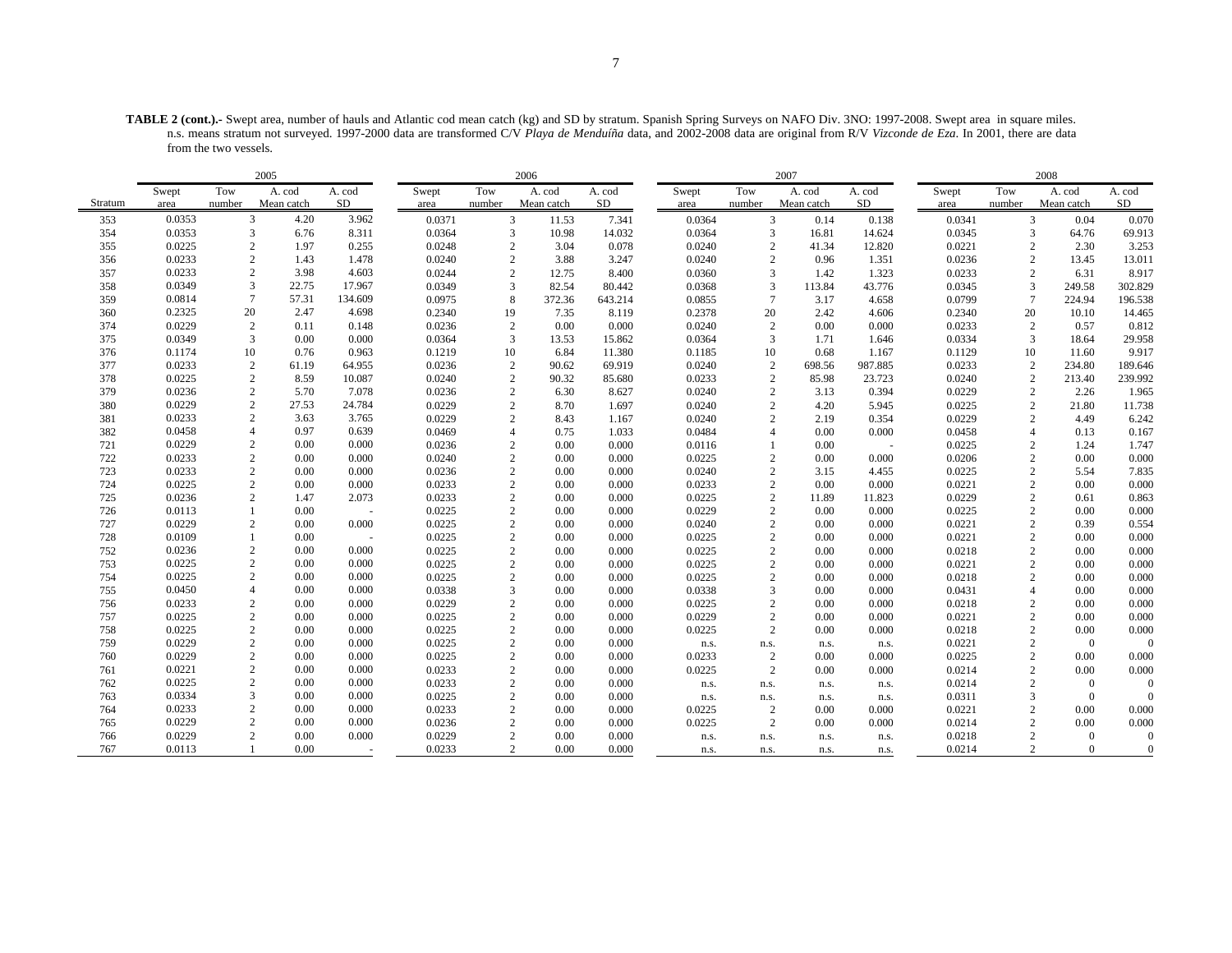**TABLE 3.-** Stratified mean catches (Kg) by stratum and year and SD by year of Atlantic cod (1997-2008). n.s. means stratum not surveyed. 1997-2000 data are transformed C/V *Playa de Menduíña* data. 2002-2008 data are original from R/V *Vizconde de Eza*. In 2001, there are data from the two vessels.

| Stratum        | 1997                    | 1998             | 1999     | 2000     | 2001      | 2002     | 2003     | 2004     | 2005     | 2006      | 2007                        | 2008     |
|----------------|-------------------------|------------------|----------|----------|-----------|----------|----------|----------|----------|-----------|-----------------------------|----------|
| 353            | $0.00\,$                | 0.59             | 1684.29  | 2310.56  | 1972.67   | 0.40     | 0.00     | 2746.49  | 1129.80  | 3100.67   | 36.76                       | 10.85    |
| 354            | $0.00\,$                | 4347.10          | 1209.44  | 4536.47  | 3954.04   | 1.64     | 1877.80  | 1172.11  | 1662.39  | 2700.42   | 4134.28                     | 15931.78 |
| 355            | 317.46                  | 2001.63          | 472.57   | 7017.36  | 4152.14   | 71.15    | 223.48   | 376.66   | 145.78   | 224.59    | 3058.79                     | 170.20   |
| 356            | 366.75                  | 292.75           | 1935.74  | 768.05   | 7031.20   | 714.40   | 733.44   | 139.36   | 66.98    | 182.17    | 44.89                       | 632.15   |
| 357            | 15014.55                | 1222.35          | 1659.07  | 1500.68  | 4460.80   | 1090.60  | 865.10   | 2180.38  | 651.90   | 2091.00   | 232.33                      | 1034.02  |
| 358            | 397.76                  | 1002.53          | 2246.51  | 41597.12 | 768.75    | 592.50   | 46625.25 | 3241.50  | 5119.50  | 18570.75  | 25614.00                    | 56156.25 |
| 359            | 473.87                  | 164.50           | 3052.91  | 7687.04  | 74245.15  | 1146.52  | 435.31   | 12557.95 | 24128.71 | 156764.14 | 1334.99                     | 94698.54 |
| 360            | 301.58                  | 616.24           | 6478.57  | 6017.33  | 31605.14  | 2283.17  | 3169.28  | 9886.61  | 6869.14  | 20449.63  | 6724.01                     | 28119.71 |
| 374            | 12.23                   | 0.00             | 124.31   | 0.00     | 0.00      | 0.00     | 0.00     | 0.00     | 22.47    | 0.00      | 0.00                        | 122.84   |
| 375            | $0.00\,$                | 211.79           | 261.73   | 0.00     | 0.00      | 126.47   | 129.18   | 12.65    | $0.00\,$ | 3665.73   | 464.22                      | 5050.09  |
| 376            | $0.00\,$                | 263.27           | 822.50   | 1202.94  | 50.03     | 0.00     | 864.70   | 801.87   | 1010.91  | 9129.90   | 911.39                      | 15474.27 |
| 377            | 26.59                   | 188.96           | 21.35    | 1.92     | 0.00      | 0.00     | 125.00   | 1959.50  | 6119.00  | 9062.00   | 69855.95                    | 23480.00 |
| 378            | 325.88                  | 481.53           | 1078.58  | 1480.09  | 1665.22   | 201.55   | 2665.33  | 2466.56  | 1194.36  | 12553.79  | 11950.53                    | 29662.60 |
| 379            | 390.21                  | 880.31           | 553.41   | 4358.29  | 1010.71   | 2631.45  | 461.10   | 2538.70  | 603.67   | 667.80    | 331.94                      | 239.51   |
| 380            | 34.94                   | 223.39           | 3703.59  | 788.08   | 576.11    | 30.19    | 104.64   | 745.92   | 2642.40  | 835.20    | 403.58                      | 2092.80  |
| 381            | 10.08                   | 30.36            | 125.22   | 250.68   | 95.74     | 5.76     | 0.00     | 787.90   | 523.08   | 1213.20   | 315.36                      | 646.06   |
| 382            | $0.00\,$                | 108.42           | 18.00    | 243.65   | 41.41     | 14.98    | $0.00\,$ | 160.78   | 332.28   | 255.54    | 0.00                        | 45.96    |
| 721            | 1363.56                 | 39.80            | 5738.57  | 1842.35  | 315.25    | 65.75    | 610.68   | 143.00   | 0.00     | 0.00      | 0.00                        | 80.28    |
| 722            | 26.16                   | 0.00             | $0.00\,$ | 75.84    | 0.00      | 0.00     | 145.32   | 0.00     | $0.00\,$ | 0.00      | 0.00                        | $0.00\,$ |
| 723            | 1534.94                 | 680.69           | 2614.28  | 3413.20  | 104803.25 | 8618.00  | 100.75   | 300.70   | $0.00\,$ | 0.00      | 488.25                      | 858.70   |
| 724            |                         | 161.20 184615.64 | 2.82     | 87.21    | 764.25    | 6175.20  | 1296.42  | 0.00     | $0.00\,$ | 0.00      | $0.00\,$                    | $0.00\,$ |
| 725            | 2467.77                 | 3240.64          | 1432.94  | 455.78   | 143598.88 | 971.25   | 227.33   | 29.93    | 153.93   | 0.00      | 1248.45                     | 64.05    |
| 726            | $\mathbf{n}.\mathbf{s}$ | 341.39           | 58.07    | 637.55   | 132.02    | 80852.04 | 0.00     | 0.00     | 0.00     | 0.00      | 0.00                        | $0.00\,$ |
| 727            | 11.42                   | 255.30           | 883.49   | 879.12   | 998.37    | 268.80   | 715.20   | 0.00     | $0.00\,$ | 0.00      | 0.00                        | 37.58    |
| 728            | 91.43                   | 120.09           | $0.00\,$ | 69.87    | $0.00\,$  | 1669.20  | $0.00\,$ | 0.00     | $0.00\,$ | $0.00\,$  | 0.00                        | $0.00\,$ |
| 752            | 0.00                    | 0.00             | 0.00     | 0.00     | 0.00      | $0.00\,$ | 0.00     | 0.00     | 0.00     | 0.00      | 0.00                        | 0.00     |
| 753            | $0.00\,$                | 0.00             | 0.00     | 0.00     | 0.00      | $0.00\,$ | 0.00     | 0.00     | 0.00     | 0.00      | 0.00                        | 0.00     |
| 754            | $0.00\,$                | 0.00             | 0.00     | 0.00     | 0.00      | $0.00\,$ | 0.00     | 0.00     | 0.00     | 0.00      | 0.00                        | $0.00\,$ |
| 755            | $\mathbf{n}.\mathbf{s}$ | $0.00\,$         | 0.00     | 0.00     | $0.00\,$  | $0.00\,$ | 0.00     | 0.00     | $0.00\,$ | $0.00\,$  | 0.00                        | $0.00\,$ |
| 756            | $0.00\,$                | 32.07            | 23.86    | 36.40    | 4.04      | $0.00\,$ | 0.00     | 0.00     | $0.00\,$ | 0.00      | 0.00                        | 0.00     |
| 757            | $0.00\,$                | 0.00             | $0.00\,$ | 0.00     | 0.00      | 6568.80  | 0.00     | 0.00     | $0.00\,$ | 0.00      | 0.00                        | 0.00     |
| 758            | $0.00\,$                | 0.00             | 0.00     | 0.00     | 0.00      | 277.20   | 0.00     | 0.00     | $0.00\,$ | 0.00      | 0.00                        | $0.00\,$ |
| 759            | $\mathbf{n}.\mathbf{s}$ | $0.00\,$         | $0.00\,$ | $0.00\,$ | 0.00      | $0.00\,$ | $0.00\,$ | 0.00     | $0.00\,$ | 0.00      | $\rm n.s$                   | $0.00\,$ |
| 760            | 0.00                    | $0.00\,$         | 0.00     | 0.00     | $0.00\,$  | $0.00\,$ | $0.00\,$ | 0.00     | $0.00\,$ | 0.00      | 0.00                        | 0.00     |
| 761            | $0.00\,$                | 0.00             | 0.00     | 0.00     | $0.00\,$  | 28.56    | $0.00\,$ | $0.00\,$ | $0.00\,$ | 0.00      | $0.00\,$                    | $0.00\,$ |
| 762            | $0.00\,$                | $0.00\,$         | 0.00     | 0.00     | $0.00\,$  | 31.80    | 0.00     | 0.00     | 0.00     | 0.00      | ${\rm n.s}$                 | 0.00     |
| 763            | $\mathbf{n}.\mathbf{s}$ | $0.00\,$         | 0.00     | 283.12   | 0.00      | $0.00\,$ | 0.00     | 0.00     | 0.00     | 0.00      | $\mathop{\rm n.s}\nolimits$ | 0.00     |
| 764            | $0.00\,$                | 0.00             | 0.00     | 0.00     | 0.00      | 0.00     | 0.00     | 0.00     | 0.00     | 0.00      | 0.00                        | 0.00     |
| 765            | $0.00\,$                | 0.00             | 0.00     | 0.00     | 0.00      | 0.00     | 0.00     | 0.00     | 0.00     | 0.00      | 0.00                        | 0.00     |
| 766            | $0.00\,$                | 0.00             | 0.00     | 0.00     | 0.00      | 0.00     | 0.00     | 0.00     | 0.00     | 0.00      | $\mathop{\rm n.s}\nolimits$ | 0.00     |
| 767            | $\rm n.s$               | 0.00             | 0.00     | 0.00     | 0.00      | $0.00\,$ | 0.00     | 0.00     | $0.00\,$ | $0.00\,$  | ${\rm n.s}$                 | 0.00     |
| <b>TOTAL</b>   | 23328                   | 201361           | 36202    | 87541    | 382245    | 114437   | 61375    | 42249    | 52376    | 241467    | 127150                      | 274608   |
| $\overline{Y}$ |                         |                  |          |          |           |          |          |          |          |           |                             |          |
| S.D.           | 2.50                    | 19.47            | 3.50     | 8.46     | 36.96     | 11.07    | 5.93     | 4.09     | 5.06     | 23.35     | 13.47                       | 26.55    |
|                | 1.54                    | 17.82            | 0.75     | 2.58     | 17.97     | 7.82     | 3.29     | 0.95     | 2.16     | 9.39      | 7.44                        | 5.71     |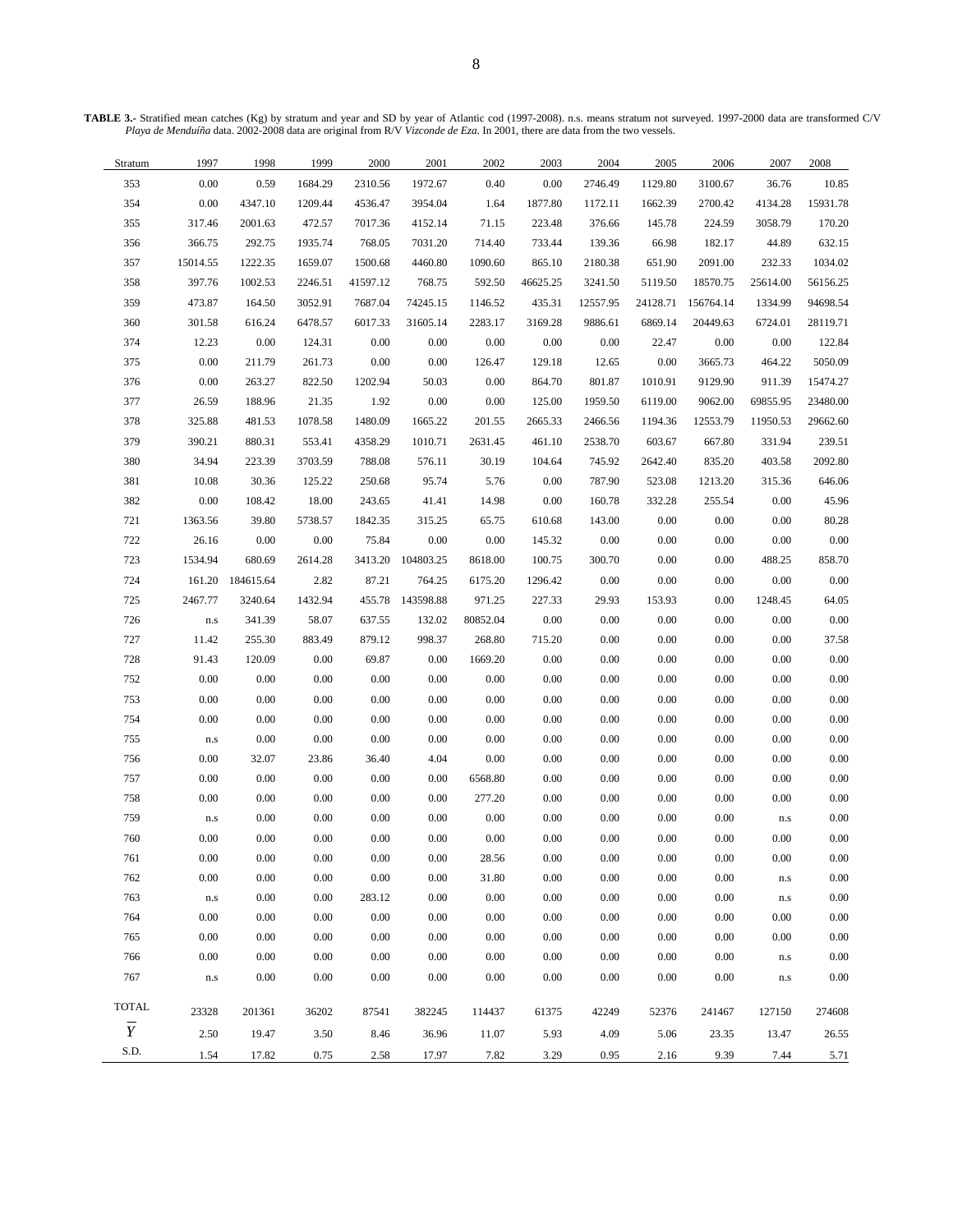Stratum 1997 1998 1999 2000 2001 2002 2003 2004 2005 2006 2007 2008 353 0 0 140 195 173 0 0 244 96 251 3 1 354 0 366 111 382 351 0 167 102 141 223 341 1385 355 27 181 41 604 346 6 20 33 13 18 255 15 356 33 26 169 68 586 61 65 13 6 15 4 54 357 1357 102 140 121 366 91 76 191 56 172 19 89 358 35 86 194 3657 67 52 4144 295 440 1597 2091 4883 359 41 14 252 656 6476 100 39 1111 2076 12863 109 8299 360 26 53 529 502 2609 199 281 856 591 1660 566 2403 374 1 0 10 0 0 0 0 0 2 0 0 11 375 0 18 22 0 0 11 12 1 0 302 38 454 376 0 23 67 100 4 0 77 69 86 749 77 1371 377 2 17 2 0 0 0 11 180 526 767 5821 2020 378 31 41 95 127 141 17 237 219 106 1046 1028 2472 379 38 74 47 387 88 230 40 205 51 57 28 21 380 3 20 314 67 56 3 9 67 231 73 34 186 381 1 3 11 21 8 1 0 70 45 106 26 56 382 0 10 1 20 4 1 0 14 29 22 0 4 721 123 4 471 156 25 6 54 13 0 0 0 7 722 2 0 0 7 0 0 13 0 0 0 0 0 723 146 59 229 276 8734 741 9 26 0 0 41 76 724 14 17902 0 8 65 549 115 0 0 0 0 0 725 239 376 125 43 12347 86 20 3 13 0 111 6 726 n.s. 33 5 58 11 7565 0 0 0 0 0 0 727 1 22 75 84 89 23 66 0 0 0 0 3 728 9 12 0 7 0 146 0 0 0 0 0 0 752 0 0 0 0 0 0 0 0 0 0 0 0 753 0 0 0 0 0 0 0 0 0 0 0 0 754 0 0 0 0 0 0 0 0 0 0 0 0 755 n.s. 0 0 0 0 0 0 0 0 0 0 0 756 0 3 2 4 0 0 0 0 0 0 0 0 757 0 0 0 0 0 584 0 0 0 0 0 0 758 0 0 0 0 0 25 0 0 0 0 0 0 759 n.s. 0 0 0 0 0 0 0 0 0 n.s. 0 760 0 0 0 0 0 0 0 0 0 0 0 0 761 0 0 0 0 0 3 0 0 0 0 0 0 762 0 0 0 0 0 3 0 0 0 0 n.s. 0 763 n.s. 0 0 27 0 0 0 0 0 0 n.s. 0 764 0 0 0 0 0 0 0 0 0 0 0 0 765 0 0 0 0 0 0 0 0 0 0 0 0 766 0 0 0 0 0 0 0 0 0 0 n.s. 0 767 n.s. 0 0 0 0 0 0 0 0 0 n.s. 0 TOTAL 2131 19444 3054 7576 32548 10502 5455 3712 4509 19921 10592 23817 S.D. 1322 18206 655 2566 15903 7971 3016 848 1984 8109 5853 5221

**TABLE 4.-** Survey estimates (by the swept area method) of Atlantic cod biomass (t) and SD by stratum and year on NAFO Div. 3NO. n.s. means stratum not surveyed. 1997-2000 data are transformed C/V *Playa de Menduíña* data. 2002-2008 data are original from R/V *Vizconde de Eza*. In 2001, there are data from the two vessels.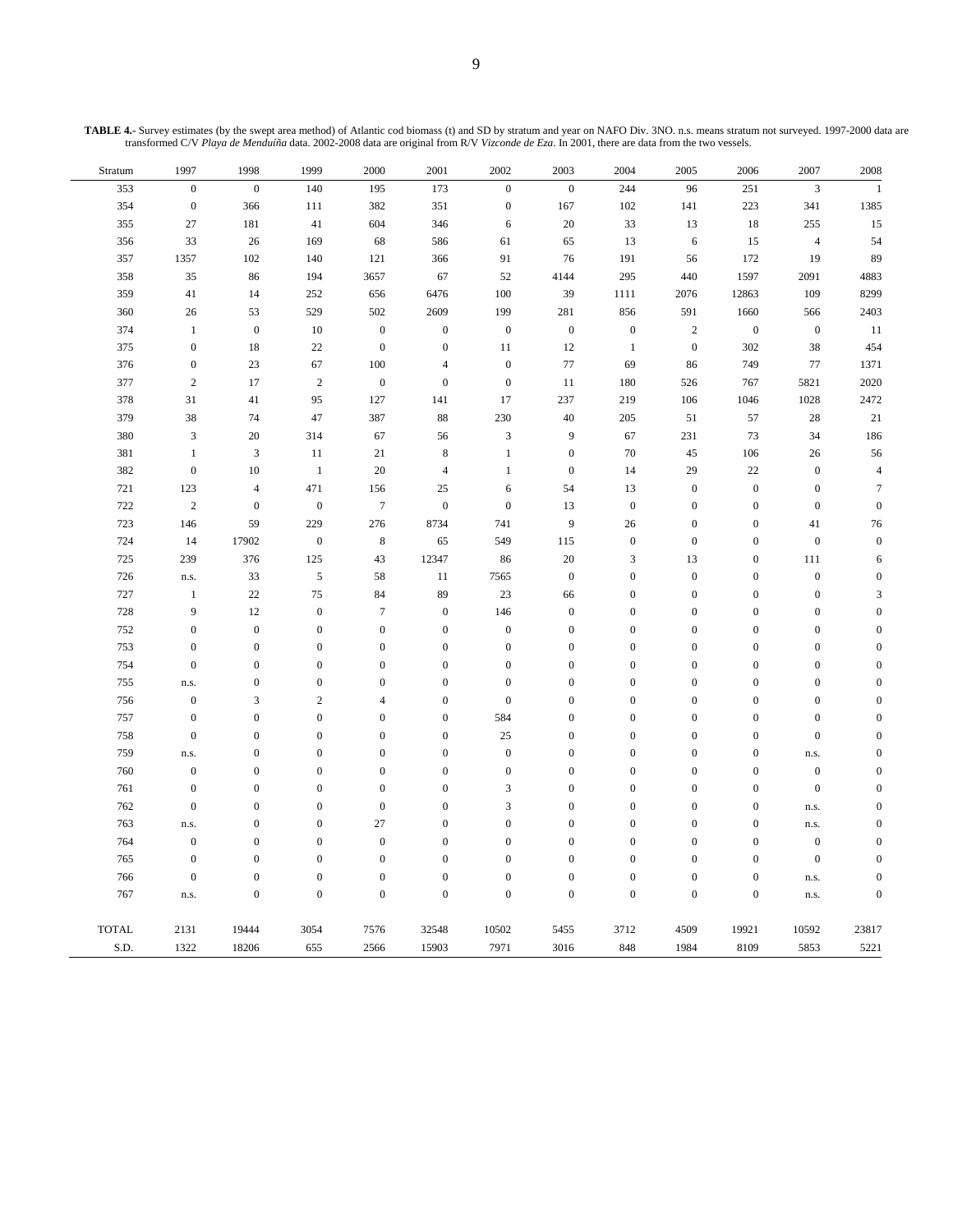|   | 1997                                                                                                                                         | 1998         | 1999          | 2000          | 2001          | 2002          |
|---|----------------------------------------------------------------------------------------------------------------------------------------------|--------------|---------------|---------------|---------------|---------------|
| a | 0.0102                                                                                                                                       | 0.0061       | 0.0048        | 0.0060        | 0.0048        | 0.0057        |
|   | $\text{Error} = 0.2480 \text{Error} = 0.0748 \text{Error} = 0.0788 \text{Error} = 0.0706 \text{Error} = 0.0893 \text{Error} = 0.1025$        |              |               |               |               |               |
| h | 2.9387                                                                                                                                       | 3.0671       | 3.1313        | 3.0822        | 3.1198        | 3.0783        |
|   | $\text{Error} = 0.0629 \text{Error} = 0.0197 \text{Error} = 0.0203 \text{Error} = 0.0179 \text{Error} = 0.0228 \text{Error} = 0.0274 \text{$ |              |               |               |               |               |
|   | $R^2 = 0.975$                                                                                                                                | $R2 = 0.997$ | $R^2 = 0.997$ | $R^2 = 0.997$ | $R^2 = 0.996$ | $R^2 = 0.995$ |
|   | $N = 431$                                                                                                                                    | $N = 687$    | $N = 430$     | $N = 877$     | $N = 488$     | $N = 678$     |

**TABLE 5.-** Length weight relationships in the calculation of Atlantic cod biomass. The equation is  $Weight = a(l + 0.5)^{b}$ Spanish Spring Surveys on NAFO Div. 3NO: 1997-2008.

|   | 2003          | 2004          | 2005          | 2006          | 2007         | 2008                                                                                                                                                      |
|---|---------------|---------------|---------------|---------------|--------------|-----------------------------------------------------------------------------------------------------------------------------------------------------------|
| a | 0.0046        | 0.0052        | 0.0052        | 0.0058        | 0.0059       | 0.0047                                                                                                                                                    |
|   |               |               |               |               |              | $\text{Error} = 0.0581 \text{ [Error} = 0.0698 \text{ [Error} = 0.0715 \text{ [Error} = 0.0678 \text{ ] Error} = 0.0570 \text{ [Error} = 0.0858 \text{]}$ |
| b | 3.1370        | 3.1107        | 3.1238        | 3.0965        | 3.0762       | 3.1341                                                                                                                                                    |
|   |               |               |               |               |              | $\text{Error} = 0.0153 \text{ Error} = 0.0185 \text{ Error} = 0.0189 \text{ Error} = 0.0174 \text{ Error} = 0.0153 \text{ Error} = 0.0217 \text{$         |
|   | $R^2 = 0.998$ | $R^2 = 0.997$ | $R^2 = 0.997$ | $R^2 = 0.999$ | $R2 = 0.998$ | $R2 = 0.998$                                                                                                                                              |
|   | $N = 516$     | $N = 656$     | $N = 612$     | $N = 1129$    | $N = 1011$   | $N = 1266$                                                                                                                                                |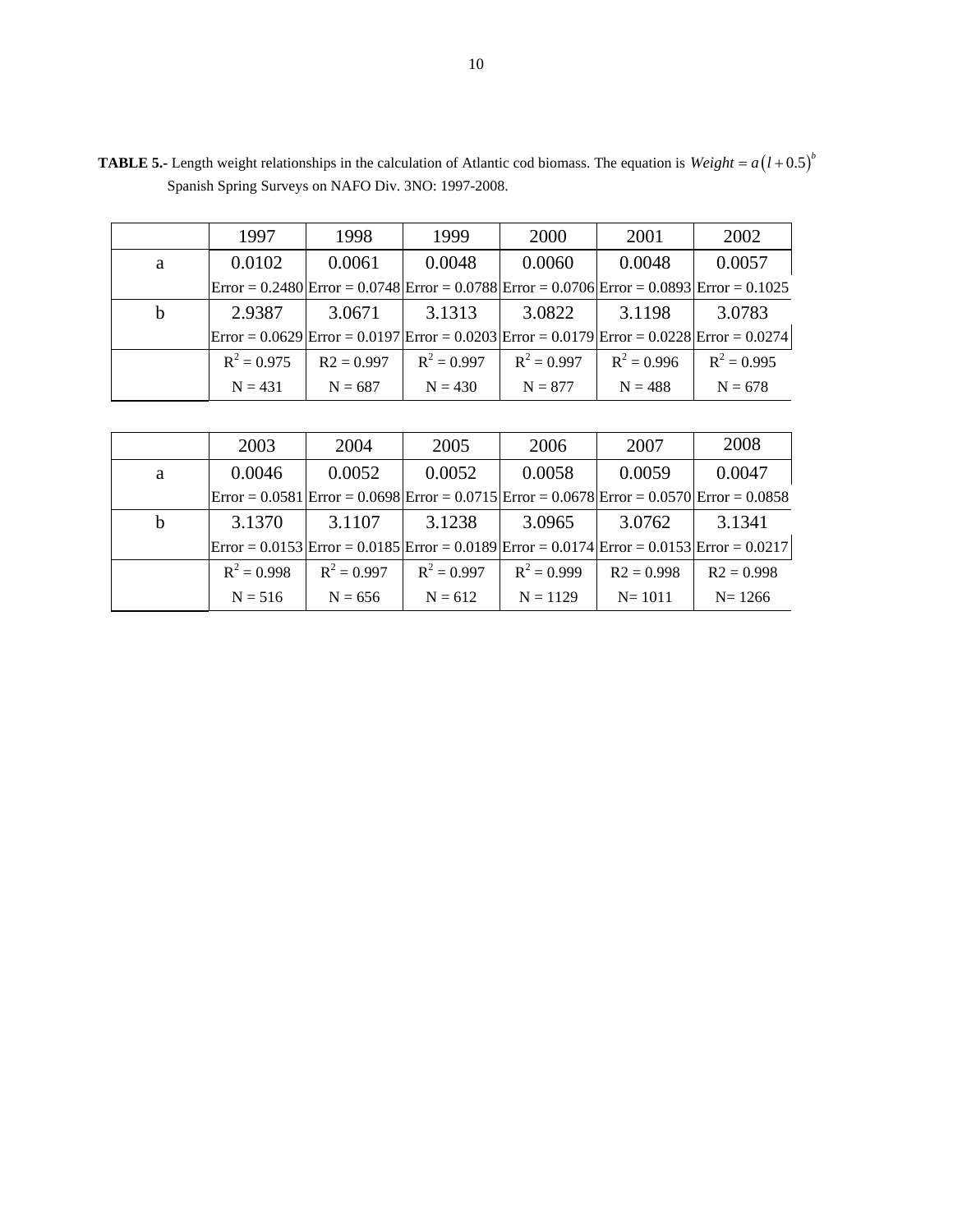| Length (cm.)                                            | 1997           | 1998                   | 1999           | 2000           | 2001           | 2002           | 2003                   | 2004           | 2005           | 2006           | 2007           | 2008               |
|---------------------------------------------------------|----------------|------------------------|----------------|----------------|----------------|----------------|------------------------|----------------|----------------|----------------|----------------|--------------------|
| 6                                                       | 0.000          | 0.000                  | 0.000          | 0.000          | 0.000          | 0.000          | 0.000                  | 0.000          | 0.000          | 0.014          | 0.000          | 0.000              |
| $\,$ 8 $\,$                                             | 0.000          | 0.000                  | 0.013          | 0.000          | 0.009          | 0.011          | 0.000                  | 0.000          | 0.000          | 0.000          | 0.015          | 0.000              |
| 10                                                      | 0.000          | 0.000                  | 0.011          | 0.000          | 0.000          | 0.039          | $0.000\,$              | 0.408          | 0.088          | 0.014          | 0.416          | 0.000              |
| 12<br>14                                                | 0.000<br>0.000 | 0.010<br>0.025         | 0.010<br>0.205 | 0.006<br>0.020 | 0.000<br>0.000 | 0.030<br>0.000 | 0.054<br>0.065         | 2.141<br>1.542 | 0.722<br>1.129 | 0.008<br>0.014 | 4.160<br>8.177 | 0.000<br>0.013     |
| 16                                                      | 0.000          | 0.011                  | 0.741          | 0.124          | 0.021          | 0.040          | 0.028                  | 0.828          | 0.644          | 0.013          | 4.890          | 0.057              |
| 18                                                      | 0.000          | 0.007                  | 0.774          | 0.115          | 0.019          | 0.007          | 0.037                  | 0.186          | 0.245          | 0.007          | 1.020          | 0.910              |
| $20\,$                                                  | 0.000          | 0.004                  | 0.287          | 0.211          | 0.103          | 0.000          | 0.061                  | 0.063          | 0.036          | 0.041          | 0.070          | 5.006              |
| 22                                                      | 0.000          | 0.002                  | 0.478          | 0.285          | 0.184          | 0.083          | 0.062                  | 0.076          | 0.094          | 0.367          | 0.024          | 8.175              |
| 24                                                      | 0.002          | 0.005                  | 1.173          | 0.241          | 0.175          | 0.096          | 0.075                  | 0.119          | 0.224          | 0.948          | 0.008          | 8.532              |
| 26                                                      | 0.002<br>0.013 | 0.009<br>0.028         | 1.740<br>1.251 | 0.319<br>0.385 | 0.194<br>0.216 | 0.139<br>0.153 | 0.150<br>0.189         | 0.219<br>0.141 | 0.515<br>1.044 | 3.595<br>5.313 | 0.000<br>0.041 | 6.053<br>1.953     |
| 28<br>$30\,$                                            | 0.013          | 0.037                  | 0.525          | 0.417          | 0.132          | 0.284          | 0.243                  | 0.162          | 1.151          | 3.854          | 0.086          | 1.112              |
| 32                                                      | 0.051          | 0.028                  | 0.172          | 0.327          | 0.162          | 0.312          | 0.087                  | 0.149          | 0.551          | 1.710          | 0.317          | 0.301              |
| 34                                                      | 0.087          | 0.030                  | 0.096          | 0.438          | 0.380          | 0.524          | 0.067                  | 0.330          | 0.393          | 1.102          | 0.442          | 0.152              |
| 36                                                      | 0.142          | 0.022                  | 0.070          | 0.559          | 0.923          | 0.596          | 0.071                  | 0.421          | 0.189          | 2.258          | 0.729          | 0.176              |
| 38                                                      | 0.184          | 0.026                  | 0.090          | 1.038          | 1.787          | 0.572          | 0.121                  | 0.420          | 0.129          | 5.496          | 0.925          | 0.539              |
| 40                                                      | 0.108          | 0.105                  | 0.086          | 1.030          | 3.363          | 0.689          | 0.081                  | 0.217          | 0.135          | 5.305          | 0.881          | 0.962              |
| 42<br>44                                                | 0.066<br>0.106 | 0.075<br>0.365         | 0.031<br>0.047 | 0.897<br>0.473 | 3.463<br>4.234 | 1.005<br>1.141 | $0.078\,$<br>0.117     | 0.248<br>0.101 | 0.113<br>0.097 | 4.004<br>2.317 | 0.885<br>0.788 | 1.337<br>1.617     |
| 46                                                      | 0.073          | 0.603                  | 0.025          | 0.307          | 5.028          | 1.483          | 0.111                  | 0.110          | 0.136          | 1.054          | 1.632          | 1.683              |
| 48                                                      | 0.091          | 0.931                  | 0.045          | 0.183          | 5.686          | 1.090          | 0.175                  | 0.077          | 0.173          | 0.487          | 2.035          | 1.327              |
| 50                                                      | 0.043          | 0.963                  | 0.044          | 0.137          | 4.959          | 1.058          | 0.225                  | 0.060          | 0.101          | 0.279          | 1.748          | 1.465              |
| 52                                                      | 0.074          | 0.924                  | 0.063          | 0.099          | 4.098          | 1.111          | 0.298                  | 0.088          | 0.128          | 0.276          | 1.412          | 1.556              |
| 54                                                      | 0.087          | 1.499                  | 0.106          | 0.109          | 3.195          | 0.895          | 0.390                  | 0.072          | 0.026          | 0.227          | 0.651          | 1.750              |
| 56                                                      | 0.142          | 1.537                  | 0.081          | 0.069          | 1.224          | 0.691          | 0.428                  | 0.065          | 0.028          | 0.231          | 0.401          | 1.537              |
| 58<br>60                                                | 0.124<br>0.195 | 1.764<br>1.026         | 0.113<br>0.130 | 0.136<br>0.101 | 0.693<br>0.532 | 0.223<br>0.370 | 0.322<br>0.306         | 0.110<br>0.074 | 0.012<br>0.055 | 0.256<br>0.229 | 0.262<br>0.094 | 1.104<br>0.624     |
| 62                                                      | 0.114          | 0.540                  | 0.098          | 0.065          | 0.181          | 0.126          | 0.183                  | 0.093          | 0.078          | 0.204          | 0.054          | 0.348              |
| 64                                                      | 0.088          | 0.505                  | 0.072          | 0.152          | 0.032          | 0.005          | 0.227                  | 0.104          | 0.092          | 0.114          | 0.079          | 0.280              |
| 66                                                      | 0.111          | 0.163                  | 0.049          | 0.134          | 0.047          | 0.057          | 0.098                  | 0.063          | 0.089          | 0.098          | 0.056          | 0.241              |
| 68                                                      | 0.014          | 0.271                  | 0.067          | 0.101          | 0.014          | 0.000          | 0.093                  | 0.071          | 0.077          | 0.092          | 0.096          | 0.075              |
| 70                                                      | 0.029          | 0.157                  | 0.019          | 0.137          | 0.015          | 0.061          | 0.085                  | 0.042          | 0.093          | 0.074          | 0.037          | 0.075              |
| 72                                                      | 0.004          | 0.193                  | 0.013          | 0.104          | 0.028          | 0.007          | 0.027                  | 0.031          | 0.083          | 0.096          | 0.029          | 0.121              |
| 74<br>76                                                | 0.013<br>0.002 | 0.136<br>0.086         | 0.018<br>0.011 | 0.142<br>0.066 | 0.012<br>0.017 | 0.000<br>0.002 | $0.011\,$<br>0.015     | 0.033<br>0.030 | 0.078<br>0.079 | 0.071<br>0.121 | 0.012<br>0.042 | 0.087<br>0.056     |
| 78                                                      | 0.003          | 0.080                  | 0.008          | 0.034          | 0.022          | 0.000          | 0.010                  | 0.017          | 0.056          | 0.051          | 0.029          | 0.031              |
| 80                                                      | 0.006          | 0.079                  | 0.015          | 0.073          | 0.039          | 0.000          | 0.027                  | 0.036          | 0.047          | 0.103          | 0.008          | 0.038              |
| 82                                                      | 0.001          | 0.038                  | 0.005          | 0.032          | 0.013          | 0.000          | $0.000\,$              | 0.009          | 0.018          | 0.057          | 0.036          | 0.051              |
| 84                                                      | 0.003          | 0.000                  | 0.004          | 0.044          | 0.000          | 0.011          | 0.025                  | 0.003          | 0.006          | 0.041          | 0.000          | 0.086              |
| 86                                                      | 0.001          | 0.048                  | 0.012          | 0.026          | 0.021          | 0.000          | $0.008\,$              | 0.000          | 0.022          | 0.041          | 0.000          | 0.057              |
| 88                                                      | 0.000          | 0.042                  | 0.010          | 0.021          | 0.003          | 0.007          | 0.002                  | 0.022          | 0.014          | 0.013          | 0.000          | 0.030              |
| 90<br>92                                                | 0.001<br>0.000 | 0.000<br>0.003         | 0.000<br>0.019 | 0.016<br>0.020 | 0.011<br>0.000 | 0.000<br>0.000 | $0.000\,$<br>$0.000\,$ | 0.008<br>0.009 | 0.014<br>0.000 | 0.039<br>0.005 | 0.015<br>0.000 | 0.024<br>0.000     |
| 94                                                      | 0.000          | 0.000                  | 0.000          | 0.005          | 0.003          | 0.000          | 0.000                  | 0.013          | 0.000          | 0.000          | 0.000          | 0.026              |
| 96                                                      | 0.000          | 0.000                  | 0.005          | 0.003          | 0.012          | 0.000          | $0.008\,$              | 0.000          | 0.000          | 0.026          | 0.000          | 0.057              |
| 98                                                      | 0.000          | 0.000                  | 0.005          | 0.003          | 0.008          | 0.000          | $0.000\,$              | 0.000          | 0.000          | 0.025          | 0.000          | 0.000              |
| 100                                                     | 0.000          | 0.000                  | 0.005          | 0.000          | 0.000          | 0.000          | 0.000                  | 0.000          | 0.000          | 0.000          | 0.000          | 0.020              |
| 102                                                     | 0.000          | 0.000                  | 0.000          | 0.010          | 0.000          | 0.000          | $0.008\,$              | 0.000          | 0.000          | 0.014          | 0.000          | 0.019              |
| 104                                                     | 0.000          | 0.001                  | 0.000          | 0.000          | 0.000          | 0.011          | 0.000                  | 0.027          | 0.000          | 0.014          | 0.000          | 0.026              |
| 106<br>108                                              | 0.000<br>0.000 | $0.000\,$<br>$0.000\,$ | 0.000<br>0.000 | 0.005<br>0.000 | 0.000<br>0.011 | 0.000<br>0.000 | 0.014<br>$0.000\,$     | 0.000<br>0.000 | 0.000<br>0.000 | 0.000<br>0.000 | 0.000<br>0.000 | 0.013<br>$0.000\,$ |
| 110                                                     | 0.000          | 0.000                  | 0.000          | 0.000          | 0.000          | 0.000          | $0.000\,$              | 0.000          | 0.000          | 0.000          | 0.000          | 0.000              |
| 112                                                     | 0.000          | 0.000                  | 0.000          | 0.000          | 0.009          | 0.000          | 0.000                  | 0.000          | 0.000          | 0.000          | 0.000          | $0.000\,$          |
| 114                                                     | 0.001          | 0.000                  | 0.000          | 0.000          | 0.000          | 0.000          | 0.000                  | 0.000          | 0.000          | 0.000          | 0.004          | 0.000              |
| 116                                                     | 0.000          | 0.000                  | 0.000          | 0.000          | 0.000          | 0.000          | 0.000                  | 0.000          | 0.000          | 0.000          | 0.000          | 0.000              |
| 118                                                     | 0.002          | 0.000                  | 0.000          | 0.003          | 0.000          | 0.000          | $0.000\,$              | 0.000          | 0.000          | 0.000          | 0.000          | 0.016              |
| 120                                                     | 0.000          | 0.000                  | 0.006          | 0.000          | 0.000          | 0.000          | 0.000                  | 0.000          | 0.000          | 0.000          | 0.000          | 0.000              |
| 122<br>124                                              | 0.000<br>0.000 | 0.000<br>0.000         | 0.000<br>0.000 | 0.000<br>0.000 | 0.000<br>0.000 | 0.000<br>0.000 | 0.000<br>0.000         | 0.000<br>0.000 | 0.000<br>0.000 | 0.000<br>0.000 | 0.000<br>0.000 | 0.000<br>0.000     |
| 126                                                     | 0.000          | 0.000                  | 0.000          | 0.000          | 0.000          | 0.000          | 0.000                  | 0.000          | 0.000          | 0.000          | 0.000          | 0.000              |
| 128                                                     | 0.000          | 0.000                  | 0.000          | 0.000          | 0.000          | 0.000          | 0.000                  | 0.000          | 0.000          | 0.000          | 0.000          | 0.000              |
| 130                                                     | 0.000          | 0.000                  | 0.000          | 0.000          | 0.000          | 0.000          | $0.000\,$              | 0.000          | 0.000          | 0.000          | 0.000          | 0.000              |
| 132                                                     | 0.000          | 0.000                  | 0.000          | 0.000          | 0.009          | 0.000          | 0.000                  | 0.000          | 0.000          | 0.000          | 0.000          | 0.000              |
| Total                                                   | 1.997          | 12.378                 | 8.847          | 9.220          | 41.290         | 12.930         | 4.684                  | 9.035          | 9.005          | 40.718         | 32.605         | 49.717             |
|                                                         |                |                        |                |                |                |                |                        |                |                |                |                |                    |
| $N^{\circ}$ samples $(*)$ :<br>$N^{\circ}$ Ind. $(*)$ : | 40<br>742      | 55<br>967              | 72<br>2770     | 70             | 32             | 41             | 42<br>539              | 58<br>939      | 59             | 64<br>2909     | 58             | 66<br>4404         |
| Sampled catch:                                          | 248            | 410                    | 527            | 2753<br>752    | 1591<br>1107   | 1030<br>776    | 654                    | 554            | 1126<br>778    | 2026           | 2301<br>1115   | 3394               |
| Range $(*)$ :                                           | 24-118         | 12-104                 | 9-121          | 13-118         | 8-132          | $9 - 104$      | 12-106                 | 10-105         | 11-91          | $7 - 104$      | 9-114          | 14-118             |
| Total catch:                                            | 572            | 3873                   | 613            | 1274           | 3487           | 2806           | 846                    | 554            | 794            | 3994           | 2182           | 3907               |
| Total hauls (*):                                        | 128            | 124                    | 114            | 118            | 123            | 125            | 118                    | 120            | 119            | 120            | 110            | 122                |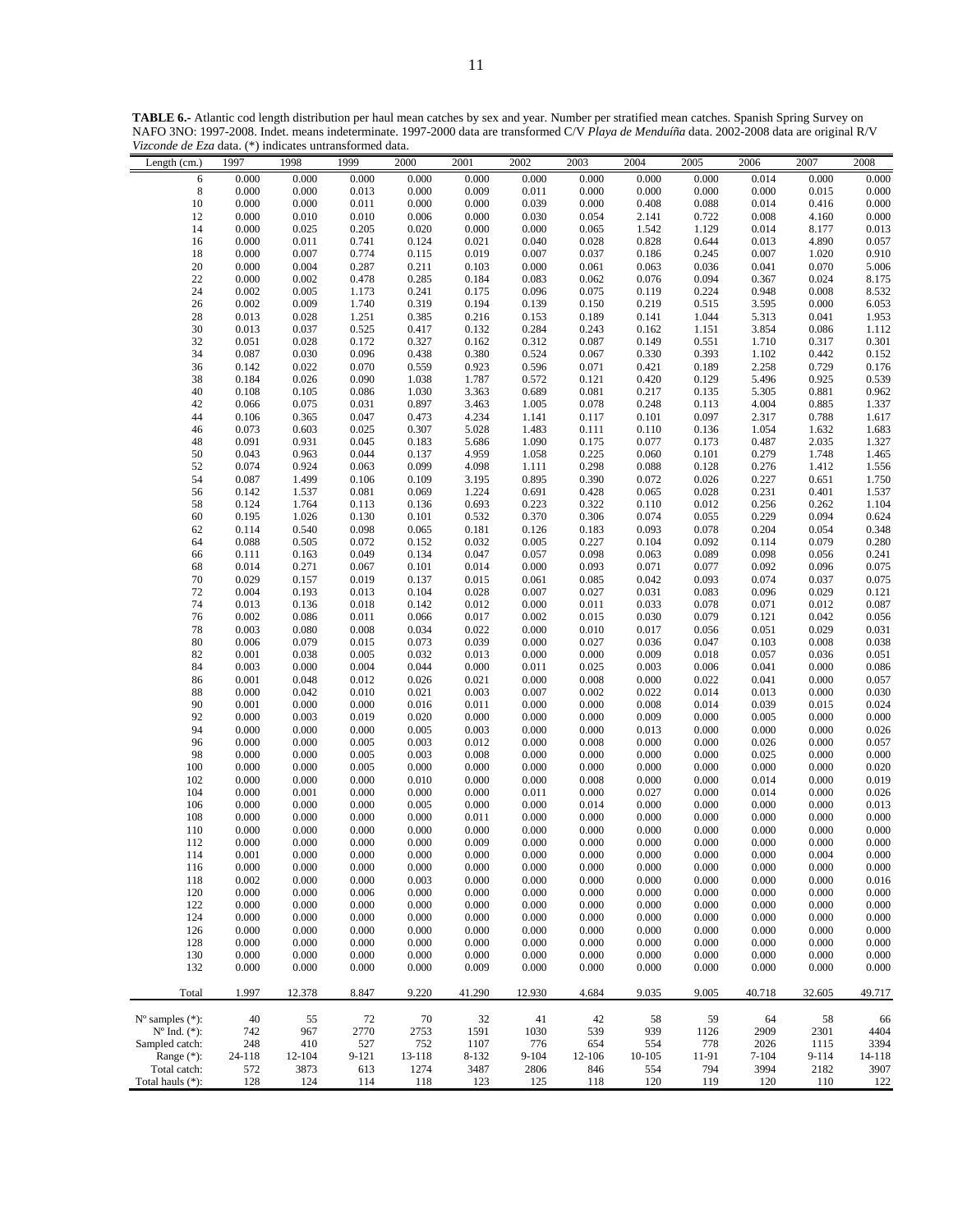**TABLE 7.-** Swept area, number of hauls and Yellowtail flounder mean catch (kg) and SD by stratum. Spanish Spring Surveys on NAFO Div. 3NO: 1995-2008. Swept area in square miles. n.s. means stratum not surveyed. 1995-2000 data are transformed C/V *Playa de Menduíña* data, and 2002-2008 data are original from R/V *Vizconde de Eza*. In 2001, there are data from the two vessels.

|         | 1995   |                |                         |           |        |                | 1996                    |        |        |                | 1997                    |           |        |                | 1998                    |           |
|---------|--------|----------------|-------------------------|-----------|--------|----------------|-------------------------|--------|--------|----------------|-------------------------|-----------|--------|----------------|-------------------------|-----------|
|         | Swept  | Tow            | Y. flounder Y. flounder |           | Swept  | Tow            | Y. flounder Y. flounder |        | Swept  | Tow            | Y. flounder Y. flounder |           | Swept  | Tow            | Y. flounder Y. flounder |           |
| Stratum | area   | number         | Mean catch              | <b>SD</b> | area   | number         | Mean catch              | SD.    | area   |                | number Mean catch       | <b>SD</b> | area   | number         | Mean catch              | <b>SD</b> |
| 353     | 0.0353 | $\mathfrak{Z}$ | 5.82                    | 4.105     | 0.0371 | $\mathfrak{Z}$ | 74.88                   | 94.62  | 0.0480 | $\overline{4}$ | 12.55                   | 14.26     | 0.0465 |                | $\overline{4}$<br>12.22 | 20.16     |
| 354     | 0.0353 | 3              | 1.78                    | 3.089     | 0.0319 | 3              | 1.11                    | 0.84   | 0.0233 | $\sqrt{2}$     | 1.41                    | 1.56      | 0.0356 |                | 1.22<br>3               | 0.24      |
| 355     | n.s.   | n.s.           | n.s.                    | n.s.      | 0.0221 | $\overline{c}$ | 0.25                    | 0.35   | 0.0233 | $\overline{2}$ | 2.20                    | 0.31      | 0.0221 | $\overline{2}$ | 0.13                    | 0.18      |
| 356     | n.s.   | n.s.           | n.s.                    | n.s.      | 0.0203 | $\overline{c}$ | 0.00                    | 0.00   | 0.0225 | $\overline{2}$ | 0.32                    | 0.46      | 0.0221 |                | $\overline{c}$<br>0.00  | 0.00      |
| 357     | 0.0109 |                | 0.00                    |           | 0.0218 | $\overline{c}$ | 0.00                    | 0.00   | 0.0443 | $\overline{A}$ | 0.00                    | 0.00      | 0.0240 |                | $\overline{c}$<br>0.00  | 0.00      |
| 358     | 0.0319 | 3              | 0.00                    | 0.000     | 0.0319 | 3              | 0.13                    | 0.23   | 0.0563 | 5              | 0.02                    | 0.04      | 0.0236 | 3              | 0.00                    | 0.00      |
| 359     | 0.0345 | 3              | 1.35                    | 2.336     | 0.0548 | 5              | 0.92                    | 0.83   | 0.0690 | 6              | 0.08                    | 0.14      | 0.0698 |                | 0.17<br>6               | 0.22      |
| 360     | 0.3563 | 31             | 20.44                   | 40.707    | 0.3761 | 31             | 142.09                  | 128.86 | 0.3754 | 32             | 80.92                   | 155.59    | 0.2561 | 25             | 373.90                  | 629.84    |
| 374     | 0.0225 | 2              | 0.00                    | 0.000     | 0.0233 | 2              | 0.00                    | 0.00   | 0.0353 | 3              | 0.00                    | 0.00      | 0.0353 | 3              | 0.04                    | 0.02      |
| 375     | 0.0225 | 2              | 1.48                    | 1.875     | 0.0229 | $\overline{c}$ | 41.40                   | 58.54  | 0.0116 | $\overline{1}$ | 0.20                    |           | 0.0345 |                | 3<br>12.37              | 21.37     |
| 376     | 0.1729 | 15             | 35.06                   | 58.691    | 0.1650 | 14             | 71.40                   | 86.94  | 0.1583 | 14             | 162.35                  | 179.83    | 0.0930 | 10             | 279.27                  | 181.29    |
| 377     | 0.0221 | 2              | 0.00                    | 0.000     | 0.0229 | 2              | 0.00                    | 0.00   | 0.0116 | -1             | 0.00                    |           | 0.0229 |                | $\overline{c}$<br>0.00  | 0.00      |
| 378     | 0.0435 | $\overline{4}$ | 0.00                    | 0.000     | 0.0330 | 3              | 0.06                    | 0.10   | 0.0210 | $\overline{2}$ | 0.00                    | 0.00      | 0.0120 |                | $\overline{c}$<br>0.00  | 0.00      |
| 379     | 0.0221 | 2              | 0.00                    | 0.000     | 0.0113 | 1              | 0.00                    | $\sim$ | 0.0206 | $\overline{2}$ | 0.00                    | 0.00      | 0.0356 |                | 3<br>0.00               | 0.00      |
| 380     | n.s.   | n.s.           | n.s.                    | n.s.      | 0.0221 | $\overline{c}$ | 0.00                    | 0.00   | 0.0210 | $\overline{2}$ | 0.00                    | 0.00      | 0.0113 |                | $\overline{c}$<br>0.00  | 0.00      |
| 381     | n.s.   | n.s.           | n.s.                    | n.s.      | 0.0229 | $\mathbf{2}$   | 0.00                    | 0.00   | 0.0221 | $\overline{2}$ | 0.00                    | 0.00      | 0.0229 | $\overline{2}$ | 0.00                    | 0.00      |
| 382     | n.s.   | n.s.           | n.s.                    | n.s.      | 0.0338 | 3              | 0.00                    | 0.00   | 0.0461 | $\overline{4}$ | 0.00                    | 0.00      | 0.0229 | 3              | 0.00                    | 0.00      |
| 721     | n.s.   | n.s.           | n.s.                    | n.s.      | 0.0214 | $\overline{2}$ | 0.03                    | 0.05   | 0.0221 | $\overline{2}$ | 0.75                    | 1.06      | 0.0203 | $\overline{2}$ | 0.00                    | 0.00      |
| 722     | n.s.   | n.s.           | n.s.                    | n.s.      | 0.0206 | $\overline{c}$ | 0.00                    | 0.00   | 0.0214 | $\overline{2}$ | 0.00                    | 0.00      | 0.0101 | $\overline{c}$ | 0.00                    | 0.00      |
| 723     | n.s.   | n.s.           | n.s.                    | n.s.      | 0.0109 | 1              | 0.00                    | $\sim$ | 0.0210 | $\overline{2}$ | 0.00                    | 0.00      | 0.0233 | $\overline{2}$ | 0.00                    | 0.00      |
| 724     | 0.0105 | -1             | 0.00                    |           | 0.0203 | $\overline{c}$ | 0.00                    | 0.00   | 0.0225 | $\overline{2}$ | 0.00                    | 0.00      | 0.0206 |                | 2<br>0.00               | 0.00      |
| 725     | 0.0334 | 3              | 0.00                    | 0.000     | 0.0225 | $\sqrt{2}$     | 0.00                    | 0.00   | 0.0206 | $\overline{2}$ | 0.00                    | 0.00      | 0.0086 | 1              | 0.00                    |           |
| 726     | 0.0214 | 2              | 0.00                    | 0.000     | 0.0218 | $\overline{2}$ | 0.00                    | 0.00   | n.s.   | n.s.           | n.s.                    | n.s.      | 0.0094 | $\overline{2}$ | 0.00                    | 0.00      |
| 727     | n.s.   | n.s.           | n.s.                    | n.s.      | 0.0210 | $\overline{2}$ | 0.00                    | 0.00   | 0.0094 | $\overline{1}$ | 0.00                    |           | 0.0233 | $\overline{2}$ | 0.00                    | 0.00      |
| 728     | n.s.   | n.s.           | n.s.                    | n.s.      | 0.0218 | $\overline{2}$ | 0.00                    | 0.00   | 0.0214 | $\overline{2}$ | 0.00                    | 0.00      | 0.0206 | $\overline{2}$ | 0.00                    | 0.00      |
| 752     | n.s.   | n.s.           | n.s.                    | n.s.      | 0.0109 | $\mathbf{1}$   | 0.00                    | $\sim$ | 0.0218 | $\overline{2}$ | 0.00                    | 0.00      | 0.0229 |                | $\overline{c}$<br>0.00  | 0.00      |
| 753     | n.s.   | n.s.           | n.s.                    | n.s.      | 0.0199 | $\overline{2}$ | 0.00                    | 0.00   | 0.0214 | $\overline{2}$ | 0.00                    | 0.00      | 0.0218 |                | $\overline{c}$<br>0.00  | 0.00      |
| 754     | n.s.   | n.s.           | n.s.                    | n.s.      | n.s.   | n.s.           | n.s.                    | n.s.   | 0.0330 | 3              | 0.00                    | 0.00      | 0.0210 | $\overline{2}$ | 0.00                    | 0.00      |
| 755     | n.s.   | n.s.           | n.s.                    | n.s.      | n.s.   | n.s.           | n.s.                    | n.s.   | n.s.   | n.s.           | n.s.                    | n.s.      | 0.0206 | $\overline{2}$ | 0.00                    | 0.00      |
| 756     | n.s.   | n.s.           | n.s.                    | n.s.      | 0.0210 | $\overline{c}$ | 0.00                    | 0.00   | 0.0109 | $\overline{1}$ | 0.00                    |           | 0.0225 | 2              | 0.00                    | 0.00      |
| 757     | n.s.   | n.s.           | n.s.                    | n.s.      | 0.0188 | $\overline{c}$ | 0.00                    | 0.00   | 0.0304 | 3              | 0.00                    | 0.00      | 0.0206 | $\overline{2}$ | 0.00                    | 0.00      |
| 758     | n.s.   | n.s.           | n.s.                    | n.s.      | n.s.   | n.s.           | n.s.                    | n.s.   | 0.0214 | $\overline{2}$ | 0.00                    | 0.00      | 0.0105 |                | 2<br>0.00               | 0.00      |
| 759     | n.s.   | n.s.           | n.s.                    | n.s.      | n.s.   | n.s.           | n.s.                    | n.s.   | n.s.   | n.s.           | n.s.                    | n.s.      | 0.0214 | $\overline{2}$ | 0.00                    | 0.00      |
| 760     | n.s.   | n.s.           | n.s.                    | n.s.      | 0.0210 | $\overline{2}$ | 0.00                    | 0.00   | 0.0105 | -1             | 0.00                    |           | 0.0214 | $\overline{2}$ | 0.00                    | 0.00      |
| 761     | n.s.   | n.s.           | n.s.                    | n.s.      | 0.0199 | $\overline{2}$ | 0.00                    | 0.00   | 0.0315 | 3              | 0.00                    | 0.00      | 0.0206 | $\overline{c}$ | 0.00                    | 0.00      |
| 762     | n.s.   | n.s.           | n.s.                    | n.s.      | n.s.   | n.s.           | n.s.                    | n.s.   | 0.0308 | 3              | 0.00                    | 0.00      | 0.0094 | $\overline{2}$ | 0.00                    | 0.00      |
| 763     | n.s.   | n.s.           | n.s.                    | n.s.      | n.s.   | n.s.           | n.s.                    | n.s.   | n.s.   | n.s.           | n.s.                    | n.s.      | 0.0218 | $\overline{2}$ | 0.00                    | 0.00      |
| 764     | n.s.   | n.s.           | n.s.                    | n.s.      | 0.0210 | 2              | 0.00                    | 0.00   | 0.0206 | $\overline{2}$ | 0.00                    | 0.00      | 0.0218 |                | $\overline{c}$<br>0.00  | 0.00      |
| 765     | n.s.   | n.s.           | n.s.                    | n.s.      | 0.0199 | $\overline{c}$ | 0.00                    | 0.00   | 0.0206 | $\overline{2}$ | 0.00                    | 0.00      | 0.0098 | $\overline{2}$ | 0.00                    | 0.00      |
| 766     | n.s.   | n.s.           | n.s.                    | n.s.      | n.s.   | n.s.           | n.s.                    | n.s.   | 0.0308 | 3              | 0.00                    | 0.00      | 0.0191 | $\overline{2}$ | 0.00                    | 0.00      |
| 767     | n.s.   | n.s.           | n.s.                    | n.s.      | n.s.   | n.s.           | n.s.                    | n.s.   | n.s.   | n.s.           | n.s.                    | n.s.      | 0.0109 |                | $\mathfrak{D}$<br>0.00  | 0.00      |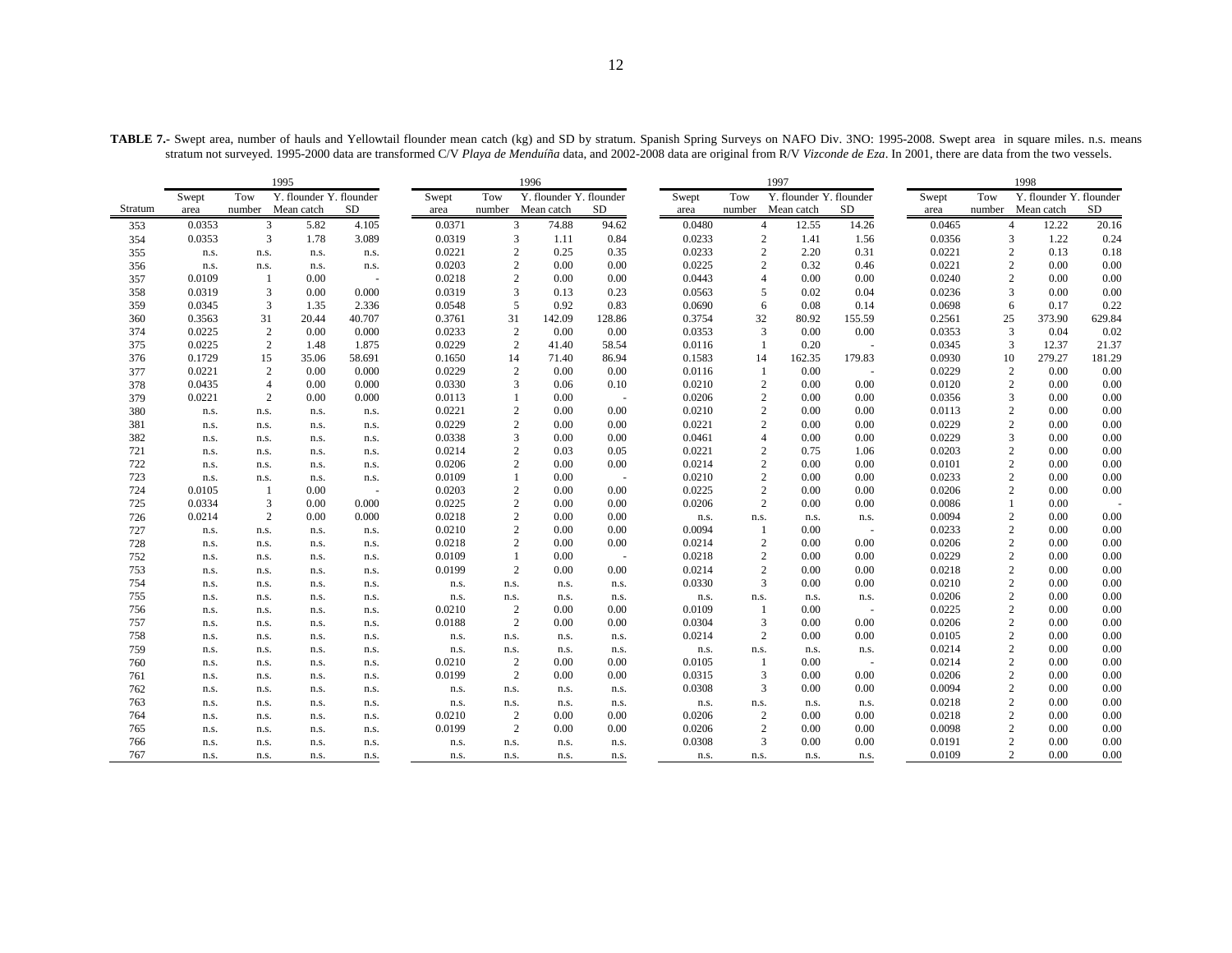**TABLE 7 (cont.).-** Swept area, number of hauls and Yellowtail flounder mean catch (kg) and SD by stratum. Spanish Spring Surveys on NAFO Div. 3NO: 1995-2008. Swept area in square miles. n.s. means stratum not surveyed. 1995-2000 data are transformed C/V *Playa de Menduíña* data, and 2002-2008 data are original from R/V *Vizconde de Eza*. In 2001,there are data from the two vessels.

|         | 1999   |                |                         |           |        |                | 2000                    |        |        |        | 2001                     |         |        |        | 2002                    |         |
|---------|--------|----------------|-------------------------|-----------|--------|----------------|-------------------------|--------|--------|--------|--------------------------|---------|--------|--------|-------------------------|---------|
|         | Swept  | Tow            | Y. flounder Y. flounder |           | Swept  | Tow            | Y. flounder Y. flounder |        | Swept  | Tow    | Y. flounder Y. flounder  |         | Swept  | Tow    | Y. flounder Y. flounder |         |
| Stratum | area   | number         | Mean catch              | <b>SD</b> | area   | number         | Mean catch              | SD     | area   | number | Mean catch               | SD      | area   | number | Mean catch              | SD      |
| 353     | 0.0360 | 3              | 150.18                  | 182.44    | 0.0356 | 3              | 67.87                   | 91.37  | 0.0341 |        | 3<br>61.42               | 102.797 | 0.0476 |        | $\overline{4}$<br>75.13 | 88.259  |
| 354     | 0.0218 | $\overline{c}$ | 0.08                    | 0.12      | 0.0356 | 3              | 1.79                    | 1.93   | 0.0338 |        | 3<br>0.34                | 0.322   | 0.0356 |        | 3<br>0.17               | 0.289   |
| 355     | 0.0229 | $\sqrt{2}$     | 0.00                    | 0.00      | 0.0233 | $\mathbf{2}$   | 0.00                    | 0.00   | 0.0240 |        | $\overline{2}$<br>0.00   | 0.000   | 0.0236 |        | $\mathbf{2}$<br>0.00    | 0.000   |
| 356     | 0.0229 | $\sqrt{2}$     | 0.00                    | 0.00      | 0.0225 | 2              | 0.00                    | 0.00   | 0.0240 |        | $\overline{2}$<br>0.01   | 0.007   | 0.0233 |        | 2<br>0.00               | 0.000   |
| 357     | 0.0236 | $\overline{c}$ | 0.00                    | 0.00      | 0.0124 |                | 0.00                    |        | 0.0244 |        | $\overline{2}$<br>0.00   | 0.000   | 0.0240 |        | 2<br>0.00               | 0.000   |
| 358     | 0.0349 | $\overline{3}$ | 0.00                    | 0.00      | 0.0341 | 3              | 0.00                    | 0.00   | 0.0345 |        | 3<br>0.00                | 0.000   | 0.0345 |        | 3<br>0.00               | 0.000   |
| 359     | 0.0364 | 3              | 0.34                    | 0.47      | 0.0469 | $\overline{4}$ | 2.36                    | 2.93   | 0.0803 |        | $7\phantom{.0}$<br>1.42  | 2.836   | 0.0686 |        | 6<br>0.11               | 0.261   |
| 360     | 0.2325 | 19             | 545.18                  | 424.37    | 0.2396 | 20             | 391.18                  | 331.64 | 0.2423 | 20     | 536.80                   | 488.657 | 0.2865 | 25     | 340.23                  | 356.687 |
| 374     | 0.0244 | $\overline{c}$ | 74.16                   | 103.18    | 0.0240 | $\overline{c}$ | 20.47                   | 23.55  | 0.0240 |        | $\overline{c}$<br>238.75 | 111.369 | 0.0345 | 3      | 32.04                   | 52.542  |
| 375     | 0.0236 | 2              | 347.15                  | 168.25    | 0.0244 | 2              | 153.36                  | 2.06   | 0.0338 |        | 3<br>100.33              | 68.319  | 0.0353 |        | 3<br>48.61              | 68.927  |
| 376     | 0.1219 | 10             | 551.60                  | 165.61    | 0.1200 | 10             | 435.27                  | 236.60 | 0.1155 | 10     | 443.12                   | 196.619 | 0.1140 | 10     | 533.62                  | 416.745 |
| 377     | 0.0240 | $\sqrt{2}$     | 0.00                    | 0.00      | 0.0229 | $\overline{c}$ | 0.05                    | 0.06   | 0.0229 |        | $\overline{2}$<br>0.00   | 0.000   | 0.0229 |        | $\mathbf{2}$<br>0.00    | 0.000   |
| 378     | 0.0229 | $\overline{c}$ | 0.00                    | 0.00      | 0.0233 | $\overline{2}$ | 0.00                    | 0.00   | 0.0236 |        | $\overline{2}$<br>0.00   | 0.000   | 0.0233 |        | 2<br>0.00               | 0.000   |
| 379     | 0.0236 | $\sqrt{2}$     | 0.00                    | 0.00      | 0.0225 | $\overline{c}$ | 0.00                    | 0.00   | 0.0229 |        | $\overline{c}$<br>0.00   | 0.000   | 0.0229 |        | 2<br>0.00               | 0.000   |
| 380     | 0.0236 | $\sqrt{2}$     | 0.00                    | 0.00      | 0.0236 | $\overline{2}$ | 0.00                    | 0.00   | 0.0206 |        | $\overline{2}$<br>0.00   | 0.000   | 0.0225 |        | $\overline{c}$<br>0.00  | 0.000   |
| 381     | 0.0229 | $\overline{2}$ | 0.00                    | 0.00      | 0.0236 | $\overline{c}$ | 0.00                    | 0.00   | 0.0236 |        | $\overline{c}$<br>0.00   | 0.000   | 0.0229 |        | $\overline{c}$<br>0.00  | 0.000   |
| 382     | 0.0484 | $\overline{4}$ | 0.00                    | 0.00      | 0.0499 | $\overline{4}$ | 0.00                    | 0.00   | 0.0469 |        | 0.02<br>$\overline{4}$   | 0.030   | 0.0341 |        | 0.00<br>3               | 0.000   |
| 721     | 0.0244 | $\sqrt{2}$     | 0.00                    | 0.00      | 0.0236 | $\overline{2}$ | 0.00                    | 0.00   | 0.0248 |        | $\overline{2}$<br>0.00   | 0.000   | 0.0233 |        | 0.00<br>2               | 0.000   |
| 722     | 0.0229 | $\overline{2}$ | 0.00                    | 0.00      | 0.0218 | 2              | 0.00                    | 0.00   | 0.0233 |        | $\overline{2}$<br>0.00   | 0.000   | 0.0236 |        | 2<br>0.00               | 0.000   |
| 723     | 0.0229 | $\sqrt{2}$     | 0.00                    | 0.00      | 0.0248 | $\mathbf{2}$   | 0.00                    | 0.00   | 0.0240 |        | $\overline{2}$<br>0.00   | 0.000   | 0.0233 |        | $\overline{2}$<br>0.00  | 0.000   |
| 724     | 0.0225 | $\sqrt{2}$     | 0.00                    | 0.00      | 0.0233 | $\overline{2}$ | 0.00                    | 0.00   | 0.0353 |        | 3<br>0.00                | 0.000   | 0.0225 |        | 2<br>0.00               | 0.000   |
| 725     | 0.0229 | $\overline{c}$ | 0.00                    | 0.00      | 0.0210 | $\mathbf{2}$   | 0.00                    | 0.00   | 0.0116 |        | $\overline{2}$<br>0.00   | 0.000   | 0.0225 |        | $\overline{c}$<br>0.00  | 0.000   |
| 726     | 0.0225 | $\overline{c}$ | 0.00                    | 0.00      | 0.0221 | $\overline{2}$ | 0.00                    | 0.00   | 0.0116 |        | $\overline{2}$<br>0.00   | 0.000   | 0.0214 |        | $\overline{2}$<br>0.00  | 0.000   |
| 727     | 0.0236 | $\overline{c}$ | 0.00                    | 0.00      | 0.0210 | $\overline{2}$ | 0.00                    | 0.00   | 0.0225 |        | $\overline{2}$<br>0.00   | 0.000   | 0.0233 |        | 0.00<br>2               | 0.000   |
| 728     | 0.0233 | $\overline{c}$ | 0.00                    | 0.00      | 0.0210 | $\mathbf{2}$   | 0.00                    | 0.00   | 0.0229 |        | $\overline{2}$<br>0.00   | 0.000   | 0.0229 |        | $\overline{c}$<br>0.00  | 0.000   |
| 752     | 0.0233 | $\sqrt{2}$     | 0.00                    | 0.00      | 0.0206 | 2              | 0.00                    | 0.00   | 0.0210 |        | $\overline{2}$<br>0.06   | 0.083   | 0.0116 |        | 0.00                    |         |
| 753     | 0.0229 | $\sqrt{2}$     | 0.00                    | 0.00      | 0.0218 | 2              | 0.00                    | 0.00   | 0.0214 |        | $\overline{c}$<br>0.00   | 0.000   | 0.0229 |        | 2<br>0.00               | 0.000   |
| 754     | 0.0206 | $\sqrt{2}$     | 0.00                    | 0.00      | 0.0195 | $\mathbf{2}$   | 0.00                    | 0.00   | 0.0195 |        | $\overline{c}$<br>0.00   | 0.000   | 0.0341 |        | 3<br>0.00               | 0.000   |
| 755     | 0.0311 | 3              | 0.00                    | 0.00      | 0.0431 | $\overline{4}$ | 0.00                    | 0.00   | 0.0416 |        | $\overline{4}$<br>0.00   | 0.000   | 0.0338 |        | 3<br>0.00               | 0.000   |
| 756     | 0.0225 | $\overline{c}$ | 0.00                    | 0.00      | 0.0203 | $\overline{c}$ | 0.00                    | 0.00   | 0.0113 |        | $\overline{c}$<br>0.00   | 0.000   | 0.0229 |        | 2<br>0.00               | 0.000   |
| 757     | 0.0233 | $\overline{2}$ | 0.00                    | 0.00      | 0.0214 | $\overline{c}$ | 0.00                    | 0.00   | 0.0233 |        | $\overline{2}$<br>0.00   | 0.000   | 0.0225 |        | $\overline{c}$<br>0.00  | 0.000   |
| 758     | 0.0214 | $\sqrt{2}$     | 0.00                    | 0.00      | 0.0210 | 2              | 0.00                    | 0.00   | 0.0218 |        | $\overline{2}$<br>0.00   | 0.000   | 0.0225 |        | 2<br>0.00               | 0.000   |
| 759     | 0.0218 | $\overline{c}$ | 0.00                    | 0.00      | 0.0210 | $\overline{2}$ | 0.00                    | 0.00   | 0.0221 |        | $\overline{2}$<br>0.00   | 0.000   | 0.0225 |        | 2<br>0.00               | 0.000   |
| 760     | 0.0225 | $\sqrt{2}$     | 0.00                    | 0.00      | 0.0210 | $\overline{2}$ | 0.00                    | 0.00   | 0.0229 |        | $\overline{2}$<br>0.00   | 0.000   | 0.0229 |        | $\overline{c}$<br>0.00  | 0.000   |
| 761     | 0.0210 | $\overline{c}$ | 0.00                    | 0.00      | 0.0221 | 2              | 0.00                    | 0.00   | 0.0225 |        | $\overline{2}$<br>0.00   | 0.000   | 0.0225 |        | 2<br>0.00               | 0.000   |
| 762     | 0.0210 | $\overline{c}$ | 0.00                    | 0.00      | 0.0203 | 2              | 0.00                    | 0.00   | 0.0116 |        | $\overline{c}$<br>0.00   | 0.000   | 0.0225 |        | 2<br>0.00               | 0.000   |
| 763     | 0.0311 | 3              | 0.00                    | 0.00      | 0.0416 | $\overline{A}$ | 0.00                    | 0.00   | 0.0330 |        | 3<br>0.00                | 0.000   | 0.0225 |        | $\overline{c}$<br>0.00  | 0.000   |
| 764     | 0.0225 | $\sqrt{2}$     | 0.00                    | 0.00      | 0.0218 | $\overline{2}$ | 0.00                    | 0.00   | 0.0240 |        | $\overline{2}$<br>0.00   | 0.000   | 0.0236 |        | 2<br>0.00               | 0.000   |
| 765     | 0.0221 | $\overline{c}$ | 0.00                    | 0.00      | 0.0203 | $\overline{2}$ | 0.00                    | 0.00   | 0.0113 |        | $\overline{2}$<br>0.00   | 0.000   | 0.0236 |        | 2<br>0.00               | 0.000   |
| 766     | 0.0218 | $\overline{c}$ | 0.00                    | 0.00      | 0.0214 | $\overline{2}$ | 0.00                    | 0.00   | 0.0203 |        | $\overline{c}$<br>0.00   | 0.000   | 0.0233 |        | $\overline{c}$<br>0.00  | 0.000   |
| 767     | 0.0214 | $\overline{c}$ | 0.00                    | 0.00      | 0.0210 | 2              | 0.00                    | 0.00   | 0.0218 |        | $\overline{c}$<br>0.00   | 0.000   | 0.0225 |        | $\overline{c}$<br>0.00  | 0.000   |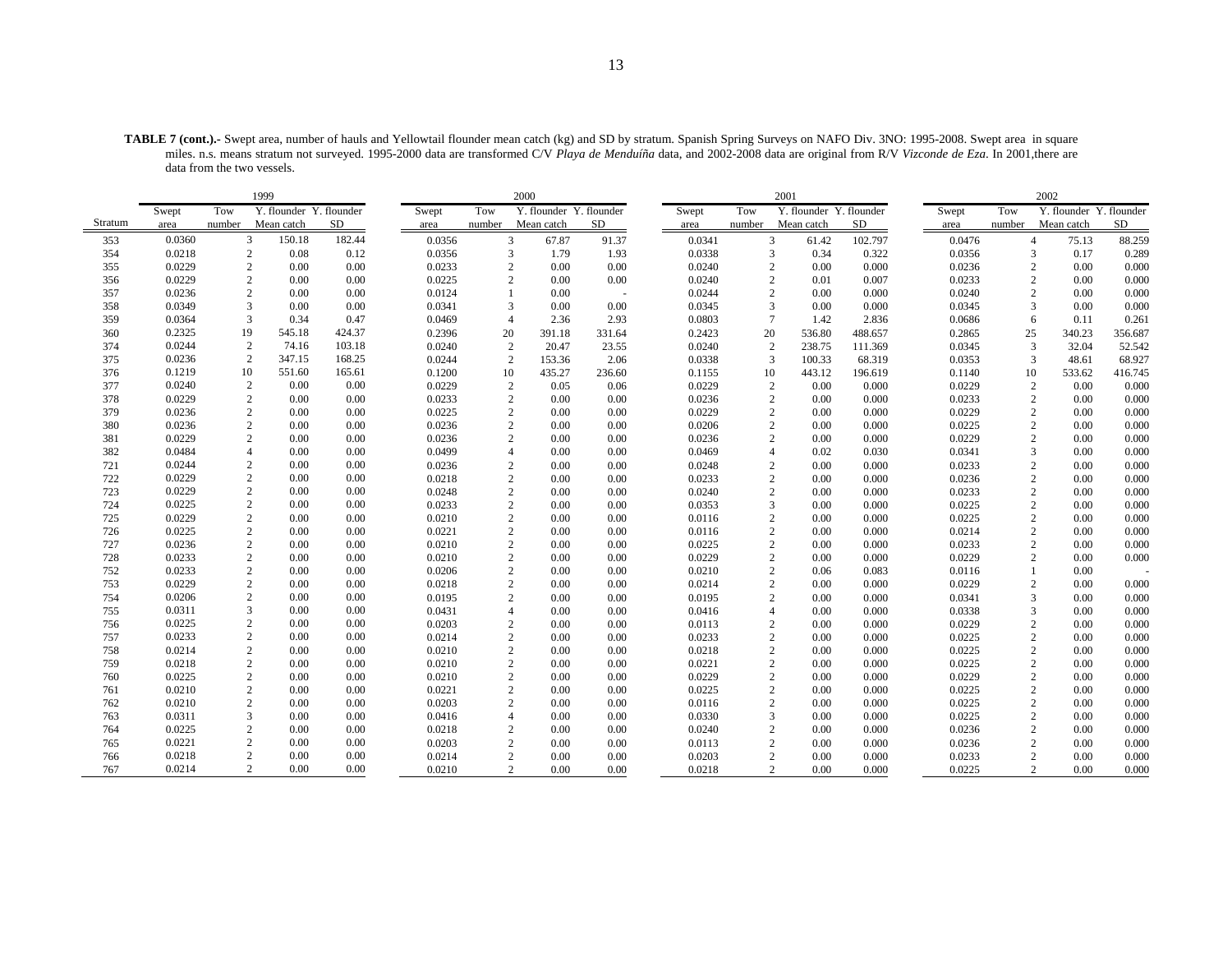| <b>TABLE 7 (cont.).-</b> Swept area, number of hauls and Yellowtail flounder mean catch (kg) and SD by stratum. Spanish Spring Surveys on NAFO Div. 3NO: 1995-2008. Swept area in square |
|------------------------------------------------------------------------------------------------------------------------------------------------------------------------------------------|
| miles, n.s. means stratum not surveyed, 1995-2000 data are transformed C/V Playa de Menduíña data, and 2002-2008 data are original from R/V Vizconde de Eza. In 2001, there are          |
| data from the two vessels.                                                                                                                                                               |

|         | 2003   |                |             |             |  |        |                 | 2004        |             |        |                | 2005        |             |
|---------|--------|----------------|-------------|-------------|--|--------|-----------------|-------------|-------------|--------|----------------|-------------|-------------|
|         | Swept  | Tow            | Y. flounder | Y. flounder |  | Swept  | Tow             | Y. flounder | Y. flounder | Swept  | Tow            | Y. flounder | Y. flounder |
| Stratum | area   | number         | Mean catch  | SD.         |  | area   | number          | Mean catch  | <b>SD</b>   | area   | number         | Mean catch  | $\rm SD$    |
| 353     | 0.0334 | 3              | 11.15       | 19.307      |  | 0.0338 | 3               | 8.79        | 14.005      | 0.0353 | 3              | 58.83       | 99.610      |
| 354     | 0.0338 | 3              | 0.00        | 0.000       |  | 0.0345 | 3               | 0.62        | 1.065       | 0.0353 | 3              | 0.21        | 0.188       |
| 355     | 0.0229 | $\sqrt{2}$     | 0.00        | 0.000       |  | 0.0229 | $\overline{c}$  | 0.00        | 0.000       | 0.0225 | $\overline{2}$ | 0.00        | 0.000       |
| 356     | 0.0225 | $\mathbf{2}$   | 0.00        | 0.000       |  | 0.0221 | $\overline{c}$  | 0.00        | 0.000       | 0.0233 | $\overline{2}$ | 0.00        | 0.000       |
| 357     | 0.0229 | 2              | 0.00        | 0.000       |  | 0.0229 | 2               | 0.00        | 0.000       | 0.0233 | $\overline{c}$ | 0.00        | 0.000       |
| 358     | 0.0338 | 3              | 0.00        | 0.000       |  | 0.0330 | 3               | 0.26        | 0.442       | 0.0349 | 3              | 0.00        | 0.000       |
| 359     | 0.0791 | $\tau$         | 0.00        | 0.000       |  | 0.0791 | $7\phantom{.0}$ | 25.01       | 38.371      | 0.0814 | $\overline{7}$ | 99.52       | 142.727     |
| 360     | 0.2254 | 20             | 360.55      | 298.992     |  | 0.2310 | 20              | 403.19      | 333.463     | 0.2325 | 20             | 342.14      | 223.566     |
| 374     | 0.0225 | 2              | 16.13       | 8.238       |  | 0.0233 | 2               | 193.46      | 225.058     | 0.0229 | 2              | 300.46      | 128.092     |
| 375     | 0.0330 | 3              | 28.45       | 35.557      |  | 0.0338 | 3               | 543.04      | 155.015     | 0.0349 | 3              | 288.64      | 138.290     |
| 376     | 0.1125 | 10             | 391.60      | 257.289     |  | 0.1166 | 10              | 481.06      | 140.810     | 0.1174 | 10             | 500.53      | 238.908     |
| 377     | 0.0225 | $\sqrt{2}$     | 0.70        | 0.990       |  | 0.0218 | $\sqrt{2}$      | 0.00        | 0.000       | 0.0233 | $\overline{2}$ | 42.84       | 60.518      |
| 378     | 0.0225 | 2              | 0.00        | 0.000       |  | 0.0225 | $\overline{c}$  | 0.00        | 0.000       | 0.0225 | $\overline{c}$ | 0.00        | 0.000       |
| 379     | 0.0229 | 2              | 0.00        | 0.000       |  | 0.0124 |                 | 0.00        |             | 0.0236 | $\mathbf{2}$   | 0.00        | 0.000       |
| 380     | 0.0229 | $\mathbf{2}$   | 0.00        | 0.000       |  | 0.0221 | $\overline{2}$  | 0.00        | 0.000       | 0.0229 | $\overline{2}$ | 0.00        | 0.000       |
| 381     | 0.0229 | $\overline{c}$ | 0.00        | 0.000       |  | 0.0225 | $\overline{2}$  | 0.00        | 0.000       | 0.0233 | $\overline{c}$ | 0.00        | 0.000       |
| 382     | 0.0454 | $\overline{4}$ | 0.00        | 0.000       |  | 0.0461 | $\overline{A}$  | 0.00        | 0.000       | 0.0458 | Δ              | 0.00        | 0.000       |
| 721     | 0.0225 | $\overline{c}$ | 0.00        | 0.000       |  | 0.0221 | $\overline{c}$  | 0.00        | 0.000       | 0.0229 | $\overline{c}$ | 0.00        | 0.000       |
| 722     | 0.0221 | 2              | 0.00        | 0.000       |  | 0.0218 | $\overline{c}$  | 0.00        | 0.000       | 0.0233 | $\overline{c}$ | 0.00        | 0.000       |
| 723     | 0.0229 | $\mathbf{2}$   | 0.00        | 0.000       |  | 0.0229 | $\overline{c}$  | 0.00        | 0.000       | 0.0233 | $\overline{c}$ | 0.00        | 0.000       |
| 724     | 0.0225 | $\overline{c}$ | 0.52        | 0.735       |  | 0.0214 | $\overline{2}$  | 0.00        | 0.000       | 0.0225 | $\overline{2}$ | 0.00        | 0.000       |
| 725     | 0.0229 | $\mathbf{2}$   | 0.00        | 0.000       |  | 0.0225 | $\overline{c}$  | 0.00        | 0.000       | 0.0236 | $\mathfrak{2}$ | 0.00        | 0.000       |
| 726     | 0.0225 | $\mathbf{2}$   | 0.00        | 0.000       |  | 0.0225 | $\overline{c}$  | 0.00        | 0.000       | 0.0113 |                | 0.00        |             |
| 727     | 0.0218 | $\overline{c}$ | 0.00        | 0.000       |  | 0.0233 | $\overline{c}$  | 0.00        | 0.000       | 0.0229 | $\overline{2}$ | 0.00        | 0.000       |
| 728     | 0.0225 | $\mathbf{2}$   | 0.00        | 0.000       |  | 0.0180 | $\overline{c}$  | 0.00        | 0.000       | 0.0109 |                | 0.00        |             |
| 752     | 0.0229 | $\mathbf{2}$   | 0.00        | 0.000       |  | 0.0214 | 2               | 0.00        | 0.000       | 0.0236 | $\overline{2}$ | 0.00        | 0.000       |
| 753     | 0.0229 | 2              | 0.00        | 0.000       |  | 0.0218 | $\overline{2}$  | 0.00        | 0.000       | 0.0225 | $\overline{2}$ | 0.00        | 0.000       |
| 754     | 0.0218 | $\mathbf{2}$   | 0.00        | 0.000       |  | 0.0214 | $\overline{c}$  | 0.00        | 0.000       | 0.0225 | $\overline{2}$ | 0.00        | 0.000       |
| 755     | 0.0221 | $\mathbf{2}$   | 0.00        | 0.000       |  | 0.0319 | $\overline{3}$  | 0.00        | 0.000       | 0.0450 | Δ              | 0.00        | 0.000       |
| 756     | 0.0221 | 2              | 0.00        | 0.000       |  | 0.0218 | $\overline{c}$  | 0.00        | 0.000       | 0.0233 | $\overline{2}$ | 0.00        | 0.000       |
| 757     | 0.0221 | $\overline{c}$ | 0.00        | 0.000       |  | 0.0218 | $\overline{2}$  | 0.00        | 0.000       | 0.0225 | $\overline{c}$ | 0.00        | 0.000       |
| 758     | 0.0221 | $\overline{c}$ | 0.00        | 0.000       |  | 0.0214 | $\overline{c}$  | 0.00        | 0.000       | 0.0225 | $\overline{2}$ | 0.00        | 0.000       |
| 759     | 0.0113 |                | 0.00        |             |  | 0.0214 | $\overline{2}$  | 0.00        | 0.000       | 0.0229 | $\overline{c}$ | 0.00        | 0.000       |
| 760     | 0.0218 | $\mathbf{2}$   | 0.00        | 0.000       |  | 0.0221 | $\overline{2}$  | 0.00        | 0.000       | 0.0229 | $\overline{2}$ | 0.35        | 0.488       |
| 761     | 0.0225 | 2              | 0.00        | 0.000       |  | 0.0221 | $\overline{c}$  | 0.00        | 0.000       | 0.0221 | $\overline{2}$ | 0.00        | 0.000       |
| 762     | 0.0225 | 2              | 0.00        | 0.000       |  | 0.0233 | $\overline{2}$  | 0.00        | 0.000       | 0.0225 | $\overline{2}$ | 0.00        | 0.000       |
| 763     | 0.0311 | 3              | 0.00        | 0.000       |  | 0.0326 | $\overline{3}$  | 0.00        | 0.000       | 0.0334 | 3              | 0.00        | 0.000       |
| 764     | 0.0221 | $\overline{c}$ | 0.00        | 0.000       |  | 0.0229 | $\overline{2}$  | 0.00        | 0.000       | 0.0233 | $\overline{2}$ | 0.00        | 0.000       |
| 765     | 0.0113 |                | 0.00        |             |  | 0.0225 | $\overline{2}$  | 0.00        | 0.000       | 0.0229 | $\overline{c}$ | 0.00        | 0.000       |
| 766     | 0.0225 | $\overline{2}$ | 0.00        | 0.000       |  | 0.0225 | $\overline{2}$  | 0.00        | 0.000       | 0.0229 |                | 0.00        | 0.000       |
| 767     | 0.0229 | $\overline{c}$ | 0.00        | 0.000       |  | 0.0218 | $\overline{2}$  | 0.00        | 0.000       | 0.0113 |                | 0.00        |             |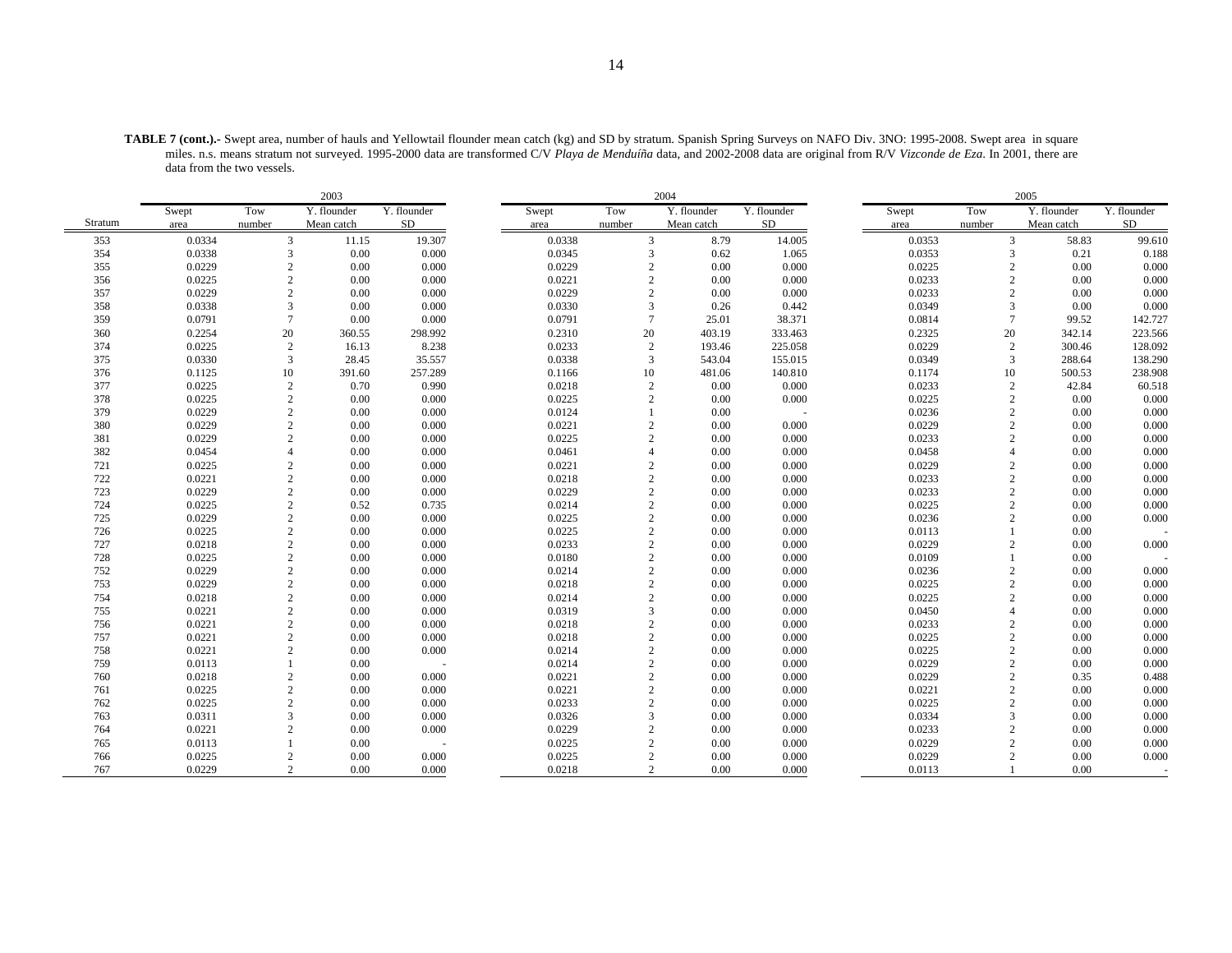| <b>TABLE 7 (cont.).-</b> Swept area, number of hauls and Yellowtail flounder mean catch (kg) and SD by stratum. Spanish Spring Surveys on NAFO Div. 3NO: 1995-2008. Swept area in square |
|------------------------------------------------------------------------------------------------------------------------------------------------------------------------------------------|
| miles. n.s. means stratum not surveyed. 1995-2000 data are transformed C/V Playa de Menduíña data, and 2002-2008 data are original from R/V Vizconde de Eza. In 2001, there are          |
| data from the two vessels.                                                                                                                                                               |

|         |        | 2006           |             | 2007        |        |        |                |             |             | 2008 |        |                |             |             |
|---------|--------|----------------|-------------|-------------|--------|--------|----------------|-------------|-------------|------|--------|----------------|-------------|-------------|
|         | Swept  | Tow            | Y. flounder | Y. flounder | Swept  | Tow    |                | Y. flounder | Y. flounder |      | Swept  | Tow            | Y. flounder | Y. flounder |
| Stratum | area   | number         | Mean catch  | SD          | area   | number |                | Mean catch  | <b>SD</b>   |      | area   | number         | Mean catch  | SD          |
| 353     | 0.0371 | $\overline{3}$ | 71.98       | 122.954     | 0.0364 |        | 3              | 0.64        | 0.172       |      | 0.0341 | 3              | 18.63       | 30.202      |
| 354     | 0.0364 | 3              | 0.21        | 0.371       | 0.0364 |        | 3              | 0.16        | 0.283       |      | 0.0345 | $\overline{3}$ | 1.03        | 0.775       |
| 355     | 0.0248 | $\overline{c}$ | 0.00        | 0.000       | 0.0240 |        | $\overline{2}$ | 0.00        | 0.000       |      | 0.0221 | $\overline{2}$ | 0.00        | 0.000       |
| 356     | 0.0240 | $\overline{c}$ | 0.00        | 0.000       | 0.0240 |        | $\overline{2}$ | 0.00        | 0.000       |      | 0.0236 | $\overline{2}$ | 0.00        | 0.000       |
| 357     | 0.0244 | $\overline{c}$ | 0.00        | 0.000       | 0.0360 |        | 3              | 0.00        | 0.000       |      | 0.0233 | $\overline{2}$ | 0.00        | 0.000       |
| 358     | 0.0349 | 3              | 0.00        | 0.000       | 0.0368 |        | 3              | 0.00        | 0.000       |      | 0.0345 | $\overline{3}$ | 0.00        | 0.000       |
| 359     | 0.0975 | 8              | 169.33      | 359.779     | 0.0855 |        | $\overline{7}$ | 102.63      | 116.690     |      | 0.0799 | $\overline{7}$ | 26.40       | 38.865      |
| 360     | 0.2340 | 19             | 361.02      | 266.205     | 0.2378 |        | 20             | 349.70      | 307.902     |      | 0.2340 | 20             | 339.09      | 220.066     |
| 374     | 0.0236 | $\overline{2}$ | 610.03      | 73.518      | 0.0240 |        | 2              | 1057.60     | 455.094     |      | 0.0233 | $\overline{2}$ | 696.25      | 157.331     |
| 375     | 0.0364 | 3              | 287.65      | 109.715     | 0.0364 |        | 3              | 145.73      | 86.977      |      | 0.0334 | 3              | 574.00      | 461.113     |
| 376     | 0.1219 | 10             | 489.81      | 231.495     | 0.1185 |        | 10             | 460.24      | 203.990     |      | 0.1129 | 10             | 421.05      | 280.644     |
| 377     | 0.0236 | $\overline{c}$ | 6.09        | 8.605       | 0.0240 |        | $\overline{c}$ | 165.35      | 233.840     |      | 0.0233 | $\overline{2}$ | 173.40      | 8.202       |
| 378     | 0.0240 | 2              | 0.00        | 0.000       | 0.0233 |        | $\overline{2}$ | 0.00        | 0.000       |      | 0.0240 | $\overline{2}$ | 0.00        | 0.000       |
| 379     | 0.0236 | $\overline{c}$ | 0.00        | 0.000       | 0.0240 |        | $\overline{2}$ | 0.00        | 0.000       |      | 0.0229 | $\overline{2}$ | 0.05        | 0.067       |
| 380     | 0.0229 | $\overline{c}$ | 0.00        | 0.000       | 0.0240 |        | $\overline{2}$ | 0.00        | 0.000       |      | 0.0225 | $\overline{2}$ | 0.00        | 0.000       |
| 381     | 0.0229 | 2              | 0.00        | 0.000       | 0.0240 |        | $\overline{c}$ | 0.00        | 0.000       |      | 0.0229 | $\mathcal{D}$  | 0.00        | 0.000       |
| 382     | 0.0469 | $\Delta$       | 0.00        | 0.000       | 0.0484 |        | $\Delta$       | 0.00        | 0.000       |      | 0.0458 | $\overline{4}$ | 0.00        | 0.000       |
| 721     | 0.0236 | $\mathbf{2}$   | 0.00        | 0.000       | 0.0116 |        |                | 0.00        |             |      | 0.0225 | $\overline{2}$ | 0.00        | 0.000       |
| 722     | 0.0240 | 2              | 0.00        | 0.000       | 0.0225 |        | $\overline{2}$ | 0.00        | 0.000       |      | 0.0206 | $\overline{2}$ | 0.00        | 0.000       |
| 723     | 0.0236 | $\overline{c}$ | 0.18        | 0.247       | 0.0240 |        | $\overline{2}$ | 0.00        | 0.000       |      | 0.0225 | $\overline{2}$ | 0.00        | 0.000       |
| 724     | 0.0233 | $\overline{c}$ | 0.00        | 0.000       | 0.0233 |        | $\overline{c}$ | 0.00        | 0.000       |      | 0.0221 | $\overline{2}$ | 0.00        | 0.000       |
| 725     | 0.0233 | 2              | 0.00        | 0.000       | 0.0225 |        | $\overline{2}$ | 0.00        | 0.000       |      | 0.0229 | $\overline{2}$ | 0.00        | 0.000       |
| 726     | 0.0225 | 2              | 0.00        | 0.000       | 0.0229 |        | $\overline{c}$ | 0.00        | 0.000       |      | 0.0225 | $\overline{2}$ | 0.00        | 0.000       |
| 727     | 0.0225 | $\overline{2}$ | 0.00        | 0.000       | 0.0240 |        | $\overline{c}$ | 0.00        | 0.000       |      | 0.0221 | $\overline{2}$ | 0.00        | 0.000       |
| 728     | 0.0225 | $\sqrt{2}$     | 0.00        | 0.000       | 0.0225 |        | $\overline{2}$ | 0.00        | 0.000       |      | 0.0221 | $\overline{2}$ | 0.00        | 0.000       |
| 752     | 0.0225 | 2              | 0.00        | 0.000       | 0.0225 |        | $\overline{2}$ | 0.00        | 0.000       |      | 0.0218 | $\overline{2}$ | 0.00        | 0.000       |
| 753     | 0.0225 | $\overline{2}$ | 0.00        | 0.000       | 0.0225 |        | $\overline{c}$ | 0.00        | 0.000       |      | 0.0221 | $\overline{2}$ | 0.00        | 0.000       |
| 754     | 0.0225 | $\overline{c}$ | 0.00        | 0.000       | 0.0225 |        | $\overline{c}$ | 0.00        | 0.000       |      | 0.0218 | $\overline{2}$ | 0.00        | 0.000       |
| 755     | 0.0338 | 3              | 0.00        | 0.000       | 0.0338 |        | 3              | 0.00        | 0.000       |      | 0.0431 | $\overline{4}$ | 0.00        | 0.000       |
| 756     | 0.0229 | 2              | 0.00        | 0.000       | 0.0225 |        | $\overline{2}$ | 0.00        | 0.000       |      | 0.0218 | $\overline{2}$ | 0.00        | 0.000       |
| 757     | 0.0225 | $\overline{2}$ | 0.00        | 0.000       | 0.0229 |        | $\overline{c}$ | 0.00        | 0.000       |      | 0.0221 | $\overline{2}$ | 0.00        | 0.000       |
| 758     | 0.0225 | 2              | 0.00        | 0.000       | 0.0225 |        | 2              | 0.00        | 0.000       |      | 0.0218 | $\overline{2}$ | 0.00        | 0.000       |
| 759     | 0.0225 | 2              | 0.00        | 0.000       | n.s.   |        | n.s.           | n.s.        | n.s.        |      | 0.0221 | $\overline{2}$ | 0.0000      | 0.0000      |
| 760     | 0.0225 | $\overline{2}$ | 0.00        | 0.000       | 0.0233 |        | $\overline{2}$ | 0.00        | 0.000       |      | 0.0225 | $\overline{2}$ | 0.00        | 0.000       |
| 761     | 0.0233 | 2              | 0.00        | 0.000       | 0.0225 |        | 2              | 0.00        | 0.000       |      | 0.0214 | $\overline{2}$ | 0.00        | 0.000       |
| 762     | 0.0233 | $\overline{2}$ | 0.00        | 0.000       |        | n.s.   | n.s.           | n.s.        | n.s.        |      | 0.0214 | $\overline{2}$ | 0.0000      | 0.0000      |
| 763     | 0.0225 | $\overline{c}$ | 0.00        | 0.000       | n.s.   |        | n.s.           | n.s.        | n.s.        |      | 0.0311 | $\overline{3}$ | 0.0000      | 0.0000      |
| 764     | 0.0233 | $\overline{2}$ | 0.00        | 0.000       | 0.0225 |        | $\overline{c}$ | 0.00        | 0.000       |      | 0.0221 | $\overline{2}$ | 0.00        | 0.000       |
| 765     | 0.0236 | $\overline{c}$ | 0.00        | 0.000       | 0.0225 |        | 2              | 0.00        | 0.000       |      | 0.0214 | $\overline{2}$ | 0.00        | 0.000       |
| 766     | 0.0229 | $\overline{c}$ | 0.00        | 0.000       |        | n.s.   | n.s.           | n.s.        | n.s.        |      | 0.0218 | $\overline{2}$ | 0.0000      | 0.0000      |
| 767     | 0.0233 | $\overline{c}$ | 0.00        | 0.000       |        | n.s.   | n.s.           | n.s.        | n.s.        |      | 0.0214 | 2              | 0.0000      | 0.0000      |

$$
SD = \frac{\sum (x_i - \overline{x})^2}{n - 1}
$$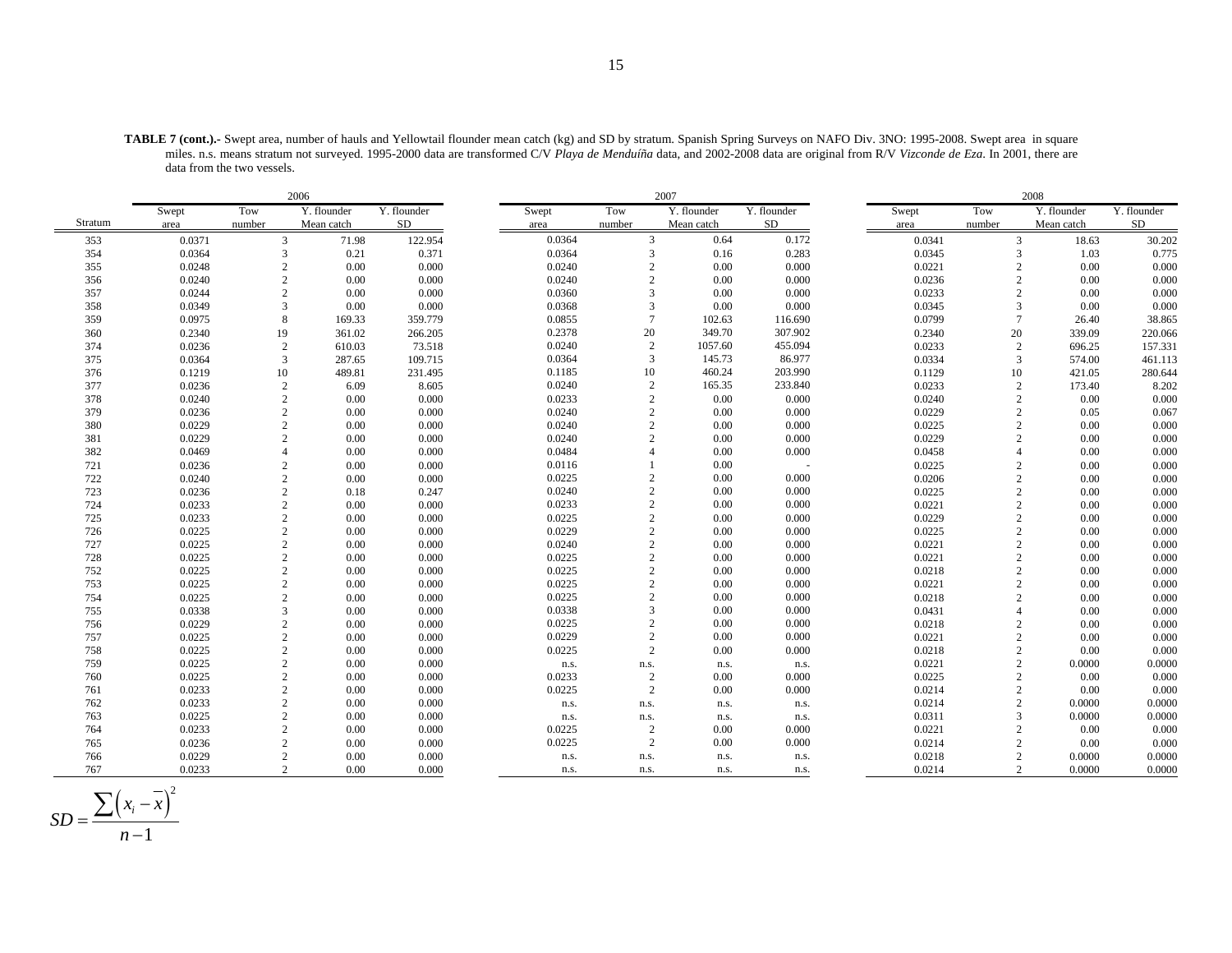**TABLE 8.-** Stratified mean catches (Kg) by stratum and year and SD by year of Yellowtail flounder (1995- 2008). n.s. means stratum not surveyed. 1995-2000 data are transformed C/V *Playa de Menduíña* data. 2002-2008 data are original from R/V *Vizconde de Eza*. In 2001,there are data from the two vessels.

| Stratum        | 1995             | 1996             | 1997             | 1998             | 1999             | 2000             | 2001             | 2002             | 2003             | 2004             | 2005             | 2006             | 2007             | 2008             |
|----------------|------------------|------------------|------------------|------------------|------------------|------------------|------------------|------------------|------------------|------------------|------------------|------------------|------------------|------------------|
| 353            | 1565             | 20142            | 3377             | 3288             | 40399            | 18256            | 16521            | 20209            | 2998             | 2365             | 15825            | 19364            | 173              | 5011             |
| 354            | 439              | $\boldsymbol{0}$ | 346              | 299              | 21               | 440              | 84               | 41               | $\boldsymbol{0}$ | 151              | 52               | 53               | 40               | 253              |
| 355            | n.s.             | $\boldsymbol{0}$ | 163              | 9                | $\mathbf{0}$     | $\mathbf{0}$     | $\mathbf{0}$     | $\boldsymbol{0}$ | $\mathbf{0}$     | $\boldsymbol{0}$ | $\mathbf{0}$     | $\boldsymbol{0}$ | $\boldsymbol{0}$ | $\boldsymbol{0}$ |
| 356            | n.s.             | $\bf{0}$         | 15               | $\boldsymbol{0}$ | $\mathbf{0}$     | $\mathbf{0}$     | $\mathbf{0}$     | $\mathbf{0}$     | $\mathbf{0}$     | $\boldsymbol{0}$ | $\boldsymbol{0}$ | $\bf{0}$         | $\boldsymbol{0}$ | 0                |
| 357            | $\boldsymbol{0}$ | $\boldsymbol{0}$ | $\mathbf{0}$     | $\boldsymbol{0}$ | $\boldsymbol{0}$ | $\mathbf{0}$     | $\mathbf{0}$     | $\boldsymbol{0}$ | $\mathbf{0}$     | $\boldsymbol{0}$ | $\boldsymbol{0}$ | $\bf{0}$         | $\boldsymbol{0}$ | $\theta$         |
| 358            | $\boldsymbol{0}$ | 30               | 4                | $\boldsymbol{0}$ | $\mathbf{0}$     | $\mathbf{0}$     | $\mathbf{0}$     | $\mathbf{0}$     | $\mathbf{0}$     | 57               | $\boldsymbol{0}$ | $\boldsymbol{0}$ | $\boldsymbol{0}$ | $\boldsymbol{0}$ |
| 359            | 568              | 386              | 34               | 73               | 143              | 995              | 598              | 45               | $\mathbf{0}$     | 10528            | 41896            | 71290            | 43209            | 11113            |
| 360            | 56885            | 395449           | 225203           | 1040562          | 1517233          | 1088648          | 1493909          | 946848           | 1003413          | 1122078          | 952164           | 1004708          | 973222           | 943689           |
| 374            | $\boldsymbol{0}$ | $\boldsymbol{0}$ | $\boldsymbol{0}$ | 10               | 15871            | 4380             | 51093            | 6857             | 3451             | 41400            | 64297            | 130545           | 226326           | 148998           |
| 375            | 402              | 11218            | 54               | 3353             | 94077            | 41561            | 27190            | 13173            | 7710             | 147165           | 78221            | 77953            | 39494            | 155554           |
| 376            | 46775            | 95247            | 216576           | 372549           | 735836           | 580654           | 591126           | 711849           | 522389           | 641737           | 667712           | 653413           | 613960           | 561677           |
| 377            | $\boldsymbol{0}$ | $\boldsymbol{0}$ | $\boldsymbol{0}$ | $\boldsymbol{0}$ | $\boldsymbol{0}$ | 5                | $\boldsymbol{0}$ | $\boldsymbol{0}$ | 70               | $\boldsymbol{0}$ | 4284             | 609              | 16535            | 17340            |
| 378            | $\boldsymbol{0}$ | 8                | $\boldsymbol{0}$ | $\boldsymbol{0}$ | $\mathbf{0}$     | $\mathbf{0}$     | $\boldsymbol{0}$ | $\boldsymbol{0}$ | $\boldsymbol{0}$ | $\boldsymbol{0}$ | $\boldsymbol{0}$ | $\boldsymbol{0}$ | $\boldsymbol{0}$ | $\boldsymbol{0}$ |
| 379            | $\boldsymbol{0}$ | $\boldsymbol{0}$ | $\boldsymbol{0}$ | $\boldsymbol{0}$ | $\bf{0}$         | 0                | $\boldsymbol{0}$ | $\boldsymbol{0}$ | $\boldsymbol{0}$ | $\boldsymbol{0}$ | $\boldsymbol{0}$ | $\boldsymbol{0}$ | $\boldsymbol{0}$ | 5                |
| 380            | n.s.             | $\boldsymbol{0}$ | $\boldsymbol{0}$ | $\boldsymbol{0}$ | $\mathbf{0}$     | $\boldsymbol{0}$ | $\mathbf{0}$     | $\mathbf{0}$     | $\boldsymbol{0}$ | $\boldsymbol{0}$ | $\boldsymbol{0}$ | $\boldsymbol{0}$ | $\boldsymbol{0}$ |                  |
| 381            | n.s.             | 0                | $\boldsymbol{0}$ | $\boldsymbol{0}$ | $\boldsymbol{0}$ | $\boldsymbol{0}$ | $\boldsymbol{0}$ | $\boldsymbol{0}$ | $\mathbf{0}$     | $\boldsymbol{0}$ | $\boldsymbol{0}$ | $\boldsymbol{0}$ | $\boldsymbol{0}$ |                  |
| 382            | n.s.             | 0                | $\boldsymbol{0}$ | $\boldsymbol{0}$ | $\boldsymbol{0}$ | $\boldsymbol{0}$ | 5                | $\boldsymbol{0}$ | $\boldsymbol{0}$ | $\boldsymbol{0}$ | $\boldsymbol{0}$ | $\boldsymbol{0}$ | $\boldsymbol{0}$ |                  |
| 721            | n.s.             | 2                | 49               | $\boldsymbol{0}$ | $\bf{0}$         | 0                | $\boldsymbol{0}$ | $\boldsymbol{0}$ | $\boldsymbol{0}$ | $\boldsymbol{0}$ | $\boldsymbol{0}$ | $\boldsymbol{0}$ | $\boldsymbol{0}$ |                  |
| 722            | n.s.             | 0                | $\boldsymbol{0}$ | $\mathbf{0}$     | $\bf{0}$         | $\boldsymbol{0}$ | $\mathbf{0}$     | $\boldsymbol{0}$ | $\mathbf{0}$     | $\boldsymbol{0}$ | $\boldsymbol{0}$ | $\boldsymbol{0}$ | $\boldsymbol{0}$ |                  |
| 723            | n.s.             | 0                | $\boldsymbol{0}$ | $\boldsymbol{0}$ | $\bf{0}$         | 0                | $\boldsymbol{0}$ | $\boldsymbol{0}$ | $\boldsymbol{0}$ | $\boldsymbol{0}$ | $\boldsymbol{0}$ | 27               | $\boldsymbol{0}$ |                  |
| 724            | $\boldsymbol{0}$ | $\boldsymbol{0}$ | $\mathbf{0}$     | $\boldsymbol{0}$ | $\boldsymbol{0}$ | $\boldsymbol{0}$ | $\mathbf{0}$     | $\boldsymbol{0}$ | 64               | $\boldsymbol{0}$ | $\boldsymbol{0}$ | $\boldsymbol{0}$ | $\boldsymbol{0}$ |                  |
| 725            | $\boldsymbol{0}$ | $\boldsymbol{0}$ | $\boldsymbol{0}$ | $\boldsymbol{0}$ | $\boldsymbol{0}$ | $\boldsymbol{0}$ | $\boldsymbol{0}$ | $\boldsymbol{0}$ | $\boldsymbol{0}$ | $\boldsymbol{0}$ | $\boldsymbol{0}$ | $\boldsymbol{0}$ | $\boldsymbol{0}$ |                  |
| 726            | $\boldsymbol{0}$ | $\boldsymbol{0}$ | n.s.             | $\boldsymbol{0}$ | $\boldsymbol{0}$ | $\boldsymbol{0}$ | $\mathbf{0}$     | $\boldsymbol{0}$ | $\boldsymbol{0}$ | $\boldsymbol{0}$ | $\boldsymbol{0}$ | $\boldsymbol{0}$ | $\boldsymbol{0}$ | 0                |
| 727            | n.s.             | 0                | $\boldsymbol{0}$ | $\boldsymbol{0}$ | $\mathbf{0}$     | $\boldsymbol{0}$ | $\mathbf{0}$     | $\boldsymbol{0}$ | $\mathbf{0}$     | $\boldsymbol{0}$ | $\boldsymbol{0}$ | $\boldsymbol{0}$ | $\boldsymbol{0}$ |                  |
| 728            | n.s.             | $\boldsymbol{0}$ | $\boldsymbol{0}$ | $\boldsymbol{0}$ | $\boldsymbol{0}$ | $\boldsymbol{0}$ | $\mathbf{0}$     | $\boldsymbol{0}$ | $\boldsymbol{0}$ | $\boldsymbol{0}$ | $\boldsymbol{0}$ | $\boldsymbol{0}$ | $\boldsymbol{0}$ |                  |
| 752            | n.s.             | $\boldsymbol{0}$ | $\boldsymbol{0}$ | $\boldsymbol{0}$ | $\bf{0}$         | 0                | 8                | $\boldsymbol{0}$ | $\boldsymbol{0}$ | $\boldsymbol{0}$ | $\boldsymbol{0}$ | $\boldsymbol{0}$ | $\boldsymbol{0}$ |                  |
| 753            | n.s.             | $\boldsymbol{0}$ | $\boldsymbol{0}$ | $\boldsymbol{0}$ | $\bf{0}$         | $\boldsymbol{0}$ | $\boldsymbol{0}$ | $\mathbf{0}$     | $\boldsymbol{0}$ | $\boldsymbol{0}$ | $\boldsymbol{0}$ | $\boldsymbol{0}$ | $\boldsymbol{0}$ |                  |
| 754            | n.s.             | n.s.             | $\mathbf{0}$     | $\boldsymbol{0}$ | $\bf{0}$         | $\boldsymbol{0}$ | $\boldsymbol{0}$ | $\mathbf{0}$     | $\boldsymbol{0}$ | $\boldsymbol{0}$ | $\boldsymbol{0}$ | $\boldsymbol{0}$ | $\boldsymbol{0}$ |                  |
| 755            | n.s.             | n.s.             | n.s.             | $\boldsymbol{0}$ | $\boldsymbol{0}$ | $\boldsymbol{0}$ | $\mathbf{0}$     | $\boldsymbol{0}$ | $\boldsymbol{0}$ | $\boldsymbol{0}$ | $\boldsymbol{0}$ | $\boldsymbol{0}$ | $\boldsymbol{0}$ |                  |
| 756            | n.s.             | $\boldsymbol{0}$ | $\boldsymbol{0}$ | $\boldsymbol{0}$ | $\bf{0}$         | $\boldsymbol{0}$ | $\boldsymbol{0}$ | $\boldsymbol{0}$ | $\boldsymbol{0}$ | $\boldsymbol{0}$ | $\boldsymbol{0}$ | $\boldsymbol{0}$ | $\boldsymbol{0}$ |                  |
| 757            | n.s.             | $\mathbf{0}$     | $\boldsymbol{0}$ | $\boldsymbol{0}$ | $\mathbf{0}$     | $\boldsymbol{0}$ | $\mathbf{0}$     | $\mathbf{0}$     | $\boldsymbol{0}$ | $\boldsymbol{0}$ | $\boldsymbol{0}$ | $\boldsymbol{0}$ | $\boldsymbol{0}$ |                  |
| 758            | n.s.             | n.s.             | $\boldsymbol{0}$ | $\boldsymbol{0}$ | $\boldsymbol{0}$ | 0                | $\boldsymbol{0}$ | $\mathbf{0}$     | $\mathbf{0}$     | $\boldsymbol{0}$ | $\boldsymbol{0}$ | $\boldsymbol{0}$ | $\boldsymbol{0}$ |                  |
| 759            | n.s.             | n.s.             | n.s.             | $\boldsymbol{0}$ | $\bf{0}$         | 0                | $\mathbf{0}$     | $\boldsymbol{0}$ | $\boldsymbol{0}$ | $\boldsymbol{0}$ | $\boldsymbol{0}$ | $\boldsymbol{0}$ | n.s.             |                  |
| 760            | n.s.             | $\boldsymbol{0}$ | $\boldsymbol{0}$ | $\boldsymbol{0}$ | $\boldsymbol{0}$ | $\boldsymbol{0}$ | $\boldsymbol{0}$ | $\mathbf{0}$     | $\boldsymbol{0}$ | $\boldsymbol{0}$ | 53               | $\boldsymbol{0}$ | $\boldsymbol{0}$ | $\theta$         |
| 761            | n.s.             | $\boldsymbol{0}$ | $\boldsymbol{0}$ | $\boldsymbol{0}$ | $\mathbf{0}$     | $\mathbf{0}$     | $\boldsymbol{0}$ | $\mathbf{0}$     | $\boldsymbol{0}$ | $\boldsymbol{0}$ | $\boldsymbol{0}$ | $\boldsymbol{0}$ | $\boldsymbol{0}$ |                  |
| 762            | n.s.             | n.s.             | $\boldsymbol{0}$ | $\boldsymbol{0}$ | $\mathbf{0}$     | $\boldsymbol{0}$ | $\boldsymbol{0}$ | $\mathbf{0}$     | $\boldsymbol{0}$ | $\boldsymbol{0}$ | $\boldsymbol{0}$ | $\boldsymbol{0}$ | n.s.             | $\mathbf{0}$     |
| 763            | n.s.             | n.s.             | n.s.             | $\boldsymbol{0}$ | $\boldsymbol{0}$ | $\boldsymbol{0}$ | $\boldsymbol{0}$ | $\boldsymbol{0}$ | $\boldsymbol{0}$ | $\boldsymbol{0}$ | $\boldsymbol{0}$ | $\boldsymbol{0}$ | n.s.             | $\mathbf{0}$     |
| 764            | n.s.             | $\boldsymbol{0}$ | $\boldsymbol{0}$ | $\boldsymbol{0}$ | $\boldsymbol{0}$ | $\boldsymbol{0}$ | $\boldsymbol{0}$ | $\boldsymbol{0}$ | $\boldsymbol{0}$ | $\boldsymbol{0}$ | $\boldsymbol{0}$ | $\boldsymbol{0}$ | $\boldsymbol{0}$ |                  |
| 765            | n.s.             | $\boldsymbol{0}$ | $\boldsymbol{0}$ | $\boldsymbol{0}$ | $\mathbf{0}$     | $\boldsymbol{0}$ | $\boldsymbol{0}$ | $\boldsymbol{0}$ | $\boldsymbol{0}$ | $\boldsymbol{0}$ | $\boldsymbol{0}$ | $\boldsymbol{0}$ | $\boldsymbol{0}$ | $\theta$         |
| 766            | n.s.             | n.s.             | $\boldsymbol{0}$ | $\mathbf{0}$     | $\mathbf{0}$     | $\boldsymbol{0}$ | $\boldsymbol{0}$ | $\boldsymbol{0}$ | $\boldsymbol{0}$ | $\boldsymbol{0}$ | $\boldsymbol{0}$ | $\boldsymbol{0}$ | n.s.             | $\Omega$         |
| 767            | n.s.             | n.s.             | n.s.             | $\boldsymbol{0}$ | $\boldsymbol{0}$ | $\boldsymbol{0}$ | $\boldsymbol{0}$ | $\boldsymbol{0}$ | $\boldsymbol{0}$ | $\boldsymbol{0}$ | $\boldsymbol{0}$ | $\boldsymbol{0}$ | n.s.             | $\boldsymbol{0}$ |
| TOTAL          | 106633           | 522481           | 445822           | 1420143          | 2403580          | 1734937          | 2180533          | 1699022          | 1540096          | 1965481          | 1824505          | 1957961          | 1912960          | 1843639          |
| $\overline{Y}$ | 16.22            | 59.54            | 47.74            | 137.32           | 232.41           | 167.76           | 210.84           | 164.28           | 148.92           | 190.05           | 176.42           | 189.32           | 202.64           | 178.27           |
| S.D.           | 4.37             | 8.41             | 10.69            | 34.70            | 27.41            | 22.21            | 30.58            | 24.92            | 20.84            | 21.27            | 17.06            | 19.83            | 23.61            | 19.00            |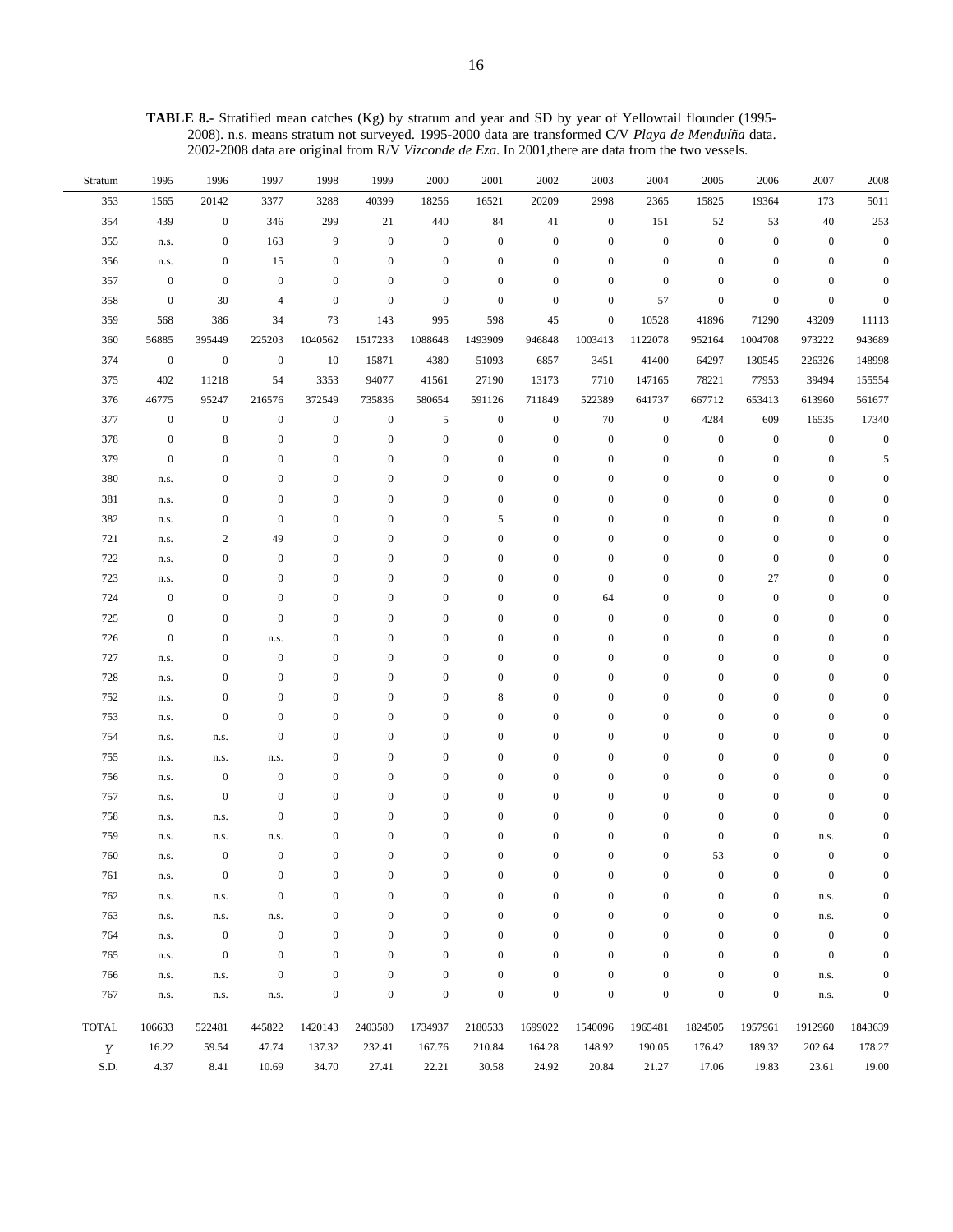**TABLE 9.-** Survey estimates (by the swept area method) of Yellowtail flounder biomass (t) and SD by stratum and year on NAFO Div. 3NO. n.s. means stratum not surveyed. 1995-2000 data are transformed C/V *Playa de Menduíña* data. 2002-2008 data are original from R/V *Vizconde de Eza*. In 2001, there are data from the two vessels.

| Stratum      | 1995             | 1996             | 1997             | 1998             | 1999             | 2000             | 2001             | 2002             | 2003             | 2004             | 2005             | 2006             | 2007             | 2008             |
|--------------|------------------|------------------|------------------|------------------|------------------|------------------|------------------|------------------|------------------|------------------|------------------|------------------|------------------|------------------|
| 353          | 133              | 1628             | 281              | 282              | 3367             | 1537             | 1452             | 1697             | 270              | 210              | 1347             | 1565             | 14               | 440              |
| 354          | 37               | 26               | 30               | 25               | $\sqrt{2}$       | 37               | $\tau$           | 3                | $\boldsymbol{0}$ | 13               | $\overline{4}$   | $\overline{4}$   | 3                | 22               |
| 355          | n.s.             | $\overline{c}$   | 14               | $\mathbf{0}$     | $\mathbf{0}$     | $\boldsymbol{0}$ | $\boldsymbol{0}$ | $\boldsymbol{0}$ | $\bf{0}$         | $\boldsymbol{0}$ | $\boldsymbol{0}$ | $\boldsymbol{0}$ | $\boldsymbol{0}$ | $\boldsymbol{0}$ |
| 356          | n.s.             | $\bf{0}$         | $\mathbf{1}$     | $\mathbf{0}$     | $\mathbf{0}$     | $\boldsymbol{0}$ | $\boldsymbol{0}$ | $\boldsymbol{0}$ | $\bf{0}$         | $\boldsymbol{0}$ | $\boldsymbol{0}$ | $\boldsymbol{0}$ | $\mathbf{0}$     | $\mathbf{0}$     |
| 357          | $\boldsymbol{0}$ | $\bf{0}$         | $\boldsymbol{0}$ | $\mathbf{0}$     | $\mathbf{0}$     | $\mathbf{0}$     | $\boldsymbol{0}$ | $\boldsymbol{0}$ | $\mathbf{0}$     | $\mathbf{0}$     | $\boldsymbol{0}$ | $\boldsymbol{0}$ | $\mathbf{0}$     | $\Omega$         |
| 358          | $\boldsymbol{0}$ | 3                | $\boldsymbol{0}$ | $\mathbf{0}$     | $\mathbf{0}$     | $\mathbf{0}$     | $\mathbf{0}$     | $\boldsymbol{0}$ | $\mathbf{0}$     | 5                | $\boldsymbol{0}$ | $\boldsymbol{0}$ | $\boldsymbol{0}$ | $\Omega$         |
| 359          | 49               | 35               | 3                | 6                | 12               | 85               | 52               | 4                | $\boldsymbol{0}$ | 931              | 3604             | 5849             | 3538             | 974              |
| 360          | 4950             | 32593            | 19198            | 89742            | 123989           | 90863            | 123341           | 82622            | 89057            | 97150            | 81907            | 81579            | 81869            | 80657            |
| 374          | $\boldsymbol{0}$ | $\boldsymbol{0}$ | $\boldsymbol{0}$ | $\mathbf{0}$     | 1302             | 365              | 4258             | 596              | 307              | 3561             | 5622             | 11051            | 18861            | 12817            |
| 375          | 36               | 981              | 5                | 291              | 7964             | 3410             | 2417             | 1121             | 701              | 13081            | 6729             | 6429             | 3257             | 13982            |
| 376          | 4059             | 8082             | 19160            | 32255            | 60376            | 48388            | 51175            | 62443            | 46435            | 55026            | 56887            | 53613            | 51811            | 49761            |
| 377          | $\boldsymbol{0}$ | $\boldsymbol{0}$ | $\boldsymbol{0}$ | $\mathbf{0}$     | $\boldsymbol{0}$ | $\boldsymbol{0}$ | $\boldsymbol{0}$ | $\boldsymbol{0}$ | 6                | $\boldsymbol{0}$ | 368              | 52               | 1378             | 1492             |
| 378          | $\boldsymbol{0}$ | 1                | $\boldsymbol{0}$ | $\mathbf{0}$     | $\mathbf{0}$     | $\boldsymbol{0}$ | $\mathbf{0}$     | $\boldsymbol{0}$ | $\boldsymbol{0}$ | $\boldsymbol{0}$ | $\boldsymbol{0}$ | $\boldsymbol{0}$ | $\boldsymbol{0}$ | $\boldsymbol{0}$ |
| 379          | $\boldsymbol{0}$ | $\mathbf{0}$     | $\boldsymbol{0}$ | $\mathbf{0}$     | $\mathbf{0}$     | $\boldsymbol{0}$ | $\mathbf{0}$     | $\boldsymbol{0}$ | $\boldsymbol{0}$ | $\boldsymbol{0}$ | $\mathbf{0}$     | $\boldsymbol{0}$ | $\boldsymbol{0}$ | $\Omega$         |
| 380          | n.s.             | $\boldsymbol{0}$ | $\boldsymbol{0}$ | $\mathbf{0}$     | $\mathbf{0}$     | $\mathbf{0}$     | $\mathbf{0}$     | $\boldsymbol{0}$ | $\boldsymbol{0}$ | $\mathbf{0}$     | $\boldsymbol{0}$ | $\boldsymbol{0}$ | $\boldsymbol{0}$ | O                |
| 381          | n.s.             | $\boldsymbol{0}$ | $\boldsymbol{0}$ | $\mathbf{0}$     | $\mathbf{0}$     | $\mathbf{0}$     | $\mathbf{0}$     | $\boldsymbol{0}$ | $\boldsymbol{0}$ | $\boldsymbol{0}$ | $\boldsymbol{0}$ | $\boldsymbol{0}$ | $\boldsymbol{0}$ |                  |
| 382          | n.s.             | $\boldsymbol{0}$ | $\boldsymbol{0}$ | $\mathbf{0}$     | $\mathbf{0}$     | $\mathbf{0}$     | $\mathbf{0}$     | $\boldsymbol{0}$ | $\boldsymbol{0}$ | $\mathbf{0}$     | $\boldsymbol{0}$ | $\boldsymbol{0}$ | $\boldsymbol{0}$ |                  |
| 721          | n.s.             | $\boldsymbol{0}$ | $\overline{4}$   | $\mathbf{0}$     | $\mathbf{0}$     | $\boldsymbol{0}$ | $\theta$         | $\boldsymbol{0}$ | $\boldsymbol{0}$ | $\mathbf{0}$     | $\mathbf{0}$     | $\boldsymbol{0}$ | $\boldsymbol{0}$ |                  |
| 722          | n.s.             | $\boldsymbol{0}$ | $\boldsymbol{0}$ | $\mathbf{0}$     | $\mathbf{0}$     | $\mathbf{0}$     | $\mathbf{0}$     | $\boldsymbol{0}$ | $\boldsymbol{0}$ | $\mathbf{0}$     | $\boldsymbol{0}$ | $\boldsymbol{0}$ | $\boldsymbol{0}$ | O                |
| 723          | n.s.             | $\boldsymbol{0}$ | $\boldsymbol{0}$ | $\mathbf{0}$     | $\mathbf{0}$     | $\mathbf{0}$     | $\mathbf{0}$     | $\boldsymbol{0}$ | $\bf{0}$         | $\boldsymbol{0}$ | $\boldsymbol{0}$ | $\boldsymbol{2}$ | $\mathbf{0}$     | O                |
| 724          | $\boldsymbol{0}$ | $\boldsymbol{0}$ | $\boldsymbol{0}$ | $\mathbf{0}$     | $\mathbf{0}$     | $\mathbf{0}$     | $\mathbf{0}$     | $\boldsymbol{0}$ | $\bf{0}$         | $\boldsymbol{0}$ | $\boldsymbol{0}$ | $\boldsymbol{0}$ | $\boldsymbol{0}$ | 0                |
| 725          | $\boldsymbol{0}$ | $\boldsymbol{0}$ | $\boldsymbol{0}$ | $\mathbf{0}$     | $\mathbf{0}$     | $\boldsymbol{0}$ | $\mathbf{0}$     | $\boldsymbol{0}$ | $\boldsymbol{0}$ | $\boldsymbol{0}$ | $\boldsymbol{0}$ | $\boldsymbol{0}$ | $\boldsymbol{0}$ | 0                |
| 726          | $\boldsymbol{0}$ | $\boldsymbol{0}$ | n.s.             | $\mathbf{0}$     | $\mathbf{0}$     | $\boldsymbol{0}$ | $\mathbf{0}$     | $\boldsymbol{0}$ | $\bf{0}$         | $\boldsymbol{0}$ | $\boldsymbol{0}$ | $\boldsymbol{0}$ | $\boldsymbol{0}$ | 0                |
| 727          | n.s.             | $\boldsymbol{0}$ | $\boldsymbol{0}$ | $\mathbf{0}$     | $\mathbf{0}$     | $\boldsymbol{0}$ | $\mathbf{0}$     | $\boldsymbol{0}$ | $\boldsymbol{0}$ | $\boldsymbol{0}$ | $\boldsymbol{0}$ | $\boldsymbol{0}$ | $\boldsymbol{0}$ |                  |
| 728          | n.s.             | $\boldsymbol{0}$ | $\boldsymbol{0}$ | $\mathbf{0}$     | $\mathbf{0}$     | $\mathbf{0}$     | $\mathbf{0}$     | $\boldsymbol{0}$ | $\boldsymbol{0}$ | $\boldsymbol{0}$ | $\mathbf{0}$     | $\boldsymbol{0}$ | $\boldsymbol{0}$ | O                |
| 752          | n.s.             | $\boldsymbol{0}$ | $\boldsymbol{0}$ | $\mathbf{0}$     | $\mathbf{0}$     | $\mathbf{0}$     | 1                | $\boldsymbol{0}$ | $\boldsymbol{0}$ | $\mathbf{0}$     | $\mathbf{0}$     | $\boldsymbol{0}$ | $\boldsymbol{0}$ |                  |
| 753          | n.s.             | $\boldsymbol{0}$ | $\boldsymbol{0}$ | $\mathbf{0}$     | $\mathbf{0}$     | $\mathbf{0}$     | $\boldsymbol{0}$ | $\boldsymbol{0}$ | $\boldsymbol{0}$ | $\mathbf{0}$     | $\mathbf{0}$     | $\boldsymbol{0}$ | $\boldsymbol{0}$ | 0                |
| 754          | n.s.             | n.s.             | $\mathbf{0}$     | $\mathbf{0}$     | $\mathbf{0}$     | $\boldsymbol{0}$ | $\boldsymbol{0}$ | $\boldsymbol{0}$ | $\boldsymbol{0}$ | $\boldsymbol{0}$ | $\mathbf{0}$     | $\boldsymbol{0}$ | $\boldsymbol{0}$ | O                |
| 755          | n.s.             | n.s.             | n.s.             | $\mathbf{0}$     | $\mathbf{0}$     | $\mathbf{0}$     | $\boldsymbol{0}$ | $\boldsymbol{0}$ | $\boldsymbol{0}$ | $\boldsymbol{0}$ | $\boldsymbol{0}$ | $\boldsymbol{0}$ | $\mathbf{0}$     | O                |
| 756          | n.s.             | $\boldsymbol{0}$ | $\boldsymbol{0}$ | $\mathbf{0}$     | $\mathbf{0}$     | $\boldsymbol{0}$ | $\boldsymbol{0}$ | $\boldsymbol{0}$ | $\boldsymbol{0}$ | $\boldsymbol{0}$ | $\mathbf{0}$     | $\boldsymbol{0}$ | $\boldsymbol{0}$ |                  |
| 757          | n.s.             | $\boldsymbol{0}$ | $\boldsymbol{0}$ | $\mathbf{0}$     | $\mathbf{0}$     | $\mathbf{0}$     | $\boldsymbol{0}$ | $\boldsymbol{0}$ | $\bf{0}$         | $\boldsymbol{0}$ | $\boldsymbol{0}$ | $\boldsymbol{0}$ | $\mathbf{0}$     | 0                |
| 758          | n.s.             | n.s.             | $\boldsymbol{0}$ | $\mathbf{0}$     | $\mathbf{0}$     | $\boldsymbol{0}$ | $\boldsymbol{0}$ | 0                | $\bf{0}$         | $\boldsymbol{0}$ | $\boldsymbol{0}$ | $\boldsymbol{0}$ | $\boldsymbol{0}$ |                  |
| 759          | n.s.             | n.s.             | n.s.             | $\boldsymbol{0}$ | $\mathbf{0}$     | $\mathbf{0}$     | $\boldsymbol{0}$ | $\boldsymbol{0}$ | $\bf{0}$         | $\boldsymbol{0}$ | $\mathbf{0}$     | $\boldsymbol{0}$ | n.s.             | 0                |
| 760          | n.s.             | $\bf{0}$         | $\boldsymbol{0}$ | $\boldsymbol{0}$ | $\boldsymbol{0}$ | $\boldsymbol{0}$ | $\boldsymbol{0}$ | $\boldsymbol{0}$ | $\boldsymbol{0}$ | $\boldsymbol{0}$ | 5                | $\boldsymbol{0}$ | $\boldsymbol{0}$ | $\boldsymbol{0}$ |
| 761          | n.s.             | $\boldsymbol{0}$ | $\boldsymbol{0}$ | $\boldsymbol{0}$ | $\boldsymbol{0}$ | $\boldsymbol{0}$ | $\boldsymbol{0}$ | $\boldsymbol{0}$ | $\boldsymbol{0}$ | $\boldsymbol{0}$ | $\boldsymbol{0}$ | $\boldsymbol{0}$ | $\boldsymbol{0}$ | $\mathbf{0}$     |
| 762          | n.s.             | n.s.             | $\boldsymbol{0}$ | $\overline{0}$   | $\mathbf{0}$     | $\boldsymbol{0}$ | $\mathbf{0}$     | $\overline{0}$   | $\boldsymbol{0}$ | $\boldsymbol{0}$ | $\boldsymbol{0}$ | $\boldsymbol{0}$ | n.s.             | $\mathbf{0}$     |
| 763          | n.s.             | n.s.             | n.s.             | $\boldsymbol{0}$ | $\mathbf{0}$     | $\boldsymbol{0}$ | $\boldsymbol{0}$ | $\boldsymbol{0}$ | $\boldsymbol{0}$ | $\boldsymbol{0}$ | $\boldsymbol{0}$ | $\boldsymbol{0}$ | n.s.             | $\Omega$         |
| 764          | n.s.             | $\boldsymbol{0}$ | $\boldsymbol{0}$ | $\boldsymbol{0}$ | $\boldsymbol{0}$ | $\boldsymbol{0}$ | $\mathbf{0}$     | $\boldsymbol{0}$ | $\boldsymbol{0}$ | $\boldsymbol{0}$ | $\boldsymbol{0}$ | $\boldsymbol{0}$ | $\boldsymbol{0}$ | $\Omega$         |
| 765          | n.s.             | $\boldsymbol{0}$ | $\boldsymbol{0}$ | $\mathbf{0}$     | $\boldsymbol{0}$ | $\boldsymbol{0}$ | $\mathbf{0}$     | $\boldsymbol{0}$ | $\boldsymbol{0}$ | $\boldsymbol{0}$ | $\boldsymbol{0}$ | $\boldsymbol{0}$ | $\mathbf{0}$     | $\Omega$         |
| 766          | n.s.             | n.s.             | $\boldsymbol{0}$ | $\mathbf{0}$     | $\boldsymbol{0}$ | $\boldsymbol{0}$ | $\mathbf{0}$     | $\boldsymbol{0}$ | $\boldsymbol{0}$ | $\boldsymbol{0}$ | $\boldsymbol{0}$ | $\boldsymbol{0}$ | n.s.             | $\mathbf{0}$     |
| 767          | n.s.             | n.s.             | n.s.             | $\mathbf{0}$     | $\boldsymbol{0}$ | $\boldsymbol{0}$ | $\boldsymbol{0}$ | $\boldsymbol{0}$ | $\boldsymbol{0}$ | $\boldsymbol{0}$ | $\boldsymbol{0}$ | $\boldsymbol{0}$ | n.s.             | $\boldsymbol{0}$ |
| <b>TOTAL</b> | 9264             | 43349            | 38697            | 122601           | 197012           | 144685           | 182704           | 148487           | 136775           | 169978           | 156472           | 160145           | 160731           | 160146           |
| S.D.         | 2484             | 6032             | 8527             | 31359            | 22938            | 19097            | 25847            | 23368            | 19287            | 18869            | 15271            | 16458            | 18852            | 17297            |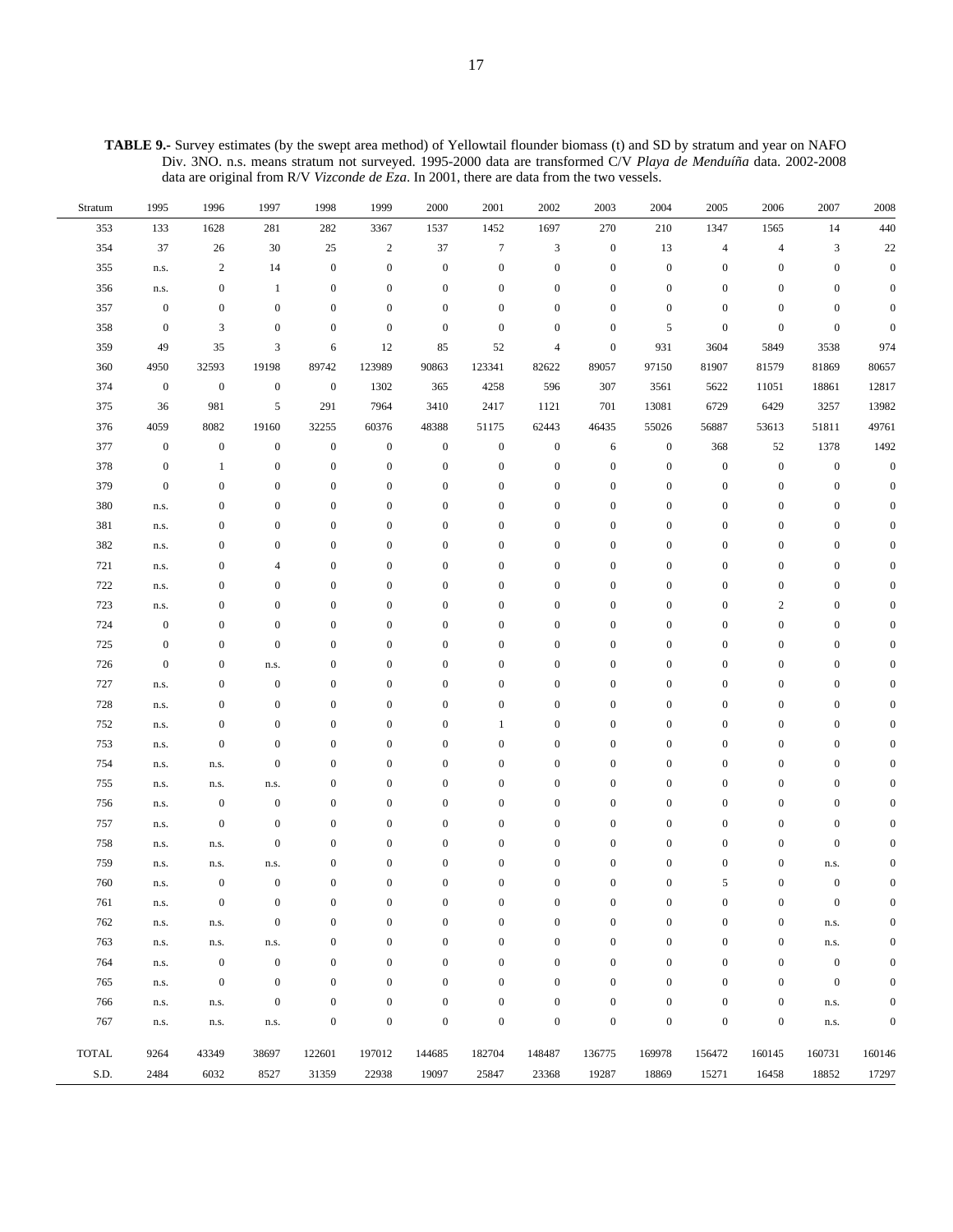**TABLE 10.-** Length weight relationships in the calculation of Yellowtail flounder biomass. The equation is  $Weight = a(l + 0.5)^{b}$ 

Spanish Spring Surveys on NAFO Div. 3NO: 1995-2008. To calculate the parameters for the indeterminate individuals, we used the total data (males + females + indeterminate individuals). *E* means Error.

|         |              | 1995         | 1996         | 1997         | 1998         | 1999         | 2000         | 2001         | 2002         | 2003         | 2004         | 2005         | 2006          | 2007         | 2008         |
|---------|--------------|--------------|--------------|--------------|--------------|--------------|--------------|--------------|--------------|--------------|--------------|--------------|---------------|--------------|--------------|
| Males   | a            | 0.0079       | 0.008        | 0.0081       | 0.0075       | 0.0084       | 0.0036       | 0.0081       | 0.0075       | 0.0121       | 0.0053       | 0.0027       | 0.0096        | 0.0074       | 0.0085       |
|         |              | $E = 0.2653$ | $E = 0.0907$ | $E = 0.0936$ | $E = 0.1034$ | $E = 0.2119$ | $E = 0.0994$ | $E = 0.1248$ | $E = 0.0729$ | $E = 0.1109$ | $E = 0.1352$ | $E = 0.0882$ | $E = 0.0825$  | $E = 0.0655$ | $E = 0.1149$ |
|         | <sub>b</sub> | 3.0416       | 3.0342       | 3.0197       | 3.0376       | 3.0098       | 3.2403       | 3.0176       | 3.0271       | 2.8978       | 3.1236       | 3.3274       | 2.9463        | 3.0190       | 2.9716       |
|         |              | $E = 0.0799$ | $E = 0.0269$ | $E = 0.0281$ | $E = 0.0313$ | $E = 0.0610$ | $E = 0.0300$ | $E = 0.0374$ | $E = 0.0226$ | $E = 0.0348$ | $E = 0.0419$ | $E = 0.0274$ | $E = 0.0263$  | $E = 0.0201$ | $E = 0.0353$ |
|         |              | $R2 = 0.984$ | $R2 = 0.998$ | $R2 = 0.997$ | $R2 = 0.997$ | $R2 = 0.994$ | $R2 = 0.997$ | $R2 = 0.995$ | $R2 = 0.998$ | $R2 = 0.995$ | $R2 = 0.995$ | $R2 = 0.997$ | $R2 = 0.999$  | $R2 = 0.999$ | $R2 = 0.998$ |
|         |              | $N = 137$    | $N = 430$    | $N = 556$    | $N = 523$    | $N=56$       | $N = 270$    | $N = 271$    | $N = 274$    | $N = 316$    | $N = 411$    | $N = 311$    | $N = 371$     | $N = 578$    | $N = 479$    |
| Females | a            | 0.0063       | 0.0056       | 0.0056       | 0.0067       | 0.0073       | 0.0026       | 0.006        | 0.0051       | 0.0061       | 0.0047       | 0.0027       | 0.0069        | 0.0043       | 0.0060       |
|         |              | $E = 0.1251$ | $E = 0.0632$ | $E = 0.0517$ | $E = 0.1290$ | $E = 0.2607$ | $E = 0.0914$ | $E = 0.0841$ | $E = 0.0901$ | $E = 0.0995$ | $E = 0.0630$ | $E = 0.0634$ | $E = 0.1137$  | $E = 0.1973$ | $E = 0.0801$ |
|         | b            | 3.1083       | 3.1496       | 3.1382       | 3.0788       | 3.0577       | 3.3504       | 3.1122       | 3.1448       | 3.1079       | 3.1768       | 3.329        | 3.0584        | 3.1915       | 3.0850       |
|         |              | $E = 0.0367$ | $E = 0.0179$ | $E = 0.0152$ | $E = 0.0384$ | $E = 0.0739$ | $E = 0.0267$ | $E = 0.0249$ | $E = 0.0274$ | $E = 0.0307$ | $E = 0.0191$ | $E = 0.0177$ | $E = 0.0.347$ | $E = 0.0582$ | $E = 0.0237$ |
|         |              | $R2 = 0.995$ | $R2 = 0.999$ | $R2 = 0.999$ | $R2 = 0.994$ | $R2 = 0.989$ | $R2 = 0.998$ | $R2 = 0.997$ | $R2 = 0.997$ | $R2 = 0.996$ | $R2 = 0.999$ | $R2 = 0.998$ | $R2 = 0.997$  | $R2 = 0.987$ | $R2 = 0.999$ |
|         |              | $N = 246$    | $N = 735$    | $N = 910$    | $N = 682$    | $N=62$       | $N = 344$    | $N = 378$    | $N = 343$    | $N = 513$    | $N = 547$    | $N = 569$    | $N = 507$     | $N = 731$    | $N = 594$    |
| Indet.  | a            | 0.0088       | 0.006        | 0.006        | 0.0071       | 0.0078       | 0.0026       | 0.0092       | 0.006        | 0.0069       | 0.004        | 0.0025       | 0.0102        | 0.0068       | 0.0065       |
|         |              | $E = 0.1109$ | $E = 0.0656$ | $E = 0.0580$ | $E = 0.0652$ | $E = 0.1656$ | $E = 0.0835$ | $E = 0.1075$ | $E = 0.0402$ | $E = 0.1095$ | $E = 0.0608$ | $E = 0.0523$ | $E = 0.1453$  | $E = 0.1078$ | $E = 0.0785$ |
|         | <sub>b</sub> | 3.0144       | 3.1285       | 3.1166       | 3.0614       | 3.0406       | 3.3423       | 2.9883       | 3.0977       | 3.0737       | 3.2137       | 3.3552       | 2.9471        | 3.0606       | 3.0642       |
|         |              | $E = 0.0330$ | $E = 0.0188$ | $E = 0.0171$ | $E = 0.0195$ | $E = 0.0477$ | $E = 0.0245$ | $E = 0.0329$ | $E = 0.0123$ | $E = 0.0337$ | $E = 0.0186$ | $E = 0.0148$ | $E = 0.0448$  | $E = 0.0327$ | $E = 0.0.33$ |
|         |              | $R2 = 0.996$ | $R2 = 0.999$ | $R2 = 0.999$ | $R2 = 0.994$ | $R2 = 0.995$ | $R2 = 0.999$ | $R2 = 0.994$ | $R2 = 0.999$ | $R2 = 0.995$ | $R2 = 0.999$ | $R2 = 0.999$ | $R2 = 0.995$  | $R2 = 0.995$ | $R2 = 0.999$ |
|         |              | $N = 391$    | $N = 1181$   | $N = 1466$   | $N = 1211$   | $N = 118$    | $N = 614$    | $N = 703$    | $N = 620$    | $N = 833$    | $N = 969$    | $N = 884$    | $N = 887$     | $N = 1312$   | $N = 1074$   |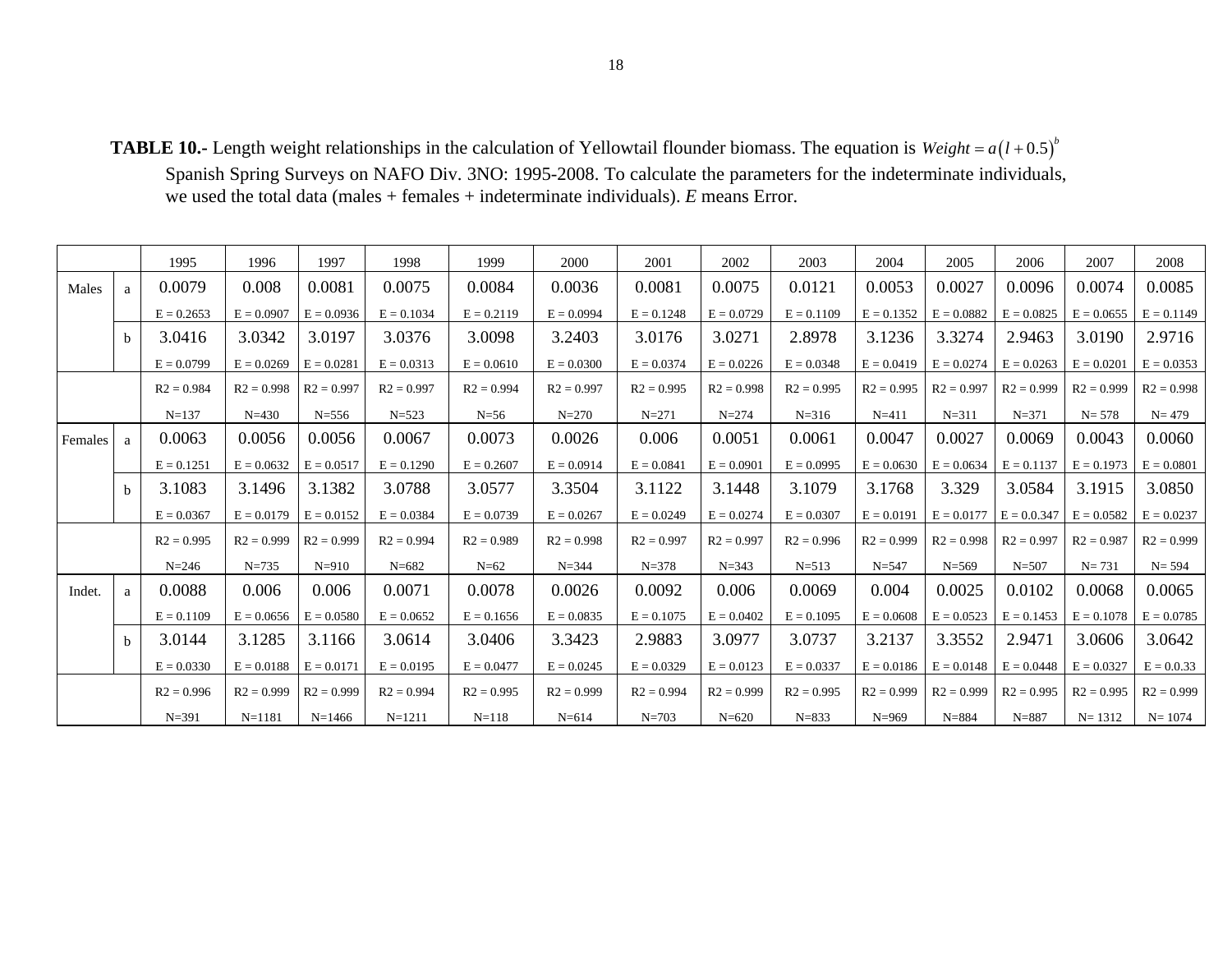**TABLE 11.-** Yellowtail flounder length distribution. Estimated numbers per haul mean catches. Spanish Spring Survey on NAFO 3NO: 1995-2008. Indet. means indeterminate. 1995-2000 data are transformed C/V *Playa de Menduíña* data. 2002-2008 data are original R/V *Vizconde de Eza* data. In 2001, there are data from the two vessels. (\*) indicates untransformed data.

| Males Females Indet. Total<br>Males Females Indet.<br>Total<br>Males Females Indet.<br>Total<br>Males Females Indet.<br>Total<br>Lenght $(cm.)$<br>$\overline{4}$<br>0.000<br>$0.000 \quad 0.000$<br>0.000<br>0.000<br>0.000<br>0.000<br>0.000<br>0.000<br>0.000<br>0.000<br>0.000<br>0.000<br>0.000<br>0.000<br>0.000<br>6<br>0.000<br>0.000<br>0.000<br>0.000<br>0.000<br>0.000<br>0.000<br>0.000<br>0.000<br>0.000<br>0.000<br>0.000<br>0.000<br>0.000<br>$0.000 \quad 0.000$<br>8<br>0.000<br>0.185 0.185<br>0.000<br>0.000<br>0.000<br>0.000<br>0.000<br>0.000<br>0.000<br>0.000<br>0.000<br>0.000<br>0.000<br>0.000<br>0.000<br>10<br>0.000<br>0.000<br>0.000<br>0.000<br>0.498<br>0.498<br>0.000<br>0.000<br>0.000<br>0.000<br>0.000<br>0.000<br>0.071<br>0.071<br>0.456 0.456<br>12<br>0.103<br>0.870<br>2.350 3.323<br>0.000<br>0.000<br>0.877<br>0.877<br>0.000<br>1.916<br>0.000<br>0.000<br>1.538<br>1.538<br>1.356<br>0.560<br>14<br>0.048<br>2.711<br>0.000<br>0.000<br>0.278<br>1.557<br>1.441<br>2.842 5.840<br>0.000<br>2.759<br>0.155<br>0.819<br>0.974<br>0.121<br>0.157<br>16<br>2.045<br>3.581<br>0.277 5.903<br>0.288<br>3.152<br>5.167<br>8.607<br>0.000<br>1.500<br>1.535<br>0.000<br>3.034<br>2.947<br>1.811<br>4.758<br>18<br>15.279<br>0.000<br>2.649<br>3.358<br>0.031 6.038<br>2.334<br>3.167<br>20.780<br>5.076<br>4.415<br>9.491<br>8.365<br>5.129<br>0.000 13.495<br>20<br>2.984<br>26.981<br>0.750<br>3.212<br>0.000 6.196<br>5.319<br>33.050<br>13.857<br>15.055<br>0.000 28.912<br>8.974<br>10.166 0.000 19.140<br>22<br>0.000 10.823<br>8.522<br>32.231<br>0.065<br>40.818<br>0.000 51.345<br>4.807<br>6.015<br>28.296<br>23.048<br>25.957<br>20.452 0.000 46.409<br>24<br>10.962 32.203<br>0.000<br>37.421 0.000 82.371<br>4.810<br>6.082<br>0.000 10.892<br>43.165<br>31.348<br>27.786<br>0.000 59.134<br>44.950<br>26<br>9.552<br>16.875<br>0.000<br>26.427<br>24.015<br>26.970<br>0.000 50.985<br>72.376<br>60.520 0.000 132.896<br>2.340<br>2.446<br>0.000 4.786<br>28<br>2.704<br>2.544<br>0.000 5.248<br>9.151<br>11.591<br>0.000<br>20.742<br>13.921<br>21.248<br>0.000 35.169<br>57.459<br>62.401 0.000 119.861<br>30<br>7.206<br>9.915<br>0.000<br>17.122<br>0.000 16.508<br>32.472<br>56.275 0.000 88.747<br>2.588<br>4.738<br>0.000 7.325<br>6.159<br>10.349<br>32<br>4.451<br>$0.000$ 6.115<br>6.379<br>6.166<br>0.000<br>12.545<br>3.761<br>5.090<br>0.000<br>8.851<br>32.294 0.000 47.859<br>1.664<br>15.566<br>34<br>1.290<br>3.070<br>0.000 4.361<br>5.565<br>6.928<br>0.000<br>12.493<br>1.894<br>2.803<br>0.000<br>4.698<br>5.840<br>22.613 0.000 28.453<br>36<br>0.661<br>1.797<br>0.000 2.459<br>4.143<br>9.508<br>0.000<br>13.651<br>1.195<br>2.683<br>0.000<br>3.878<br>2.638<br>12.385 0.000 15.023<br>38<br>2.083<br>6.687<br>0.000<br>8.771<br>0.485<br>2.892<br>2.475<br>8.439<br>0.000 10.914<br>0.475<br>1.395<br>0.000 1.870<br>2.407<br>0.000<br>40<br>0.000<br>8.765<br>0.373<br>0.937<br>0.000 1.310<br>0.724<br>5.018<br>0.000<br>5.742<br>0.245<br>1.723<br>0.000<br>1.968<br>1.060<br>7.705<br>42<br>0.059<br>0.000 0.647<br>0.694<br>3.305<br>0.000<br>4.000<br>0.099<br>0.801<br>0.000<br>0.899<br>3.260<br>0.000<br>3.324<br>0.588<br>0.065<br>44<br>0.000<br>1.737<br>0.004<br>0.471<br>0.000 0.475<br>0.087<br>0.000<br>0.031<br>0.281<br>0.000<br>0.311<br>0.008<br>1.729<br>1.550<br>1.637<br>46<br>0.081<br>0.000 0.085<br>0.081<br>0.000<br>0.000<br>0.000<br>0.600<br>0.004<br>0.969<br>1.050<br>0.006<br>0.044<br>0.049<br>0.000<br>0.600<br>48<br>0.000<br>0.018<br>0.286<br>0.000<br>0.304<br>0.000<br>0.052<br>0.273<br>0.000<br>0.277<br>0.191<br>0.000 0.191<br>0.000<br>0.052<br>0.004<br>50<br>0.000<br>0.027<br>0.000 0.027<br>0.000<br>0.045<br>0.000<br>0.045<br>0.018<br>0.000<br>0.018<br>0.000<br>0.000<br>0.000<br>0.000<br>0.000<br>52<br>0.053<br>0.000<br>0.018<br>0.000<br>0.000<br>0.000<br>0.052<br>0.000 0.052<br>0.000<br>0.053<br>0.000<br>0.000<br>0.018<br>0.000<br>0.000<br>54<br>0.000<br>0.005<br>0.000 0.005<br>0.000<br>0.039<br>0.000<br>0.039<br>0.000<br>0.000<br>0.000<br>0.000<br>0.000<br>0.000<br>0.000<br>0.000<br>56<br>0.000<br>0.005<br>0.000 0.005<br>0.000<br>0.000<br>0.000<br>0.000<br>0.000<br>0.000<br>0.000<br>0.000<br>0.000<br>0.000<br>0.000<br>0.000<br>73.109 188.829 13.235 275.173 134.845 147.982 0.000 282.827<br>279.828 343.354 1.609 624.791<br>Total<br>31.117 47.358 6.141 84.616<br>33<br>$N^{\circ}$ samples $(*)$ :<br>43<br>54<br>48<br>6670<br>8104<br>3<br>6544<br>Nº Ind. (*): 1876<br>3003<br>81<br>4960<br>1837<br>4584<br>249<br>3635<br>$\mathbf{0}$<br>2848<br>3693<br>4469<br>375<br>532<br>585<br>536<br>Sampled catch:<br>Range (*):<br>$9 - 56$<br>$10 - 55$<br>$12 - 53$<br>11-49<br>5721<br>4956<br>Total catch:<br>2731<br>12231<br>77<br>112<br>128<br>124<br>Total hauls (*): |  | 1995 |  | 1996 |  | 1997 |  | 1998 |  |
|-----------------------------------------------------------------------------------------------------------------------------------------------------------------------------------------------------------------------------------------------------------------------------------------------------------------------------------------------------------------------------------------------------------------------------------------------------------------------------------------------------------------------------------------------------------------------------------------------------------------------------------------------------------------------------------------------------------------------------------------------------------------------------------------------------------------------------------------------------------------------------------------------------------------------------------------------------------------------------------------------------------------------------------------------------------------------------------------------------------------------------------------------------------------------------------------------------------------------------------------------------------------------------------------------------------------------------------------------------------------------------------------------------------------------------------------------------------------------------------------------------------------------------------------------------------------------------------------------------------------------------------------------------------------------------------------------------------------------------------------------------------------------------------------------------------------------------------------------------------------------------------------------------------------------------------------------------------------------------------------------------------------------------------------------------------------------------------------------------------------------------------------------------------------------------------------------------------------------------------------------------------------------------------------------------------------------------------------------------------------------------------------------------------------------------------------------------------------------------------------------------------------------------------------------------------------------------------------------------------------------------------------------------------------------------------------------------------------------------------------------------------------------------------------------------------------------------------------------------------------------------------------------------------------------------------------------------------------------------------------------------------------------------------------------------------------------------------------------------------------------------------------------------------------------------------------------------------------------------------------------------------------------------------------------------------------------------------------------------------------------------------------------------------------------------------------------------------------------------------------------------------------------------------------------------------------------------------------------------------------------------------------------------------------------------------------------------------------------------------------------------------------------------------------------------------------------------------------------------------------------------------------------------------------------------------------------------------------------------------------------------------------------------------------------------------------------------------------------------------------------------------------------------------------------------------------------------------------------------------------------------------------------------------------------------------------------------------------------------------------------------------------------------------------------------------------------------------------------------------------------------------------------------------------------------------------------------------------------------------------------------------------------------------------------------------------------------------------------------------------------------------------------------------------------------------------------------------------------------|--|------|--|------|--|------|--|------|--|
|                                                                                                                                                                                                                                                                                                                                                                                                                                                                                                                                                                                                                                                                                                                                                                                                                                                                                                                                                                                                                                                                                                                                                                                                                                                                                                                                                                                                                                                                                                                                                                                                                                                                                                                                                                                                                                                                                                                                                                                                                                                                                                                                                                                                                                                                                                                                                                                                                                                                                                                                                                                                                                                                                                                                                                                                                                                                                                                                                                                                                                                                                                                                                                                                                                                                                                                                                                                                                                                                                                                                                                                                                                                                                                                                                                                                                                                                                                                                                                                                                                                                                                                                                                                                                                                                                                                                                                                                                                                                                                                                                                                                                                                                                                                                                                                                                                                     |  |      |  |      |  |      |  |      |  |
|                                                                                                                                                                                                                                                                                                                                                                                                                                                                                                                                                                                                                                                                                                                                                                                                                                                                                                                                                                                                                                                                                                                                                                                                                                                                                                                                                                                                                                                                                                                                                                                                                                                                                                                                                                                                                                                                                                                                                                                                                                                                                                                                                                                                                                                                                                                                                                                                                                                                                                                                                                                                                                                                                                                                                                                                                                                                                                                                                                                                                                                                                                                                                                                                                                                                                                                                                                                                                                                                                                                                                                                                                                                                                                                                                                                                                                                                                                                                                                                                                                                                                                                                                                                                                                                                                                                                                                                                                                                                                                                                                                                                                                                                                                                                                                                                                                                     |  |      |  |      |  |      |  |      |  |
|                                                                                                                                                                                                                                                                                                                                                                                                                                                                                                                                                                                                                                                                                                                                                                                                                                                                                                                                                                                                                                                                                                                                                                                                                                                                                                                                                                                                                                                                                                                                                                                                                                                                                                                                                                                                                                                                                                                                                                                                                                                                                                                                                                                                                                                                                                                                                                                                                                                                                                                                                                                                                                                                                                                                                                                                                                                                                                                                                                                                                                                                                                                                                                                                                                                                                                                                                                                                                                                                                                                                                                                                                                                                                                                                                                                                                                                                                                                                                                                                                                                                                                                                                                                                                                                                                                                                                                                                                                                                                                                                                                                                                                                                                                                                                                                                                                                     |  |      |  |      |  |      |  |      |  |
|                                                                                                                                                                                                                                                                                                                                                                                                                                                                                                                                                                                                                                                                                                                                                                                                                                                                                                                                                                                                                                                                                                                                                                                                                                                                                                                                                                                                                                                                                                                                                                                                                                                                                                                                                                                                                                                                                                                                                                                                                                                                                                                                                                                                                                                                                                                                                                                                                                                                                                                                                                                                                                                                                                                                                                                                                                                                                                                                                                                                                                                                                                                                                                                                                                                                                                                                                                                                                                                                                                                                                                                                                                                                                                                                                                                                                                                                                                                                                                                                                                                                                                                                                                                                                                                                                                                                                                                                                                                                                                                                                                                                                                                                                                                                                                                                                                                     |  |      |  |      |  |      |  |      |  |
|                                                                                                                                                                                                                                                                                                                                                                                                                                                                                                                                                                                                                                                                                                                                                                                                                                                                                                                                                                                                                                                                                                                                                                                                                                                                                                                                                                                                                                                                                                                                                                                                                                                                                                                                                                                                                                                                                                                                                                                                                                                                                                                                                                                                                                                                                                                                                                                                                                                                                                                                                                                                                                                                                                                                                                                                                                                                                                                                                                                                                                                                                                                                                                                                                                                                                                                                                                                                                                                                                                                                                                                                                                                                                                                                                                                                                                                                                                                                                                                                                                                                                                                                                                                                                                                                                                                                                                                                                                                                                                                                                                                                                                                                                                                                                                                                                                                     |  |      |  |      |  |      |  |      |  |
|                                                                                                                                                                                                                                                                                                                                                                                                                                                                                                                                                                                                                                                                                                                                                                                                                                                                                                                                                                                                                                                                                                                                                                                                                                                                                                                                                                                                                                                                                                                                                                                                                                                                                                                                                                                                                                                                                                                                                                                                                                                                                                                                                                                                                                                                                                                                                                                                                                                                                                                                                                                                                                                                                                                                                                                                                                                                                                                                                                                                                                                                                                                                                                                                                                                                                                                                                                                                                                                                                                                                                                                                                                                                                                                                                                                                                                                                                                                                                                                                                                                                                                                                                                                                                                                                                                                                                                                                                                                                                                                                                                                                                                                                                                                                                                                                                                                     |  |      |  |      |  |      |  |      |  |
|                                                                                                                                                                                                                                                                                                                                                                                                                                                                                                                                                                                                                                                                                                                                                                                                                                                                                                                                                                                                                                                                                                                                                                                                                                                                                                                                                                                                                                                                                                                                                                                                                                                                                                                                                                                                                                                                                                                                                                                                                                                                                                                                                                                                                                                                                                                                                                                                                                                                                                                                                                                                                                                                                                                                                                                                                                                                                                                                                                                                                                                                                                                                                                                                                                                                                                                                                                                                                                                                                                                                                                                                                                                                                                                                                                                                                                                                                                                                                                                                                                                                                                                                                                                                                                                                                                                                                                                                                                                                                                                                                                                                                                                                                                                                                                                                                                                     |  |      |  |      |  |      |  |      |  |
|                                                                                                                                                                                                                                                                                                                                                                                                                                                                                                                                                                                                                                                                                                                                                                                                                                                                                                                                                                                                                                                                                                                                                                                                                                                                                                                                                                                                                                                                                                                                                                                                                                                                                                                                                                                                                                                                                                                                                                                                                                                                                                                                                                                                                                                                                                                                                                                                                                                                                                                                                                                                                                                                                                                                                                                                                                                                                                                                                                                                                                                                                                                                                                                                                                                                                                                                                                                                                                                                                                                                                                                                                                                                                                                                                                                                                                                                                                                                                                                                                                                                                                                                                                                                                                                                                                                                                                                                                                                                                                                                                                                                                                                                                                                                                                                                                                                     |  |      |  |      |  |      |  |      |  |
|                                                                                                                                                                                                                                                                                                                                                                                                                                                                                                                                                                                                                                                                                                                                                                                                                                                                                                                                                                                                                                                                                                                                                                                                                                                                                                                                                                                                                                                                                                                                                                                                                                                                                                                                                                                                                                                                                                                                                                                                                                                                                                                                                                                                                                                                                                                                                                                                                                                                                                                                                                                                                                                                                                                                                                                                                                                                                                                                                                                                                                                                                                                                                                                                                                                                                                                                                                                                                                                                                                                                                                                                                                                                                                                                                                                                                                                                                                                                                                                                                                                                                                                                                                                                                                                                                                                                                                                                                                                                                                                                                                                                                                                                                                                                                                                                                                                     |  |      |  |      |  |      |  |      |  |
|                                                                                                                                                                                                                                                                                                                                                                                                                                                                                                                                                                                                                                                                                                                                                                                                                                                                                                                                                                                                                                                                                                                                                                                                                                                                                                                                                                                                                                                                                                                                                                                                                                                                                                                                                                                                                                                                                                                                                                                                                                                                                                                                                                                                                                                                                                                                                                                                                                                                                                                                                                                                                                                                                                                                                                                                                                                                                                                                                                                                                                                                                                                                                                                                                                                                                                                                                                                                                                                                                                                                                                                                                                                                                                                                                                                                                                                                                                                                                                                                                                                                                                                                                                                                                                                                                                                                                                                                                                                                                                                                                                                                                                                                                                                                                                                                                                                     |  |      |  |      |  |      |  |      |  |
|                                                                                                                                                                                                                                                                                                                                                                                                                                                                                                                                                                                                                                                                                                                                                                                                                                                                                                                                                                                                                                                                                                                                                                                                                                                                                                                                                                                                                                                                                                                                                                                                                                                                                                                                                                                                                                                                                                                                                                                                                                                                                                                                                                                                                                                                                                                                                                                                                                                                                                                                                                                                                                                                                                                                                                                                                                                                                                                                                                                                                                                                                                                                                                                                                                                                                                                                                                                                                                                                                                                                                                                                                                                                                                                                                                                                                                                                                                                                                                                                                                                                                                                                                                                                                                                                                                                                                                                                                                                                                                                                                                                                                                                                                                                                                                                                                                                     |  |      |  |      |  |      |  |      |  |
|                                                                                                                                                                                                                                                                                                                                                                                                                                                                                                                                                                                                                                                                                                                                                                                                                                                                                                                                                                                                                                                                                                                                                                                                                                                                                                                                                                                                                                                                                                                                                                                                                                                                                                                                                                                                                                                                                                                                                                                                                                                                                                                                                                                                                                                                                                                                                                                                                                                                                                                                                                                                                                                                                                                                                                                                                                                                                                                                                                                                                                                                                                                                                                                                                                                                                                                                                                                                                                                                                                                                                                                                                                                                                                                                                                                                                                                                                                                                                                                                                                                                                                                                                                                                                                                                                                                                                                                                                                                                                                                                                                                                                                                                                                                                                                                                                                                     |  |      |  |      |  |      |  |      |  |
|                                                                                                                                                                                                                                                                                                                                                                                                                                                                                                                                                                                                                                                                                                                                                                                                                                                                                                                                                                                                                                                                                                                                                                                                                                                                                                                                                                                                                                                                                                                                                                                                                                                                                                                                                                                                                                                                                                                                                                                                                                                                                                                                                                                                                                                                                                                                                                                                                                                                                                                                                                                                                                                                                                                                                                                                                                                                                                                                                                                                                                                                                                                                                                                                                                                                                                                                                                                                                                                                                                                                                                                                                                                                                                                                                                                                                                                                                                                                                                                                                                                                                                                                                                                                                                                                                                                                                                                                                                                                                                                                                                                                                                                                                                                                                                                                                                                     |  |      |  |      |  |      |  |      |  |
|                                                                                                                                                                                                                                                                                                                                                                                                                                                                                                                                                                                                                                                                                                                                                                                                                                                                                                                                                                                                                                                                                                                                                                                                                                                                                                                                                                                                                                                                                                                                                                                                                                                                                                                                                                                                                                                                                                                                                                                                                                                                                                                                                                                                                                                                                                                                                                                                                                                                                                                                                                                                                                                                                                                                                                                                                                                                                                                                                                                                                                                                                                                                                                                                                                                                                                                                                                                                                                                                                                                                                                                                                                                                                                                                                                                                                                                                                                                                                                                                                                                                                                                                                                                                                                                                                                                                                                                                                                                                                                                                                                                                                                                                                                                                                                                                                                                     |  |      |  |      |  |      |  |      |  |
|                                                                                                                                                                                                                                                                                                                                                                                                                                                                                                                                                                                                                                                                                                                                                                                                                                                                                                                                                                                                                                                                                                                                                                                                                                                                                                                                                                                                                                                                                                                                                                                                                                                                                                                                                                                                                                                                                                                                                                                                                                                                                                                                                                                                                                                                                                                                                                                                                                                                                                                                                                                                                                                                                                                                                                                                                                                                                                                                                                                                                                                                                                                                                                                                                                                                                                                                                                                                                                                                                                                                                                                                                                                                                                                                                                                                                                                                                                                                                                                                                                                                                                                                                                                                                                                                                                                                                                                                                                                                                                                                                                                                                                                                                                                                                                                                                                                     |  |      |  |      |  |      |  |      |  |
|                                                                                                                                                                                                                                                                                                                                                                                                                                                                                                                                                                                                                                                                                                                                                                                                                                                                                                                                                                                                                                                                                                                                                                                                                                                                                                                                                                                                                                                                                                                                                                                                                                                                                                                                                                                                                                                                                                                                                                                                                                                                                                                                                                                                                                                                                                                                                                                                                                                                                                                                                                                                                                                                                                                                                                                                                                                                                                                                                                                                                                                                                                                                                                                                                                                                                                                                                                                                                                                                                                                                                                                                                                                                                                                                                                                                                                                                                                                                                                                                                                                                                                                                                                                                                                                                                                                                                                                                                                                                                                                                                                                                                                                                                                                                                                                                                                                     |  |      |  |      |  |      |  |      |  |
|                                                                                                                                                                                                                                                                                                                                                                                                                                                                                                                                                                                                                                                                                                                                                                                                                                                                                                                                                                                                                                                                                                                                                                                                                                                                                                                                                                                                                                                                                                                                                                                                                                                                                                                                                                                                                                                                                                                                                                                                                                                                                                                                                                                                                                                                                                                                                                                                                                                                                                                                                                                                                                                                                                                                                                                                                                                                                                                                                                                                                                                                                                                                                                                                                                                                                                                                                                                                                                                                                                                                                                                                                                                                                                                                                                                                                                                                                                                                                                                                                                                                                                                                                                                                                                                                                                                                                                                                                                                                                                                                                                                                                                                                                                                                                                                                                                                     |  |      |  |      |  |      |  |      |  |
|                                                                                                                                                                                                                                                                                                                                                                                                                                                                                                                                                                                                                                                                                                                                                                                                                                                                                                                                                                                                                                                                                                                                                                                                                                                                                                                                                                                                                                                                                                                                                                                                                                                                                                                                                                                                                                                                                                                                                                                                                                                                                                                                                                                                                                                                                                                                                                                                                                                                                                                                                                                                                                                                                                                                                                                                                                                                                                                                                                                                                                                                                                                                                                                                                                                                                                                                                                                                                                                                                                                                                                                                                                                                                                                                                                                                                                                                                                                                                                                                                                                                                                                                                                                                                                                                                                                                                                                                                                                                                                                                                                                                                                                                                                                                                                                                                                                     |  |      |  |      |  |      |  |      |  |
|                                                                                                                                                                                                                                                                                                                                                                                                                                                                                                                                                                                                                                                                                                                                                                                                                                                                                                                                                                                                                                                                                                                                                                                                                                                                                                                                                                                                                                                                                                                                                                                                                                                                                                                                                                                                                                                                                                                                                                                                                                                                                                                                                                                                                                                                                                                                                                                                                                                                                                                                                                                                                                                                                                                                                                                                                                                                                                                                                                                                                                                                                                                                                                                                                                                                                                                                                                                                                                                                                                                                                                                                                                                                                                                                                                                                                                                                                                                                                                                                                                                                                                                                                                                                                                                                                                                                                                                                                                                                                                                                                                                                                                                                                                                                                                                                                                                     |  |      |  |      |  |      |  |      |  |
|                                                                                                                                                                                                                                                                                                                                                                                                                                                                                                                                                                                                                                                                                                                                                                                                                                                                                                                                                                                                                                                                                                                                                                                                                                                                                                                                                                                                                                                                                                                                                                                                                                                                                                                                                                                                                                                                                                                                                                                                                                                                                                                                                                                                                                                                                                                                                                                                                                                                                                                                                                                                                                                                                                                                                                                                                                                                                                                                                                                                                                                                                                                                                                                                                                                                                                                                                                                                                                                                                                                                                                                                                                                                                                                                                                                                                                                                                                                                                                                                                                                                                                                                                                                                                                                                                                                                                                                                                                                                                                                                                                                                                                                                                                                                                                                                                                                     |  |      |  |      |  |      |  |      |  |
|                                                                                                                                                                                                                                                                                                                                                                                                                                                                                                                                                                                                                                                                                                                                                                                                                                                                                                                                                                                                                                                                                                                                                                                                                                                                                                                                                                                                                                                                                                                                                                                                                                                                                                                                                                                                                                                                                                                                                                                                                                                                                                                                                                                                                                                                                                                                                                                                                                                                                                                                                                                                                                                                                                                                                                                                                                                                                                                                                                                                                                                                                                                                                                                                                                                                                                                                                                                                                                                                                                                                                                                                                                                                                                                                                                                                                                                                                                                                                                                                                                                                                                                                                                                                                                                                                                                                                                                                                                                                                                                                                                                                                                                                                                                                                                                                                                                     |  |      |  |      |  |      |  |      |  |
|                                                                                                                                                                                                                                                                                                                                                                                                                                                                                                                                                                                                                                                                                                                                                                                                                                                                                                                                                                                                                                                                                                                                                                                                                                                                                                                                                                                                                                                                                                                                                                                                                                                                                                                                                                                                                                                                                                                                                                                                                                                                                                                                                                                                                                                                                                                                                                                                                                                                                                                                                                                                                                                                                                                                                                                                                                                                                                                                                                                                                                                                                                                                                                                                                                                                                                                                                                                                                                                                                                                                                                                                                                                                                                                                                                                                                                                                                                                                                                                                                                                                                                                                                                                                                                                                                                                                                                                                                                                                                                                                                                                                                                                                                                                                                                                                                                                     |  |      |  |      |  |      |  |      |  |
|                                                                                                                                                                                                                                                                                                                                                                                                                                                                                                                                                                                                                                                                                                                                                                                                                                                                                                                                                                                                                                                                                                                                                                                                                                                                                                                                                                                                                                                                                                                                                                                                                                                                                                                                                                                                                                                                                                                                                                                                                                                                                                                                                                                                                                                                                                                                                                                                                                                                                                                                                                                                                                                                                                                                                                                                                                                                                                                                                                                                                                                                                                                                                                                                                                                                                                                                                                                                                                                                                                                                                                                                                                                                                                                                                                                                                                                                                                                                                                                                                                                                                                                                                                                                                                                                                                                                                                                                                                                                                                                                                                                                                                                                                                                                                                                                                                                     |  |      |  |      |  |      |  |      |  |
|                                                                                                                                                                                                                                                                                                                                                                                                                                                                                                                                                                                                                                                                                                                                                                                                                                                                                                                                                                                                                                                                                                                                                                                                                                                                                                                                                                                                                                                                                                                                                                                                                                                                                                                                                                                                                                                                                                                                                                                                                                                                                                                                                                                                                                                                                                                                                                                                                                                                                                                                                                                                                                                                                                                                                                                                                                                                                                                                                                                                                                                                                                                                                                                                                                                                                                                                                                                                                                                                                                                                                                                                                                                                                                                                                                                                                                                                                                                                                                                                                                                                                                                                                                                                                                                                                                                                                                                                                                                                                                                                                                                                                                                                                                                                                                                                                                                     |  |      |  |      |  |      |  |      |  |
|                                                                                                                                                                                                                                                                                                                                                                                                                                                                                                                                                                                                                                                                                                                                                                                                                                                                                                                                                                                                                                                                                                                                                                                                                                                                                                                                                                                                                                                                                                                                                                                                                                                                                                                                                                                                                                                                                                                                                                                                                                                                                                                                                                                                                                                                                                                                                                                                                                                                                                                                                                                                                                                                                                                                                                                                                                                                                                                                                                                                                                                                                                                                                                                                                                                                                                                                                                                                                                                                                                                                                                                                                                                                                                                                                                                                                                                                                                                                                                                                                                                                                                                                                                                                                                                                                                                                                                                                                                                                                                                                                                                                                                                                                                                                                                                                                                                     |  |      |  |      |  |      |  |      |  |
|                                                                                                                                                                                                                                                                                                                                                                                                                                                                                                                                                                                                                                                                                                                                                                                                                                                                                                                                                                                                                                                                                                                                                                                                                                                                                                                                                                                                                                                                                                                                                                                                                                                                                                                                                                                                                                                                                                                                                                                                                                                                                                                                                                                                                                                                                                                                                                                                                                                                                                                                                                                                                                                                                                                                                                                                                                                                                                                                                                                                                                                                                                                                                                                                                                                                                                                                                                                                                                                                                                                                                                                                                                                                                                                                                                                                                                                                                                                                                                                                                                                                                                                                                                                                                                                                                                                                                                                                                                                                                                                                                                                                                                                                                                                                                                                                                                                     |  |      |  |      |  |      |  |      |  |
|                                                                                                                                                                                                                                                                                                                                                                                                                                                                                                                                                                                                                                                                                                                                                                                                                                                                                                                                                                                                                                                                                                                                                                                                                                                                                                                                                                                                                                                                                                                                                                                                                                                                                                                                                                                                                                                                                                                                                                                                                                                                                                                                                                                                                                                                                                                                                                                                                                                                                                                                                                                                                                                                                                                                                                                                                                                                                                                                                                                                                                                                                                                                                                                                                                                                                                                                                                                                                                                                                                                                                                                                                                                                                                                                                                                                                                                                                                                                                                                                                                                                                                                                                                                                                                                                                                                                                                                                                                                                                                                                                                                                                                                                                                                                                                                                                                                     |  |      |  |      |  |      |  |      |  |
|                                                                                                                                                                                                                                                                                                                                                                                                                                                                                                                                                                                                                                                                                                                                                                                                                                                                                                                                                                                                                                                                                                                                                                                                                                                                                                                                                                                                                                                                                                                                                                                                                                                                                                                                                                                                                                                                                                                                                                                                                                                                                                                                                                                                                                                                                                                                                                                                                                                                                                                                                                                                                                                                                                                                                                                                                                                                                                                                                                                                                                                                                                                                                                                                                                                                                                                                                                                                                                                                                                                                                                                                                                                                                                                                                                                                                                                                                                                                                                                                                                                                                                                                                                                                                                                                                                                                                                                                                                                                                                                                                                                                                                                                                                                                                                                                                                                     |  |      |  |      |  |      |  |      |  |
|                                                                                                                                                                                                                                                                                                                                                                                                                                                                                                                                                                                                                                                                                                                                                                                                                                                                                                                                                                                                                                                                                                                                                                                                                                                                                                                                                                                                                                                                                                                                                                                                                                                                                                                                                                                                                                                                                                                                                                                                                                                                                                                                                                                                                                                                                                                                                                                                                                                                                                                                                                                                                                                                                                                                                                                                                                                                                                                                                                                                                                                                                                                                                                                                                                                                                                                                                                                                                                                                                                                                                                                                                                                                                                                                                                                                                                                                                                                                                                                                                                                                                                                                                                                                                                                                                                                                                                                                                                                                                                                                                                                                                                                                                                                                                                                                                                                     |  |      |  |      |  |      |  |      |  |
|                                                                                                                                                                                                                                                                                                                                                                                                                                                                                                                                                                                                                                                                                                                                                                                                                                                                                                                                                                                                                                                                                                                                                                                                                                                                                                                                                                                                                                                                                                                                                                                                                                                                                                                                                                                                                                                                                                                                                                                                                                                                                                                                                                                                                                                                                                                                                                                                                                                                                                                                                                                                                                                                                                                                                                                                                                                                                                                                                                                                                                                                                                                                                                                                                                                                                                                                                                                                                                                                                                                                                                                                                                                                                                                                                                                                                                                                                                                                                                                                                                                                                                                                                                                                                                                                                                                                                                                                                                                                                                                                                                                                                                                                                                                                                                                                                                                     |  |      |  |      |  |      |  |      |  |
|                                                                                                                                                                                                                                                                                                                                                                                                                                                                                                                                                                                                                                                                                                                                                                                                                                                                                                                                                                                                                                                                                                                                                                                                                                                                                                                                                                                                                                                                                                                                                                                                                                                                                                                                                                                                                                                                                                                                                                                                                                                                                                                                                                                                                                                                                                                                                                                                                                                                                                                                                                                                                                                                                                                                                                                                                                                                                                                                                                                                                                                                                                                                                                                                                                                                                                                                                                                                                                                                                                                                                                                                                                                                                                                                                                                                                                                                                                                                                                                                                                                                                                                                                                                                                                                                                                                                                                                                                                                                                                                                                                                                                                                                                                                                                                                                                                                     |  |      |  |      |  |      |  |      |  |
|                                                                                                                                                                                                                                                                                                                                                                                                                                                                                                                                                                                                                                                                                                                                                                                                                                                                                                                                                                                                                                                                                                                                                                                                                                                                                                                                                                                                                                                                                                                                                                                                                                                                                                                                                                                                                                                                                                                                                                                                                                                                                                                                                                                                                                                                                                                                                                                                                                                                                                                                                                                                                                                                                                                                                                                                                                                                                                                                                                                                                                                                                                                                                                                                                                                                                                                                                                                                                                                                                                                                                                                                                                                                                                                                                                                                                                                                                                                                                                                                                                                                                                                                                                                                                                                                                                                                                                                                                                                                                                                                                                                                                                                                                                                                                                                                                                                     |  |      |  |      |  |      |  |      |  |
|                                                                                                                                                                                                                                                                                                                                                                                                                                                                                                                                                                                                                                                                                                                                                                                                                                                                                                                                                                                                                                                                                                                                                                                                                                                                                                                                                                                                                                                                                                                                                                                                                                                                                                                                                                                                                                                                                                                                                                                                                                                                                                                                                                                                                                                                                                                                                                                                                                                                                                                                                                                                                                                                                                                                                                                                                                                                                                                                                                                                                                                                                                                                                                                                                                                                                                                                                                                                                                                                                                                                                                                                                                                                                                                                                                                                                                                                                                                                                                                                                                                                                                                                                                                                                                                                                                                                                                                                                                                                                                                                                                                                                                                                                                                                                                                                                                                     |  |      |  |      |  |      |  |      |  |
|                                                                                                                                                                                                                                                                                                                                                                                                                                                                                                                                                                                                                                                                                                                                                                                                                                                                                                                                                                                                                                                                                                                                                                                                                                                                                                                                                                                                                                                                                                                                                                                                                                                                                                                                                                                                                                                                                                                                                                                                                                                                                                                                                                                                                                                                                                                                                                                                                                                                                                                                                                                                                                                                                                                                                                                                                                                                                                                                                                                                                                                                                                                                                                                                                                                                                                                                                                                                                                                                                                                                                                                                                                                                                                                                                                                                                                                                                                                                                                                                                                                                                                                                                                                                                                                                                                                                                                                                                                                                                                                                                                                                                                                                                                                                                                                                                                                     |  |      |  |      |  |      |  |      |  |
|                                                                                                                                                                                                                                                                                                                                                                                                                                                                                                                                                                                                                                                                                                                                                                                                                                                                                                                                                                                                                                                                                                                                                                                                                                                                                                                                                                                                                                                                                                                                                                                                                                                                                                                                                                                                                                                                                                                                                                                                                                                                                                                                                                                                                                                                                                                                                                                                                                                                                                                                                                                                                                                                                                                                                                                                                                                                                                                                                                                                                                                                                                                                                                                                                                                                                                                                                                                                                                                                                                                                                                                                                                                                                                                                                                                                                                                                                                                                                                                                                                                                                                                                                                                                                                                                                                                                                                                                                                                                                                                                                                                                                                                                                                                                                                                                                                                     |  |      |  |      |  |      |  |      |  |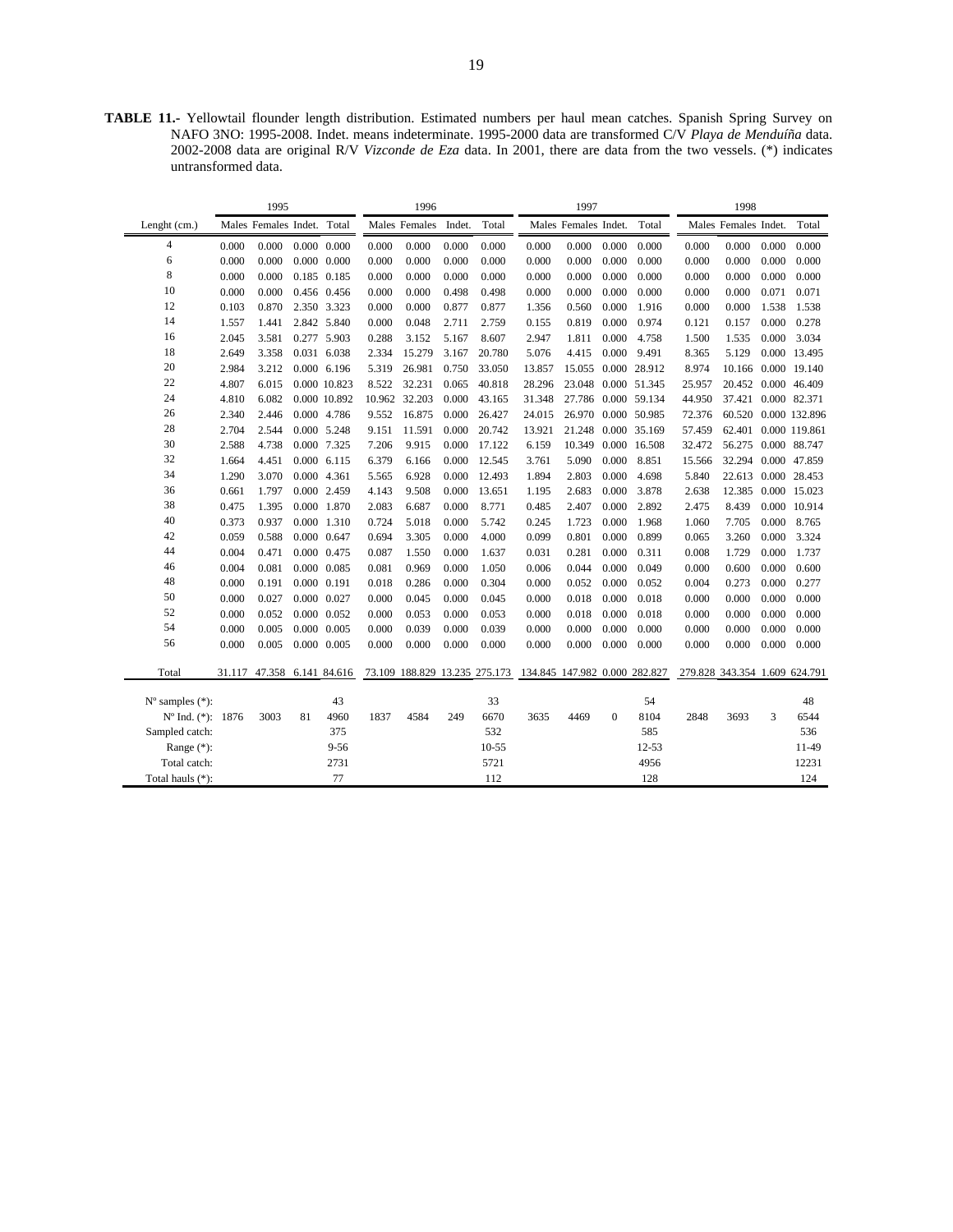**TABLE 11 (cont.).-** Yellowtail flounder length distribution. Estimated numbers per haul mean catches. Spanish Spring Survey on NAFO 3NO: 1995-2008. Indet. means indeterminate. 1995-2000 data are transformed C/V *Playa de Menduíña*  data. 2002-2008 data are original R/V *Vizconde de Eza* data. In 2001, there are data from the two vessels. (\*) indicates untransformed data.

| Males Females Indet.<br>Total<br>Males Females Indet.<br>Total<br>Males Females Indet.<br>Total<br>Males Females Indet.<br>Total<br>Lenght $(cm.)$<br>4<br>0.000<br>0.000<br>0.000<br>0.000<br>0.000<br>0.000<br>0.000<br>0.000<br>0.000<br>0.000<br>0.000<br>0.000<br>0.000<br>0.000<br>0.000<br>0.000<br>6<br>0.000<br>0.000<br>0.000<br>0.000<br>0.000<br>0.000<br>0.000<br>0.000<br>0.000<br>0.000<br>0.325<br>0.325<br>0.000<br>0.475<br>0.616<br>0.141<br>8<br>0.000<br>0.332<br>0.000<br>1.516<br>0.000<br>0.000<br>0.000<br>0.000<br>0.000<br>0.000<br>1.937<br>1.937<br>0.349<br>0.639<br>1.321<br>1.516<br>10<br>0.000<br>5.154<br>3.352<br>2.960<br>0.000<br>0.793<br>0.000<br>0.793<br>0.104<br>0.356<br>1.850<br>2.310<br>0.712<br>2.027<br>11.465<br>1.315<br>12<br>0.000<br>0.675<br>0.000<br>12.807<br>8.911<br>21.718<br>3.716<br>1.266<br>0.000<br>4.982<br>0.320<br>1.239<br>1.187<br>2.746<br>0.620<br>1.295<br>14<br>16.710<br>0.000<br>35.938<br>7.773<br>11.915 0.000 19.687<br>1.064<br>0.000<br>2.608<br>19.227<br>0.952<br>1.477<br>1.114<br>3.543<br>1.544<br>16<br>15.356 0.000<br>10.311<br>10.506 0.000 20.817<br>0.000<br>4.023<br>13.999<br>29.355<br>3.575<br>4.509<br>0.412<br>8.497<br>1.889<br>2.134<br>18<br>8.893<br>0.000<br>16.475 0.000 30.741<br>10.530<br>0.149<br>2.479<br>5.660<br>10.757<br>19.650<br>14.266<br>10.107<br>20.786<br>3.180<br>0.000<br>20<br>14.809<br>10.199<br>0.000<br>25.008<br>16.177<br>19.576 0.000 35.753<br>17.815<br>24.898<br>0.000 42.713<br>7.908<br>6.122<br>0.000 14.030<br>22<br>22.789<br>0.000<br>17.231<br>18.660<br>0.000 35.891<br>29.178<br>0.000 50.477<br>12.664 0.000 29.217<br>33.285<br>56.073<br>21.299<br>16.552<br>24<br>0.000 42.378<br>22.245 0.000 43.968<br>61.756<br>39.009<br>0.000 100.765<br>21.395<br>20.983<br>24.254<br>23.840<br>0.000 48.094<br>21.724<br>26<br>33.100<br>0.000 81.100<br>24.307 0.000 51.553<br>98.561<br>59.521 0.000 158.083<br>48.000<br>28.911<br>24.809<br>0.000 53.720<br>27.246<br>28<br>107.816 84.193 0.000 192.009<br>39.182 0.000 106.412<br>58.237<br>33.305<br>0.000 91.542<br>40.151<br>22.443 0.000 62.594<br>67.229<br>30<br>92.236 0.000 165.183<br>64.336<br>0.000 109.020<br>72.412<br>45.107<br>0.000 117.519<br>57.549<br>34.445 0.000 91.994<br>72.947<br>44.684<br>32<br>28.850<br>75.169 0.000 104.018<br>53.416 0.000 89.865<br>49.179<br>59.052<br>0.000 108.232<br>46.938<br>50.680 0.000 97.618<br>36.450<br>34<br>15.810<br>43.595<br>39.970<br>0.000 52.665<br>22.267<br>64.772<br>0.000 87.039<br>57.599 0.000 75.646<br>0.000<br>59.405<br>12.695<br>18.047<br>36<br>25.712<br>0.000 32.365<br>8.702<br>45.699 0.000 52.713<br>9.185<br>24.775<br>0.000<br>33.960<br>6.653<br>46.598<br>0.000 55.300<br>7.014<br>38<br>0.000<br>0.000 19.274<br>30.315<br>25.514 0.000 28.165<br>3.658<br>14.964<br>18.623<br>3.526<br>15.747<br>6.293<br>0.000 36.608<br>2.651<br>40<br>0.000<br>10.642 0.000 12.638<br>12.427 0.000 13.610<br>1.466<br>8.582<br>10.049<br>1.996<br>2.145<br>12.925<br>0.000 15.070<br>1.183<br>42<br>0.262<br>0.000<br>5.580<br>6.803<br>0.000<br>7.089<br>0.857<br>7.788<br>0.000<br>8.645<br>6.257<br>0.000<br>6.873<br>5.318<br>0.286<br>0.616<br>44<br>0.000<br>4.005<br>0.000<br>4.018<br>0.000<br>2.690<br>0.000<br>2.732<br>0.111<br>2.620<br>2.731<br>0.013<br>0.614<br>4.596<br>5.210<br>0.042<br>46<br>0.028<br>0.988<br>0.000<br>0.000<br>0.000<br>1.806<br>0.221<br>0.000<br>2.190<br>0.000<br>1.174<br>1.016<br>1.806<br>1.968<br>0.024<br>1.150<br>48<br>0.096<br>0.486<br>0.000<br>0.582<br>0.003<br>0.000<br>0.848<br>0.000<br>0.775<br>0.000<br>0.775<br>0.818<br>0.000<br>0.818<br>0.845<br>0.000<br>50<br>0.000<br>0.140<br>0.000<br>0.000<br>0.246<br>0.000<br>0.242<br>0.000<br>0.242<br>0.149<br>0.000<br>0.169<br>0.140<br>0.000<br>0.246<br>0.020<br>52<br>0.000<br>0.032<br>0.000<br>0.032<br>0.000<br>0.000<br>0.000<br>0.000<br>0.000<br>0.051<br>0.000<br>0.051<br>0.000<br>0.038<br>0.000<br>0.038<br>54<br>0.000<br>0.000<br>0.000<br>0.000<br>0.000<br>0.000<br>0.000<br>0.000<br>0.000<br>0.000<br>0.033<br>0.033<br>0.000<br>0.000<br>0.000<br>0.000<br>56<br>0.000<br>0.000<br>0.000<br>0.000<br>0.000<br>0.000<br>0.000<br>0.000<br>0.000<br>0.000<br>0.000<br>0.000<br>0.000<br>0.000<br>0.000<br>0.000<br>332.057 376.364 0.000 708.421 328.265 428.326 6.975 763.567<br>256.565 333.090 0.807 590.462<br>Total<br>508.721 539.702 4.475 1052.898<br>39<br>42<br>43<br>43<br>$N^{\circ}$ samples $(*)$ :<br>$N^{\circ}$ Ind. $(*)$ :<br>5076<br>9698<br>3323<br>4100<br>$\Omega$<br>7423<br>3358<br>4684<br>80<br>8122<br>3419<br>4576<br>7<br>8002<br>4616<br>6<br>717<br>796<br>2269<br>Sampled catch:<br>2298<br>$8 - 52$<br>$11 - 54$<br>$6 - 53$<br>$6 - 52$<br>Range $(*)$ :<br>Total catch:<br>17169<br>12742<br>16141<br>14385<br>114<br>118<br>123<br>125<br>Total hauls (*): |  | 1999 |  | 2000 |  | 2001 |  | 2002 |  |
|--------------------------------------------------------------------------------------------------------------------------------------------------------------------------------------------------------------------------------------------------------------------------------------------------------------------------------------------------------------------------------------------------------------------------------------------------------------------------------------------------------------------------------------------------------------------------------------------------------------------------------------------------------------------------------------------------------------------------------------------------------------------------------------------------------------------------------------------------------------------------------------------------------------------------------------------------------------------------------------------------------------------------------------------------------------------------------------------------------------------------------------------------------------------------------------------------------------------------------------------------------------------------------------------------------------------------------------------------------------------------------------------------------------------------------------------------------------------------------------------------------------------------------------------------------------------------------------------------------------------------------------------------------------------------------------------------------------------------------------------------------------------------------------------------------------------------------------------------------------------------------------------------------------------------------------------------------------------------------------------------------------------------------------------------------------------------------------------------------------------------------------------------------------------------------------------------------------------------------------------------------------------------------------------------------------------------------------------------------------------------------------------------------------------------------------------------------------------------------------------------------------------------------------------------------------------------------------------------------------------------------------------------------------------------------------------------------------------------------------------------------------------------------------------------------------------------------------------------------------------------------------------------------------------------------------------------------------------------------------------------------------------------------------------------------------------------------------------------------------------------------------------------------------------------------------------------------------------------------------------------------------------------------------------------------------------------------------------------------------------------------------------------------------------------------------------------------------------------------------------------------------------------------------------------------------------------------------------------------------------------------------------------------------------------------------------------------------------------------------------------------------------------------------------------------------------------------------------------------------------------------------------------------------------------------------------------------------------------------------------------------------------------------------------------------------------------------------------------------------------------------------------------------------------------------------------------------------------------------------------------------------------------------------------------------------------------------------------------------------------------------------------------------------------------------------------------------------------------------------------------------------------------------------------------------------------------------------------------------------------------------------------------------------------------------------------------------------------------------------------------------------------------------------------------------------------------------------------------------------------------------------------------------|--|------|--|------|--|------|--|------|--|
|                                                                                                                                                                                                                                                                                                                                                                                                                                                                                                                                                                                                                                                                                                                                                                                                                                                                                                                                                                                                                                                                                                                                                                                                                                                                                                                                                                                                                                                                                                                                                                                                                                                                                                                                                                                                                                                                                                                                                                                                                                                                                                                                                                                                                                                                                                                                                                                                                                                                                                                                                                                                                                                                                                                                                                                                                                                                                                                                                                                                                                                                                                                                                                                                                                                                                                                                                                                                                                                                                                                                                                                                                                                                                                                                                                                                                                                                                                                                                                                                                                                                                                                                                                                                                                                                                                                                                                                                                                                                                                                                                                                                                                                                                                                                                                                                                                                                                                        |  |      |  |      |  |      |  |      |  |
|                                                                                                                                                                                                                                                                                                                                                                                                                                                                                                                                                                                                                                                                                                                                                                                                                                                                                                                                                                                                                                                                                                                                                                                                                                                                                                                                                                                                                                                                                                                                                                                                                                                                                                                                                                                                                                                                                                                                                                                                                                                                                                                                                                                                                                                                                                                                                                                                                                                                                                                                                                                                                                                                                                                                                                                                                                                                                                                                                                                                                                                                                                                                                                                                                                                                                                                                                                                                                                                                                                                                                                                                                                                                                                                                                                                                                                                                                                                                                                                                                                                                                                                                                                                                                                                                                                                                                                                                                                                                                                                                                                                                                                                                                                                                                                                                                                                                                                        |  |      |  |      |  |      |  |      |  |
|                                                                                                                                                                                                                                                                                                                                                                                                                                                                                                                                                                                                                                                                                                                                                                                                                                                                                                                                                                                                                                                                                                                                                                                                                                                                                                                                                                                                                                                                                                                                                                                                                                                                                                                                                                                                                                                                                                                                                                                                                                                                                                                                                                                                                                                                                                                                                                                                                                                                                                                                                                                                                                                                                                                                                                                                                                                                                                                                                                                                                                                                                                                                                                                                                                                                                                                                                                                                                                                                                                                                                                                                                                                                                                                                                                                                                                                                                                                                                                                                                                                                                                                                                                                                                                                                                                                                                                                                                                                                                                                                                                                                                                                                                                                                                                                                                                                                                                        |  |      |  |      |  |      |  |      |  |
|                                                                                                                                                                                                                                                                                                                                                                                                                                                                                                                                                                                                                                                                                                                                                                                                                                                                                                                                                                                                                                                                                                                                                                                                                                                                                                                                                                                                                                                                                                                                                                                                                                                                                                                                                                                                                                                                                                                                                                                                                                                                                                                                                                                                                                                                                                                                                                                                                                                                                                                                                                                                                                                                                                                                                                                                                                                                                                                                                                                                                                                                                                                                                                                                                                                                                                                                                                                                                                                                                                                                                                                                                                                                                                                                                                                                                                                                                                                                                                                                                                                                                                                                                                                                                                                                                                                                                                                                                                                                                                                                                                                                                                                                                                                                                                                                                                                                                                        |  |      |  |      |  |      |  |      |  |
|                                                                                                                                                                                                                                                                                                                                                                                                                                                                                                                                                                                                                                                                                                                                                                                                                                                                                                                                                                                                                                                                                                                                                                                                                                                                                                                                                                                                                                                                                                                                                                                                                                                                                                                                                                                                                                                                                                                                                                                                                                                                                                                                                                                                                                                                                                                                                                                                                                                                                                                                                                                                                                                                                                                                                                                                                                                                                                                                                                                                                                                                                                                                                                                                                                                                                                                                                                                                                                                                                                                                                                                                                                                                                                                                                                                                                                                                                                                                                                                                                                                                                                                                                                                                                                                                                                                                                                                                                                                                                                                                                                                                                                                                                                                                                                                                                                                                                                        |  |      |  |      |  |      |  |      |  |
|                                                                                                                                                                                                                                                                                                                                                                                                                                                                                                                                                                                                                                                                                                                                                                                                                                                                                                                                                                                                                                                                                                                                                                                                                                                                                                                                                                                                                                                                                                                                                                                                                                                                                                                                                                                                                                                                                                                                                                                                                                                                                                                                                                                                                                                                                                                                                                                                                                                                                                                                                                                                                                                                                                                                                                                                                                                                                                                                                                                                                                                                                                                                                                                                                                                                                                                                                                                                                                                                                                                                                                                                                                                                                                                                                                                                                                                                                                                                                                                                                                                                                                                                                                                                                                                                                                                                                                                                                                                                                                                                                                                                                                                                                                                                                                                                                                                                                                        |  |      |  |      |  |      |  |      |  |
|                                                                                                                                                                                                                                                                                                                                                                                                                                                                                                                                                                                                                                                                                                                                                                                                                                                                                                                                                                                                                                                                                                                                                                                                                                                                                                                                                                                                                                                                                                                                                                                                                                                                                                                                                                                                                                                                                                                                                                                                                                                                                                                                                                                                                                                                                                                                                                                                                                                                                                                                                                                                                                                                                                                                                                                                                                                                                                                                                                                                                                                                                                                                                                                                                                                                                                                                                                                                                                                                                                                                                                                                                                                                                                                                                                                                                                                                                                                                                                                                                                                                                                                                                                                                                                                                                                                                                                                                                                                                                                                                                                                                                                                                                                                                                                                                                                                                                                        |  |      |  |      |  |      |  |      |  |
|                                                                                                                                                                                                                                                                                                                                                                                                                                                                                                                                                                                                                                                                                                                                                                                                                                                                                                                                                                                                                                                                                                                                                                                                                                                                                                                                                                                                                                                                                                                                                                                                                                                                                                                                                                                                                                                                                                                                                                                                                                                                                                                                                                                                                                                                                                                                                                                                                                                                                                                                                                                                                                                                                                                                                                                                                                                                                                                                                                                                                                                                                                                                                                                                                                                                                                                                                                                                                                                                                                                                                                                                                                                                                                                                                                                                                                                                                                                                                                                                                                                                                                                                                                                                                                                                                                                                                                                                                                                                                                                                                                                                                                                                                                                                                                                                                                                                                                        |  |      |  |      |  |      |  |      |  |
|                                                                                                                                                                                                                                                                                                                                                                                                                                                                                                                                                                                                                                                                                                                                                                                                                                                                                                                                                                                                                                                                                                                                                                                                                                                                                                                                                                                                                                                                                                                                                                                                                                                                                                                                                                                                                                                                                                                                                                                                                                                                                                                                                                                                                                                                                                                                                                                                                                                                                                                                                                                                                                                                                                                                                                                                                                                                                                                                                                                                                                                                                                                                                                                                                                                                                                                                                                                                                                                                                                                                                                                                                                                                                                                                                                                                                                                                                                                                                                                                                                                                                                                                                                                                                                                                                                                                                                                                                                                                                                                                                                                                                                                                                                                                                                                                                                                                                                        |  |      |  |      |  |      |  |      |  |
|                                                                                                                                                                                                                                                                                                                                                                                                                                                                                                                                                                                                                                                                                                                                                                                                                                                                                                                                                                                                                                                                                                                                                                                                                                                                                                                                                                                                                                                                                                                                                                                                                                                                                                                                                                                                                                                                                                                                                                                                                                                                                                                                                                                                                                                                                                                                                                                                                                                                                                                                                                                                                                                                                                                                                                                                                                                                                                                                                                                                                                                                                                                                                                                                                                                                                                                                                                                                                                                                                                                                                                                                                                                                                                                                                                                                                                                                                                                                                                                                                                                                                                                                                                                                                                                                                                                                                                                                                                                                                                                                                                                                                                                                                                                                                                                                                                                                                                        |  |      |  |      |  |      |  |      |  |
|                                                                                                                                                                                                                                                                                                                                                                                                                                                                                                                                                                                                                                                                                                                                                                                                                                                                                                                                                                                                                                                                                                                                                                                                                                                                                                                                                                                                                                                                                                                                                                                                                                                                                                                                                                                                                                                                                                                                                                                                                                                                                                                                                                                                                                                                                                                                                                                                                                                                                                                                                                                                                                                                                                                                                                                                                                                                                                                                                                                                                                                                                                                                                                                                                                                                                                                                                                                                                                                                                                                                                                                                                                                                                                                                                                                                                                                                                                                                                                                                                                                                                                                                                                                                                                                                                                                                                                                                                                                                                                                                                                                                                                                                                                                                                                                                                                                                                                        |  |      |  |      |  |      |  |      |  |
|                                                                                                                                                                                                                                                                                                                                                                                                                                                                                                                                                                                                                                                                                                                                                                                                                                                                                                                                                                                                                                                                                                                                                                                                                                                                                                                                                                                                                                                                                                                                                                                                                                                                                                                                                                                                                                                                                                                                                                                                                                                                                                                                                                                                                                                                                                                                                                                                                                                                                                                                                                                                                                                                                                                                                                                                                                                                                                                                                                                                                                                                                                                                                                                                                                                                                                                                                                                                                                                                                                                                                                                                                                                                                                                                                                                                                                                                                                                                                                                                                                                                                                                                                                                                                                                                                                                                                                                                                                                                                                                                                                                                                                                                                                                                                                                                                                                                                                        |  |      |  |      |  |      |  |      |  |
|                                                                                                                                                                                                                                                                                                                                                                                                                                                                                                                                                                                                                                                                                                                                                                                                                                                                                                                                                                                                                                                                                                                                                                                                                                                                                                                                                                                                                                                                                                                                                                                                                                                                                                                                                                                                                                                                                                                                                                                                                                                                                                                                                                                                                                                                                                                                                                                                                                                                                                                                                                                                                                                                                                                                                                                                                                                                                                                                                                                                                                                                                                                                                                                                                                                                                                                                                                                                                                                                                                                                                                                                                                                                                                                                                                                                                                                                                                                                                                                                                                                                                                                                                                                                                                                                                                                                                                                                                                                                                                                                                                                                                                                                                                                                                                                                                                                                                                        |  |      |  |      |  |      |  |      |  |
|                                                                                                                                                                                                                                                                                                                                                                                                                                                                                                                                                                                                                                                                                                                                                                                                                                                                                                                                                                                                                                                                                                                                                                                                                                                                                                                                                                                                                                                                                                                                                                                                                                                                                                                                                                                                                                                                                                                                                                                                                                                                                                                                                                                                                                                                                                                                                                                                                                                                                                                                                                                                                                                                                                                                                                                                                                                                                                                                                                                                                                                                                                                                                                                                                                                                                                                                                                                                                                                                                                                                                                                                                                                                                                                                                                                                                                                                                                                                                                                                                                                                                                                                                                                                                                                                                                                                                                                                                                                                                                                                                                                                                                                                                                                                                                                                                                                                                                        |  |      |  |      |  |      |  |      |  |
|                                                                                                                                                                                                                                                                                                                                                                                                                                                                                                                                                                                                                                                                                                                                                                                                                                                                                                                                                                                                                                                                                                                                                                                                                                                                                                                                                                                                                                                                                                                                                                                                                                                                                                                                                                                                                                                                                                                                                                                                                                                                                                                                                                                                                                                                                                                                                                                                                                                                                                                                                                                                                                                                                                                                                                                                                                                                                                                                                                                                                                                                                                                                                                                                                                                                                                                                                                                                                                                                                                                                                                                                                                                                                                                                                                                                                                                                                                                                                                                                                                                                                                                                                                                                                                                                                                                                                                                                                                                                                                                                                                                                                                                                                                                                                                                                                                                                                                        |  |      |  |      |  |      |  |      |  |
|                                                                                                                                                                                                                                                                                                                                                                                                                                                                                                                                                                                                                                                                                                                                                                                                                                                                                                                                                                                                                                                                                                                                                                                                                                                                                                                                                                                                                                                                                                                                                                                                                                                                                                                                                                                                                                                                                                                                                                                                                                                                                                                                                                                                                                                                                                                                                                                                                                                                                                                                                                                                                                                                                                                                                                                                                                                                                                                                                                                                                                                                                                                                                                                                                                                                                                                                                                                                                                                                                                                                                                                                                                                                                                                                                                                                                                                                                                                                                                                                                                                                                                                                                                                                                                                                                                                                                                                                                                                                                                                                                                                                                                                                                                                                                                                                                                                                                                        |  |      |  |      |  |      |  |      |  |
|                                                                                                                                                                                                                                                                                                                                                                                                                                                                                                                                                                                                                                                                                                                                                                                                                                                                                                                                                                                                                                                                                                                                                                                                                                                                                                                                                                                                                                                                                                                                                                                                                                                                                                                                                                                                                                                                                                                                                                                                                                                                                                                                                                                                                                                                                                                                                                                                                                                                                                                                                                                                                                                                                                                                                                                                                                                                                                                                                                                                                                                                                                                                                                                                                                                                                                                                                                                                                                                                                                                                                                                                                                                                                                                                                                                                                                                                                                                                                                                                                                                                                                                                                                                                                                                                                                                                                                                                                                                                                                                                                                                                                                                                                                                                                                                                                                                                                                        |  |      |  |      |  |      |  |      |  |
|                                                                                                                                                                                                                                                                                                                                                                                                                                                                                                                                                                                                                                                                                                                                                                                                                                                                                                                                                                                                                                                                                                                                                                                                                                                                                                                                                                                                                                                                                                                                                                                                                                                                                                                                                                                                                                                                                                                                                                                                                                                                                                                                                                                                                                                                                                                                                                                                                                                                                                                                                                                                                                                                                                                                                                                                                                                                                                                                                                                                                                                                                                                                                                                                                                                                                                                                                                                                                                                                                                                                                                                                                                                                                                                                                                                                                                                                                                                                                                                                                                                                                                                                                                                                                                                                                                                                                                                                                                                                                                                                                                                                                                                                                                                                                                                                                                                                                                        |  |      |  |      |  |      |  |      |  |
|                                                                                                                                                                                                                                                                                                                                                                                                                                                                                                                                                                                                                                                                                                                                                                                                                                                                                                                                                                                                                                                                                                                                                                                                                                                                                                                                                                                                                                                                                                                                                                                                                                                                                                                                                                                                                                                                                                                                                                                                                                                                                                                                                                                                                                                                                                                                                                                                                                                                                                                                                                                                                                                                                                                                                                                                                                                                                                                                                                                                                                                                                                                                                                                                                                                                                                                                                                                                                                                                                                                                                                                                                                                                                                                                                                                                                                                                                                                                                                                                                                                                                                                                                                                                                                                                                                                                                                                                                                                                                                                                                                                                                                                                                                                                                                                                                                                                                                        |  |      |  |      |  |      |  |      |  |
|                                                                                                                                                                                                                                                                                                                                                                                                                                                                                                                                                                                                                                                                                                                                                                                                                                                                                                                                                                                                                                                                                                                                                                                                                                                                                                                                                                                                                                                                                                                                                                                                                                                                                                                                                                                                                                                                                                                                                                                                                                                                                                                                                                                                                                                                                                                                                                                                                                                                                                                                                                                                                                                                                                                                                                                                                                                                                                                                                                                                                                                                                                                                                                                                                                                                                                                                                                                                                                                                                                                                                                                                                                                                                                                                                                                                                                                                                                                                                                                                                                                                                                                                                                                                                                                                                                                                                                                                                                                                                                                                                                                                                                                                                                                                                                                                                                                                                                        |  |      |  |      |  |      |  |      |  |
|                                                                                                                                                                                                                                                                                                                                                                                                                                                                                                                                                                                                                                                                                                                                                                                                                                                                                                                                                                                                                                                                                                                                                                                                                                                                                                                                                                                                                                                                                                                                                                                                                                                                                                                                                                                                                                                                                                                                                                                                                                                                                                                                                                                                                                                                                                                                                                                                                                                                                                                                                                                                                                                                                                                                                                                                                                                                                                                                                                                                                                                                                                                                                                                                                                                                                                                                                                                                                                                                                                                                                                                                                                                                                                                                                                                                                                                                                                                                                                                                                                                                                                                                                                                                                                                                                                                                                                                                                                                                                                                                                                                                                                                                                                                                                                                                                                                                                                        |  |      |  |      |  |      |  |      |  |
|                                                                                                                                                                                                                                                                                                                                                                                                                                                                                                                                                                                                                                                                                                                                                                                                                                                                                                                                                                                                                                                                                                                                                                                                                                                                                                                                                                                                                                                                                                                                                                                                                                                                                                                                                                                                                                                                                                                                                                                                                                                                                                                                                                                                                                                                                                                                                                                                                                                                                                                                                                                                                                                                                                                                                                                                                                                                                                                                                                                                                                                                                                                                                                                                                                                                                                                                                                                                                                                                                                                                                                                                                                                                                                                                                                                                                                                                                                                                                                                                                                                                                                                                                                                                                                                                                                                                                                                                                                                                                                                                                                                                                                                                                                                                                                                                                                                                                                        |  |      |  |      |  |      |  |      |  |
|                                                                                                                                                                                                                                                                                                                                                                                                                                                                                                                                                                                                                                                                                                                                                                                                                                                                                                                                                                                                                                                                                                                                                                                                                                                                                                                                                                                                                                                                                                                                                                                                                                                                                                                                                                                                                                                                                                                                                                                                                                                                                                                                                                                                                                                                                                                                                                                                                                                                                                                                                                                                                                                                                                                                                                                                                                                                                                                                                                                                                                                                                                                                                                                                                                                                                                                                                                                                                                                                                                                                                                                                                                                                                                                                                                                                                                                                                                                                                                                                                                                                                                                                                                                                                                                                                                                                                                                                                                                                                                                                                                                                                                                                                                                                                                                                                                                                                                        |  |      |  |      |  |      |  |      |  |
|                                                                                                                                                                                                                                                                                                                                                                                                                                                                                                                                                                                                                                                                                                                                                                                                                                                                                                                                                                                                                                                                                                                                                                                                                                                                                                                                                                                                                                                                                                                                                                                                                                                                                                                                                                                                                                                                                                                                                                                                                                                                                                                                                                                                                                                                                                                                                                                                                                                                                                                                                                                                                                                                                                                                                                                                                                                                                                                                                                                                                                                                                                                                                                                                                                                                                                                                                                                                                                                                                                                                                                                                                                                                                                                                                                                                                                                                                                                                                                                                                                                                                                                                                                                                                                                                                                                                                                                                                                                                                                                                                                                                                                                                                                                                                                                                                                                                                                        |  |      |  |      |  |      |  |      |  |
|                                                                                                                                                                                                                                                                                                                                                                                                                                                                                                                                                                                                                                                                                                                                                                                                                                                                                                                                                                                                                                                                                                                                                                                                                                                                                                                                                                                                                                                                                                                                                                                                                                                                                                                                                                                                                                                                                                                                                                                                                                                                                                                                                                                                                                                                                                                                                                                                                                                                                                                                                                                                                                                                                                                                                                                                                                                                                                                                                                                                                                                                                                                                                                                                                                                                                                                                                                                                                                                                                                                                                                                                                                                                                                                                                                                                                                                                                                                                                                                                                                                                                                                                                                                                                                                                                                                                                                                                                                                                                                                                                                                                                                                                                                                                                                                                                                                                                                        |  |      |  |      |  |      |  |      |  |
|                                                                                                                                                                                                                                                                                                                                                                                                                                                                                                                                                                                                                                                                                                                                                                                                                                                                                                                                                                                                                                                                                                                                                                                                                                                                                                                                                                                                                                                                                                                                                                                                                                                                                                                                                                                                                                                                                                                                                                                                                                                                                                                                                                                                                                                                                                                                                                                                                                                                                                                                                                                                                                                                                                                                                                                                                                                                                                                                                                                                                                                                                                                                                                                                                                                                                                                                                                                                                                                                                                                                                                                                                                                                                                                                                                                                                                                                                                                                                                                                                                                                                                                                                                                                                                                                                                                                                                                                                                                                                                                                                                                                                                                                                                                                                                                                                                                                                                        |  |      |  |      |  |      |  |      |  |
|                                                                                                                                                                                                                                                                                                                                                                                                                                                                                                                                                                                                                                                                                                                                                                                                                                                                                                                                                                                                                                                                                                                                                                                                                                                                                                                                                                                                                                                                                                                                                                                                                                                                                                                                                                                                                                                                                                                                                                                                                                                                                                                                                                                                                                                                                                                                                                                                                                                                                                                                                                                                                                                                                                                                                                                                                                                                                                                                                                                                                                                                                                                                                                                                                                                                                                                                                                                                                                                                                                                                                                                                                                                                                                                                                                                                                                                                                                                                                                                                                                                                                                                                                                                                                                                                                                                                                                                                                                                                                                                                                                                                                                                                                                                                                                                                                                                                                                        |  |      |  |      |  |      |  |      |  |
|                                                                                                                                                                                                                                                                                                                                                                                                                                                                                                                                                                                                                                                                                                                                                                                                                                                                                                                                                                                                                                                                                                                                                                                                                                                                                                                                                                                                                                                                                                                                                                                                                                                                                                                                                                                                                                                                                                                                                                                                                                                                                                                                                                                                                                                                                                                                                                                                                                                                                                                                                                                                                                                                                                                                                                                                                                                                                                                                                                                                                                                                                                                                                                                                                                                                                                                                                                                                                                                                                                                                                                                                                                                                                                                                                                                                                                                                                                                                                                                                                                                                                                                                                                                                                                                                                                                                                                                                                                                                                                                                                                                                                                                                                                                                                                                                                                                                                                        |  |      |  |      |  |      |  |      |  |
|                                                                                                                                                                                                                                                                                                                                                                                                                                                                                                                                                                                                                                                                                                                                                                                                                                                                                                                                                                                                                                                                                                                                                                                                                                                                                                                                                                                                                                                                                                                                                                                                                                                                                                                                                                                                                                                                                                                                                                                                                                                                                                                                                                                                                                                                                                                                                                                                                                                                                                                                                                                                                                                                                                                                                                                                                                                                                                                                                                                                                                                                                                                                                                                                                                                                                                                                                                                                                                                                                                                                                                                                                                                                                                                                                                                                                                                                                                                                                                                                                                                                                                                                                                                                                                                                                                                                                                                                                                                                                                                                                                                                                                                                                                                                                                                                                                                                                                        |  |      |  |      |  |      |  |      |  |
|                                                                                                                                                                                                                                                                                                                                                                                                                                                                                                                                                                                                                                                                                                                                                                                                                                                                                                                                                                                                                                                                                                                                                                                                                                                                                                                                                                                                                                                                                                                                                                                                                                                                                                                                                                                                                                                                                                                                                                                                                                                                                                                                                                                                                                                                                                                                                                                                                                                                                                                                                                                                                                                                                                                                                                                                                                                                                                                                                                                                                                                                                                                                                                                                                                                                                                                                                                                                                                                                                                                                                                                                                                                                                                                                                                                                                                                                                                                                                                                                                                                                                                                                                                                                                                                                                                                                                                                                                                                                                                                                                                                                                                                                                                                                                                                                                                                                                                        |  |      |  |      |  |      |  |      |  |
|                                                                                                                                                                                                                                                                                                                                                                                                                                                                                                                                                                                                                                                                                                                                                                                                                                                                                                                                                                                                                                                                                                                                                                                                                                                                                                                                                                                                                                                                                                                                                                                                                                                                                                                                                                                                                                                                                                                                                                                                                                                                                                                                                                                                                                                                                                                                                                                                                                                                                                                                                                                                                                                                                                                                                                                                                                                                                                                                                                                                                                                                                                                                                                                                                                                                                                                                                                                                                                                                                                                                                                                                                                                                                                                                                                                                                                                                                                                                                                                                                                                                                                                                                                                                                                                                                                                                                                                                                                                                                                                                                                                                                                                                                                                                                                                                                                                                                                        |  |      |  |      |  |      |  |      |  |
|                                                                                                                                                                                                                                                                                                                                                                                                                                                                                                                                                                                                                                                                                                                                                                                                                                                                                                                                                                                                                                                                                                                                                                                                                                                                                                                                                                                                                                                                                                                                                                                                                                                                                                                                                                                                                                                                                                                                                                                                                                                                                                                                                                                                                                                                                                                                                                                                                                                                                                                                                                                                                                                                                                                                                                                                                                                                                                                                                                                                                                                                                                                                                                                                                                                                                                                                                                                                                                                                                                                                                                                                                                                                                                                                                                                                                                                                                                                                                                                                                                                                                                                                                                                                                                                                                                                                                                                                                                                                                                                                                                                                                                                                                                                                                                                                                                                                                                        |  |      |  |      |  |      |  |      |  |
|                                                                                                                                                                                                                                                                                                                                                                                                                                                                                                                                                                                                                                                                                                                                                                                                                                                                                                                                                                                                                                                                                                                                                                                                                                                                                                                                                                                                                                                                                                                                                                                                                                                                                                                                                                                                                                                                                                                                                                                                                                                                                                                                                                                                                                                                                                                                                                                                                                                                                                                                                                                                                                                                                                                                                                                                                                                                                                                                                                                                                                                                                                                                                                                                                                                                                                                                                                                                                                                                                                                                                                                                                                                                                                                                                                                                                                                                                                                                                                                                                                                                                                                                                                                                                                                                                                                                                                                                                                                                                                                                                                                                                                                                                                                                                                                                                                                                                                        |  |      |  |      |  |      |  |      |  |
|                                                                                                                                                                                                                                                                                                                                                                                                                                                                                                                                                                                                                                                                                                                                                                                                                                                                                                                                                                                                                                                                                                                                                                                                                                                                                                                                                                                                                                                                                                                                                                                                                                                                                                                                                                                                                                                                                                                                                                                                                                                                                                                                                                                                                                                                                                                                                                                                                                                                                                                                                                                                                                                                                                                                                                                                                                                                                                                                                                                                                                                                                                                                                                                                                                                                                                                                                                                                                                                                                                                                                                                                                                                                                                                                                                                                                                                                                                                                                                                                                                                                                                                                                                                                                                                                                                                                                                                                                                                                                                                                                                                                                                                                                                                                                                                                                                                                                                        |  |      |  |      |  |      |  |      |  |
|                                                                                                                                                                                                                                                                                                                                                                                                                                                                                                                                                                                                                                                                                                                                                                                                                                                                                                                                                                                                                                                                                                                                                                                                                                                                                                                                                                                                                                                                                                                                                                                                                                                                                                                                                                                                                                                                                                                                                                                                                                                                                                                                                                                                                                                                                                                                                                                                                                                                                                                                                                                                                                                                                                                                                                                                                                                                                                                                                                                                                                                                                                                                                                                                                                                                                                                                                                                                                                                                                                                                                                                                                                                                                                                                                                                                                                                                                                                                                                                                                                                                                                                                                                                                                                                                                                                                                                                                                                                                                                                                                                                                                                                                                                                                                                                                                                                                                                        |  |      |  |      |  |      |  |      |  |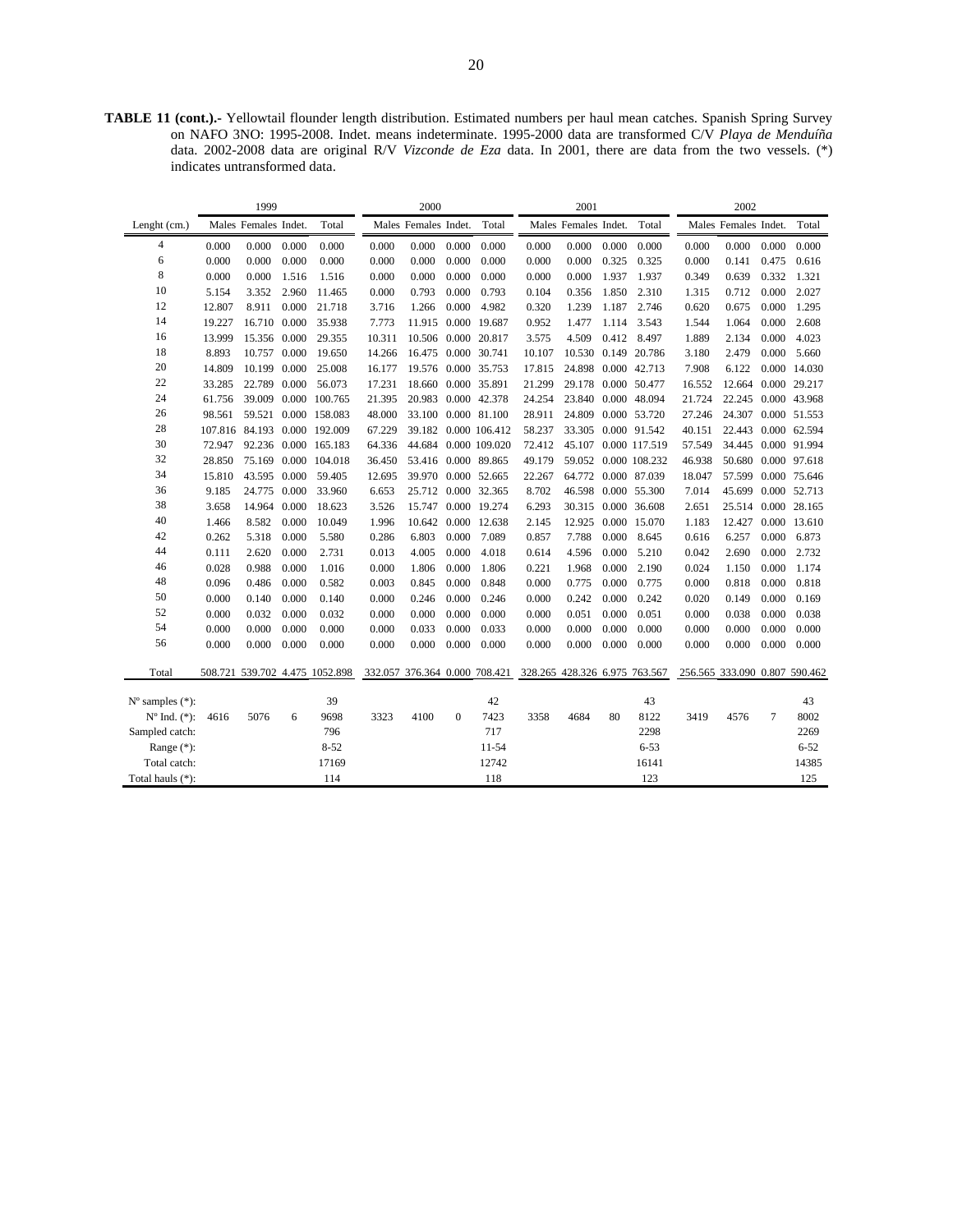**TABLE 11 (cont.).-** Yellowtail flounder length distribution. Estimated numbers per haul mean catches. Spanish Spring Survey on NAFO 3NO: 1995-2008. Indet. means indeterminate. 1995-2000 data are transformed C/V *Playa de Menduíña*  data. 2002-2008 data are original R/V *Vizconde de Eza* data. In 2001, there are data from the two vessels. (\*) indicates untransformed data.

|                             |        | 2003                          |       |              |        | 2004                          |       |               |        | 2005                  |       |          |
|-----------------------------|--------|-------------------------------|-------|--------------|--------|-------------------------------|-------|---------------|--------|-----------------------|-------|----------|
| Lenght (cm.)                |        | Males Females Indet.          |       | Total        |        | Males Females Indet.          |       | Total         |        | Males Females Indet.  |       | Total    |
| $\overline{4}$              | 0.000  | 0.000                         | 0.009 | 0.009        | 0.000  | 0.000                         | 0.116 | 0.116         | 0.000  | 0.000                 | 0.000 | 0.000    |
| 6                           | 0.000  | 0.107                         | 0.297 | 0.404        | 0.000  | 0.000                         | 0.337 | 0.337         | 0.000  | 0.013                 | 0.192 | 0.205    |
| 8                           | 0.036  | 0.121                         | 0.274 | 0.431        | 0.109  | 0.049                         | 0.741 | 0.899         | 0.269  | 0.018                 | 0.054 | 0.341    |
| 10                          | 0.847  | 0.572                         | 0.140 | 1.559        | 0.528  | 0.637                         | 0.000 | 1.165         | 1.725  | 0.467                 | 0.051 | 2.243    |
| 12                          | 0.969  | 1.205                         | 0.000 | 2.174        | 2.005  | 1.577                         | 0.000 | 3.582         | 2.353  | 1.877                 | 0.000 | 4.229    |
| 14                          | 0.977  | 0.869                         | 0.000 | 1.846        | 3.503  | 2.632                         | 0.000 | 6.135         | 4.728  | 3.053                 | 0.000 | 7.780    |
| 16                          | 0.946  | 0.289                         | 0.000 | 1.234        | 4.580  | 3.608                         | 0.000 | 8.188         | 4.674  | 3.630                 | 0.000 | 8.304    |
| 18                          | 1.665  | 1.689                         | 0.000 | 3.355        | 4.649  | 3.543                         | 0.000 | 8.192         | 3.334  | 3.348                 | 0.000 | 6.682    |
| 20                          | 1.695  | 2.233                         | 0.000 | 3.928        | 5.414  | 6.205                         |       | 0.000 11.619  | 4.905  | 4.847                 | 0.000 | 9.752    |
| 22                          | 4.214  | 4.602                         | 0.000 | 8.817        | 5.563  | 5.757                         |       | 0.000 11.321  | 8.934  | 6.836                 | 0.000 | 15.770   |
| 24                          | 11.364 | 8.741                         |       | 0.000 20.105 | 8.232  | 7.732                         |       | 0.000 15.964  | 8.930  | 7.162                 | 0.000 | 16.092   |
| 26                          | 27.765 | 19.581                        |       | 0.000 47.347 | 25.572 | 16.572                        | 0.000 | 42.145        | 15.997 | 8.451                 | 0.000 | 24.447   |
| 28                          | 37.413 | 29.153                        |       | 0.000 66.566 | 57.974 | 27.637                        |       | 0.000 85.611  | 34.840 | 17.504 0.000          |       | 52.344   |
| 30                          | 52.296 | 29.328 0.000 81.624           |       |              | 87.376 | 52.285                        |       | 0.000 139.661 | 75.001 | 34.103 0.000          |       | 109.105  |
| 32                          | 45.761 | 40.076 0.000 85.836           |       |              | 74.712 | 58.683                        |       | 0.000 133.396 | 70.556 | 58.866                | 0.000 | 129.423  |
| 34                          | 19.769 | 52.100 0.000 71.869           |       |              | 30.847 | 58.596                        |       | 0.000 89.443  | 28.072 | 62.961                | 0.000 | 91.032   |
| 36                          | 6.757  | 39.555                        |       | 0.000 46.312 | 7.531  | 46.290                        |       | 0.000 53.820  | 8.105  | 48.672 0.000          |       | 56.777   |
| 38                          | 2.130  | 23.649                        |       | 0.000 25.779 | 2.056  | 26.594                        | 0.000 | 28.650        | 1.965  | 26.547 0.000          |       | 28.512   |
| 40                          | 0.832  | 9.444                         | 0.000 | 10.276       | 1.716  | 10.932                        |       | 0.000 12.648  | 0.908  | 11.697                | 0.000 | 12.606   |
| 42                          | 0.256  | 3.895                         | 0.000 | 4.151        | 0.514  | 3.725                         | 0.000 | 4.240         | 0.172  | 4.746                 | 0.000 | 4.918    |
| 44                          | 0.268  | 2.432                         | 0.000 | 2.700        | 0.028  | 2.033                         | 0.000 | 2.061         | 0.050  | 2.020                 | 0.000 | 2.070    |
| 46                          | 0.000  | 1.113                         | 0.000 | 1.113        | 0.000  | 0.575                         | 0.000 | 0.575         | 0.000  | 1.128                 | 0.000 | 1.128    |
| 48                          | 0.000  | 0.525                         | 0.000 | 0.525        | 0.000  | 0.303                         | 0.000 | 0.303         | 0.000  | 0.200                 | 0.000 | 0.200    |
| 50                          | 0.000  | 0.202                         | 0.000 | 0.202        | 0.000  | 0.009                         | 0.000 | 0.009         | 0.000  | 0.030                 | 0.000 | 0.030    |
| 52                          | 0.000  | 0.009                         | 0.000 | 0.009        | 0.000  | 0.055                         | 0.000 | 0.055         | 0.000  | 0.000                 | 0.000 | 0.000    |
| 54                          | 0.000  | 0.000                         | 0.000 | 0.000        | 0.000  | 0.000                         | 0.000 | 0.000         | 0.000  | 0.079                 | 0.000 | 0.079    |
| 56                          | 0.000  | 0.000                         | 0.000 | 0.000        | 0.000  | 0.000                         | 0.000 | 0.000         | 0.000  | 0.000                 | 0.000 | 0.000    |
| Total                       |        | 215.959 271.489 0.721 488.169 |       |              |        | 322.910 336.032 1.193 660.136 |       |               |        | 275.518 308.254 0.297 |       | 584.069  |
| $N^{\circ}$ samples $(*)$ : |        |                               |       | 37           |        |                               |       | 45            |        |                       |       | 48       |
| $N^{\circ}$ Ind. $(*)$ :    | 2424   | 3254                          | 12    | 5690         | 3703   | 4234                          | 16    | 7953          | 4790   | 6556                  | 6     | 11352    |
| Sampled catch:              |        |                               |       | 1864         |        |                               |       | 2587          |        |                       |       | 3784     |
| Range $(*)$ :               |        |                               |       | $5 - 52$     |        |                               |       | $5 - 53$      |        |                       |       | $6 - 55$ |
| Total catch:                |        |                               |       | 11280        |        |                               |       | 15117         |        |                       |       | 14275    |
| Total hauls (*):            |        |                               |       | 118          |        |                               |       | 120           |        |                       |       | 119      |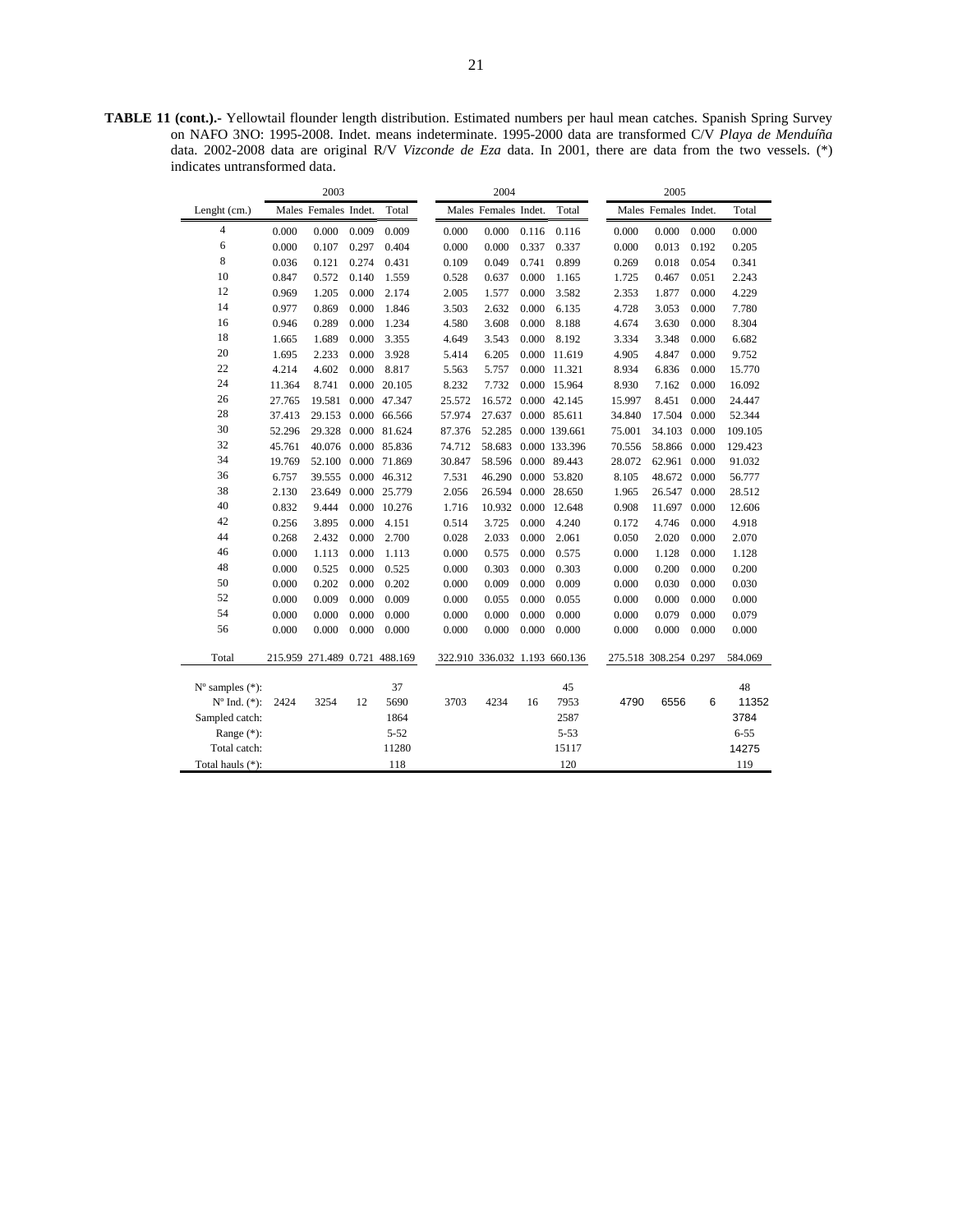**TABLE 11 (cont.).-** Yellowtail flounder length distribution. Estimated numbers per haul mean catches. Spanish Spring Survey on NAFO 3NO: 1995-2008. Indet. means indeterminate. 1995-2000 data are transformed C/V *Playa de Menduíña*  data. 2002-2008 data are original R/V *Vizconde de Eza* data. In 2001, there are data from the two vessels. (\*) indicates untransformed data.

| Lenght<br>(cm.)<br>Males<br>Females<br>Indet.<br>Total<br>Males<br>Females<br>Indet.<br>Total<br>Males<br>Females<br>Indet.<br>Total<br>$\boldsymbol{0}$<br>$\boldsymbol{0}$<br>$\boldsymbol{0}$<br>$\boldsymbol{0}$<br>$\boldsymbol{0}$<br>$\boldsymbol{0}$<br>$\overline{4}$<br>0.06<br>0.06<br>$\boldsymbol{0}$<br>$\boldsymbol{0}$<br>0.054<br>0.054<br>$\boldsymbol{0}$<br>$\boldsymbol{0}$<br>0.079<br>0.079<br>$\boldsymbol{0}$<br>$\boldsymbol{0}$<br>0.103<br>0.103<br>$\boldsymbol{0}$<br>$\boldsymbol{0}$<br>$\boldsymbol{0}$<br>$\mathbf{0}$<br>6<br>$\boldsymbol{0}$<br>8<br>$\boldsymbol{0}$<br>$\boldsymbol{0}$<br>$\boldsymbol{0}$<br>0.013<br>0.013<br>0.187<br>0.162<br>0.245<br>0.594<br>$\boldsymbol{0}$<br>$\boldsymbol{0}$<br>0.686<br>0.384<br>1.346<br>0.041<br>0.059<br>$\boldsymbol{0}$<br>0.101<br>0.039<br>$\boldsymbol{0}$<br>0.037<br>0.076<br>10<br>0.276<br>3.76<br>0.536<br>$\boldsymbol{0}$<br>0.367<br>12<br>2.026<br>1.734<br>$\boldsymbol{0}$<br>0.449<br>$\boldsymbol{0}$<br>0.985<br>0.184<br>0.183<br>3.862<br>7.507<br>0.238<br>0.331<br>0.054<br>0.624<br>14<br>3.645<br>$\boldsymbol{0}$<br>1.148<br>0.578<br>$\boldsymbol{0}$<br>1.725<br>1.705<br>16<br>5.776<br>6.009<br>$\boldsymbol{0}$<br>11.785<br>2.222<br>2.551<br>$\boldsymbol{0}$<br>4.773<br>0.741<br>0.964<br>$\boldsymbol{0}$<br>11.536<br>$\boldsymbol{0}$<br>$\boldsymbol{0}$<br>18<br>5.989<br>5.547<br>$\mathbf{0}$<br>5.728<br>4.614<br>10.342<br>2.364<br>2.973<br>5.337<br>20<br>9.721<br>8.196<br>$\boldsymbol{0}$<br>17.917<br>9.024<br>7.293<br>$\boldsymbol{0}$<br>16.317<br>7.593<br>6.16<br>$\boldsymbol{0}$<br>13.753<br>21.28<br>$\boldsymbol{0}$<br>27.476<br>25.399<br>22<br>10.735<br>10.545<br>$\boldsymbol{0}$<br>13.286<br>14.19<br>11.867<br>13.532<br>$\boldsymbol{0}$<br>24.05<br>19.046<br>24<br>11.073<br>12.977<br>$\boldsymbol{0}$<br>17.38<br>$\boldsymbol{0}$<br>36.426<br>18.209<br>18.285<br>$\boldsymbol{0}$<br>36.495<br>26.556<br>$\boldsymbol{0}$<br>38.802<br>49.493<br>26<br>13.117<br>13.439<br>$\mathbf{0}$<br>20.689<br>18.113<br>23.627<br>25.866<br>$\boldsymbol{0}$<br>28<br>26.251<br>15.412<br>$\boldsymbol{0}$<br>41.663<br>35.157<br>19.17<br>$\boldsymbol{0}$<br>54.327<br>37.293<br>23.056<br>$\boldsymbol{0}$<br>60.349<br>30<br>64.18<br>25.059<br>89.238<br>90.096<br>$\boldsymbol{0}$<br>75.144<br>25.235<br>$\boldsymbol{0}$<br>100.379<br>67.815<br>22.281<br>$\boldsymbol{0}$<br>32<br>74.126<br>52.415<br>$\boldsymbol{0}$<br>126.541<br>76.329<br>50.253<br>$\boldsymbol{0}$<br>126.582<br>73.491<br>42.91<br>$\boldsymbol{0}$<br>116.401<br>34<br>38.379<br>67.737<br>$\boldsymbol{0}$<br>106.116<br>42.232<br>68.548<br>$\boldsymbol{0}$<br>110.78<br>38.26<br>59.348<br>$\boldsymbol{0}$<br>97.609<br>36<br>11.021<br>63.706<br>$\boldsymbol{0}$<br>74.727<br>12.733<br>61.691<br>$\boldsymbol{0}$<br>74.424<br>9.789<br>54.19<br>$\boldsymbol{0}$<br>63.979<br>38<br>3.046<br>42.923<br>3.973<br>41.839<br>$\boldsymbol{0}$<br>45.812<br>37.201<br>$\boldsymbol{0}$<br>39.59<br>39.877<br>$\boldsymbol{0}$<br>2.389<br>0.981<br>$\boldsymbol{0}$<br>0.914<br>40<br>17.493<br>$\boldsymbol{0}$<br>18.474<br>1.43<br>20.92<br>22.35<br>16.185<br>$\boldsymbol{0}$<br>17.099<br>0.081<br>5.709<br>5.789<br>6.891<br>$\boldsymbol{0}$<br>7.104<br>7.007<br>42<br>$\mathbf{0}$<br>0.213<br>0.288<br>6.719<br>$\boldsymbol{0}$<br>2.19<br>2.262<br>$\boldsymbol{0}$<br>$\boldsymbol{0}$<br>$\boldsymbol{0}$<br>44<br>0.072<br>$\boldsymbol{0}$<br>2.454<br>2.454<br>3.12<br>$\boldsymbol{0}$<br>3.12<br>$\boldsymbol{0}$<br>1.341<br>1.341<br>0.071<br>1.043<br>$\boldsymbol{0}$<br>$\boldsymbol{0}$<br>1.097<br>$\boldsymbol{0}$<br>1.097<br>46<br>$\boldsymbol{0}$<br>1.114<br>$\boldsymbol{0}$<br>0.616<br>48<br>$\boldsymbol{0}$<br>0.56<br>$\boldsymbol{0}$<br>0.56<br>0.367<br>$\boldsymbol{0}$<br>0.367<br>$\boldsymbol{0}$<br>0.616<br>$\boldsymbol{0}$<br>$\boldsymbol{0}$<br>$\boldsymbol{0}$<br>0.231<br>$\boldsymbol{0}$<br>$\boldsymbol{0}$<br>$\boldsymbol{0}$<br>50<br>0.231<br>0.107<br>0.107<br>0.077<br>$\boldsymbol{0}$<br>0.077<br>0.012<br>$\boldsymbol{0}$<br>$\boldsymbol{0}$<br>$\boldsymbol{0}$<br>52<br>$\boldsymbol{0}$<br>0.012<br>$\boldsymbol{0}$<br>$\boldsymbol{0}$<br>0.12<br>0.12<br>$\boldsymbol{0}$<br>$\boldsymbol{0}$<br>54<br>$\boldsymbol{0}$<br>0.091<br>$\boldsymbol{0}$<br>0.091<br>$\boldsymbol{0}$<br>$\boldsymbol{0}$<br>$\boldsymbol{0}$<br>$\boldsymbol{0}$<br>$\boldsymbol{0}$<br>$\boldsymbol{0}$<br>$\boldsymbol{0}$<br>$\boldsymbol{0}$<br>$\boldsymbol{0}$<br>$\boldsymbol{0}$<br>56<br>$\boldsymbol{0}$<br>$\boldsymbol{0}$<br>$\boldsymbol{0}$<br>$\boldsymbol{0}$<br>$\boldsymbol{0}$<br>$\boldsymbol{0}$<br>$\boldsymbol{0}$<br>$\boldsymbol{0}$<br>$\boldsymbol{0}$<br>$\boldsymbol{0}$<br>0.103<br>281.15<br>354.688<br>0.601<br>636.44<br>317.336<br>365.532<br>682.971<br>295.113<br>335.096<br>0.145<br>630.355<br>Total<br>$N^{\rm o}$<br>samples<br>50<br>$(*)$ :<br>45<br>47<br>N° Ind.<br>5083<br>4795<br>9945<br>$(*)$ :<br>4404<br>6012<br>10<br>10426<br>5533<br>10617<br>5147<br>3<br>$\overline{1}$<br>Sampled<br>3407<br>2761<br>2759<br>catch:<br>Range<br>$(*)$ :<br>May-54<br>Jul-52<br>$May-51$<br>Total<br>14697<br>15424<br>15200<br>catch:<br>Total<br>hauls<br>120<br>110<br>$(*)$ :<br>122 |  | 2006 |  | 2007 |  | 2008 |  |  |  |  |
|-----------------------------------------------------------------------------------------------------------------------------------------------------------------------------------------------------------------------------------------------------------------------------------------------------------------------------------------------------------------------------------------------------------------------------------------------------------------------------------------------------------------------------------------------------------------------------------------------------------------------------------------------------------------------------------------------------------------------------------------------------------------------------------------------------------------------------------------------------------------------------------------------------------------------------------------------------------------------------------------------------------------------------------------------------------------------------------------------------------------------------------------------------------------------------------------------------------------------------------------------------------------------------------------------------------------------------------------------------------------------------------------------------------------------------------------------------------------------------------------------------------------------------------------------------------------------------------------------------------------------------------------------------------------------------------------------------------------------------------------------------------------------------------------------------------------------------------------------------------------------------------------------------------------------------------------------------------------------------------------------------------------------------------------------------------------------------------------------------------------------------------------------------------------------------------------------------------------------------------------------------------------------------------------------------------------------------------------------------------------------------------------------------------------------------------------------------------------------------------------------------------------------------------------------------------------------------------------------------------------------------------------------------------------------------------------------------------------------------------------------------------------------------------------------------------------------------------------------------------------------------------------------------------------------------------------------------------------------------------------------------------------------------------------------------------------------------------------------------------------------------------------------------------------------------------------------------------------------------------------------------------------------------------------------------------------------------------------------------------------------------------------------------------------------------------------------------------------------------------------------------------------------------------------------------------------------------------------------------------------------------------------------------------------------------------------------------------------------------------------------------------------------------------------------------------------------------------------------------------------------------------------------------------------------------------------------------------------------------------------------------------------------------------------------------------------------------------------------------------------------------------------------------------------------------------------------------------------------------------------------------------------------------------------------------------------------------------------------------------------------------------------------------------------------------------------------------------------------------------------------------------------------------------------------------------------------------------------------------------------------------------------------------------------------------------------------------------------------------------------------------------------------------------------------------------------------------------------------------------------------------------------------------------------------------------------------------------------------------------------------------------------------------------------------------------------------------------------------------------------------------------------------------------------------------------------------------------------------------------------------------------------------------------------------------------------------------------------------|--|------|--|------|--|------|--|--|--|--|
|                                                                                                                                                                                                                                                                                                                                                                                                                                                                                                                                                                                                                                                                                                                                                                                                                                                                                                                                                                                                                                                                                                                                                                                                                                                                                                                                                                                                                                                                                                                                                                                                                                                                                                                                                                                                                                                                                                                                                                                                                                                                                                                                                                                                                                                                                                                                                                                                                                                                                                                                                                                                                                                                                                                                                                                                                                                                                                                                                                                                                                                                                                                                                                                                                                                                                                                                                                                                                                                                                                                                                                                                                                                                                                                                                                                                                                                                                                                                                                                                                                                                                                                                                                                                                                                                                                                                                                                                                                                                                                                                                                                                                                                                                                                                                                                                                                                                                                                                                                                                                                                                                                                                                                                                                                                                                                                                               |  |      |  |      |  |      |  |  |  |  |
|                                                                                                                                                                                                                                                                                                                                                                                                                                                                                                                                                                                                                                                                                                                                                                                                                                                                                                                                                                                                                                                                                                                                                                                                                                                                                                                                                                                                                                                                                                                                                                                                                                                                                                                                                                                                                                                                                                                                                                                                                                                                                                                                                                                                                                                                                                                                                                                                                                                                                                                                                                                                                                                                                                                                                                                                                                                                                                                                                                                                                                                                                                                                                                                                                                                                                                                                                                                                                                                                                                                                                                                                                                                                                                                                                                                                                                                                                                                                                                                                                                                                                                                                                                                                                                                                                                                                                                                                                                                                                                                                                                                                                                                                                                                                                                                                                                                                                                                                                                                                                                                                                                                                                                                                                                                                                                                                               |  |      |  |      |  |      |  |  |  |  |
|                                                                                                                                                                                                                                                                                                                                                                                                                                                                                                                                                                                                                                                                                                                                                                                                                                                                                                                                                                                                                                                                                                                                                                                                                                                                                                                                                                                                                                                                                                                                                                                                                                                                                                                                                                                                                                                                                                                                                                                                                                                                                                                                                                                                                                                                                                                                                                                                                                                                                                                                                                                                                                                                                                                                                                                                                                                                                                                                                                                                                                                                                                                                                                                                                                                                                                                                                                                                                                                                                                                                                                                                                                                                                                                                                                                                                                                                                                                                                                                                                                                                                                                                                                                                                                                                                                                                                                                                                                                                                                                                                                                                                                                                                                                                                                                                                                                                                                                                                                                                                                                                                                                                                                                                                                                                                                                                               |  |      |  |      |  |      |  |  |  |  |
|                                                                                                                                                                                                                                                                                                                                                                                                                                                                                                                                                                                                                                                                                                                                                                                                                                                                                                                                                                                                                                                                                                                                                                                                                                                                                                                                                                                                                                                                                                                                                                                                                                                                                                                                                                                                                                                                                                                                                                                                                                                                                                                                                                                                                                                                                                                                                                                                                                                                                                                                                                                                                                                                                                                                                                                                                                                                                                                                                                                                                                                                                                                                                                                                                                                                                                                                                                                                                                                                                                                                                                                                                                                                                                                                                                                                                                                                                                                                                                                                                                                                                                                                                                                                                                                                                                                                                                                                                                                                                                                                                                                                                                                                                                                                                                                                                                                                                                                                                                                                                                                                                                                                                                                                                                                                                                                                               |  |      |  |      |  |      |  |  |  |  |
|                                                                                                                                                                                                                                                                                                                                                                                                                                                                                                                                                                                                                                                                                                                                                                                                                                                                                                                                                                                                                                                                                                                                                                                                                                                                                                                                                                                                                                                                                                                                                                                                                                                                                                                                                                                                                                                                                                                                                                                                                                                                                                                                                                                                                                                                                                                                                                                                                                                                                                                                                                                                                                                                                                                                                                                                                                                                                                                                                                                                                                                                                                                                                                                                                                                                                                                                                                                                                                                                                                                                                                                                                                                                                                                                                                                                                                                                                                                                                                                                                                                                                                                                                                                                                                                                                                                                                                                                                                                                                                                                                                                                                                                                                                                                                                                                                                                                                                                                                                                                                                                                                                                                                                                                                                                                                                                                               |  |      |  |      |  |      |  |  |  |  |
|                                                                                                                                                                                                                                                                                                                                                                                                                                                                                                                                                                                                                                                                                                                                                                                                                                                                                                                                                                                                                                                                                                                                                                                                                                                                                                                                                                                                                                                                                                                                                                                                                                                                                                                                                                                                                                                                                                                                                                                                                                                                                                                                                                                                                                                                                                                                                                                                                                                                                                                                                                                                                                                                                                                                                                                                                                                                                                                                                                                                                                                                                                                                                                                                                                                                                                                                                                                                                                                                                                                                                                                                                                                                                                                                                                                                                                                                                                                                                                                                                                                                                                                                                                                                                                                                                                                                                                                                                                                                                                                                                                                                                                                                                                                                                                                                                                                                                                                                                                                                                                                                                                                                                                                                                                                                                                                                               |  |      |  |      |  |      |  |  |  |  |
|                                                                                                                                                                                                                                                                                                                                                                                                                                                                                                                                                                                                                                                                                                                                                                                                                                                                                                                                                                                                                                                                                                                                                                                                                                                                                                                                                                                                                                                                                                                                                                                                                                                                                                                                                                                                                                                                                                                                                                                                                                                                                                                                                                                                                                                                                                                                                                                                                                                                                                                                                                                                                                                                                                                                                                                                                                                                                                                                                                                                                                                                                                                                                                                                                                                                                                                                                                                                                                                                                                                                                                                                                                                                                                                                                                                                                                                                                                                                                                                                                                                                                                                                                                                                                                                                                                                                                                                                                                                                                                                                                                                                                                                                                                                                                                                                                                                                                                                                                                                                                                                                                                                                                                                                                                                                                                                                               |  |      |  |      |  |      |  |  |  |  |
|                                                                                                                                                                                                                                                                                                                                                                                                                                                                                                                                                                                                                                                                                                                                                                                                                                                                                                                                                                                                                                                                                                                                                                                                                                                                                                                                                                                                                                                                                                                                                                                                                                                                                                                                                                                                                                                                                                                                                                                                                                                                                                                                                                                                                                                                                                                                                                                                                                                                                                                                                                                                                                                                                                                                                                                                                                                                                                                                                                                                                                                                                                                                                                                                                                                                                                                                                                                                                                                                                                                                                                                                                                                                                                                                                                                                                                                                                                                                                                                                                                                                                                                                                                                                                                                                                                                                                                                                                                                                                                                                                                                                                                                                                                                                                                                                                                                                                                                                                                                                                                                                                                                                                                                                                                                                                                                                               |  |      |  |      |  |      |  |  |  |  |
|                                                                                                                                                                                                                                                                                                                                                                                                                                                                                                                                                                                                                                                                                                                                                                                                                                                                                                                                                                                                                                                                                                                                                                                                                                                                                                                                                                                                                                                                                                                                                                                                                                                                                                                                                                                                                                                                                                                                                                                                                                                                                                                                                                                                                                                                                                                                                                                                                                                                                                                                                                                                                                                                                                                                                                                                                                                                                                                                                                                                                                                                                                                                                                                                                                                                                                                                                                                                                                                                                                                                                                                                                                                                                                                                                                                                                                                                                                                                                                                                                                                                                                                                                                                                                                                                                                                                                                                                                                                                                                                                                                                                                                                                                                                                                                                                                                                                                                                                                                                                                                                                                                                                                                                                                                                                                                                                               |  |      |  |      |  |      |  |  |  |  |
|                                                                                                                                                                                                                                                                                                                                                                                                                                                                                                                                                                                                                                                                                                                                                                                                                                                                                                                                                                                                                                                                                                                                                                                                                                                                                                                                                                                                                                                                                                                                                                                                                                                                                                                                                                                                                                                                                                                                                                                                                                                                                                                                                                                                                                                                                                                                                                                                                                                                                                                                                                                                                                                                                                                                                                                                                                                                                                                                                                                                                                                                                                                                                                                                                                                                                                                                                                                                                                                                                                                                                                                                                                                                                                                                                                                                                                                                                                                                                                                                                                                                                                                                                                                                                                                                                                                                                                                                                                                                                                                                                                                                                                                                                                                                                                                                                                                                                                                                                                                                                                                                                                                                                                                                                                                                                                                                               |  |      |  |      |  |      |  |  |  |  |
|                                                                                                                                                                                                                                                                                                                                                                                                                                                                                                                                                                                                                                                                                                                                                                                                                                                                                                                                                                                                                                                                                                                                                                                                                                                                                                                                                                                                                                                                                                                                                                                                                                                                                                                                                                                                                                                                                                                                                                                                                                                                                                                                                                                                                                                                                                                                                                                                                                                                                                                                                                                                                                                                                                                                                                                                                                                                                                                                                                                                                                                                                                                                                                                                                                                                                                                                                                                                                                                                                                                                                                                                                                                                                                                                                                                                                                                                                                                                                                                                                                                                                                                                                                                                                                                                                                                                                                                                                                                                                                                                                                                                                                                                                                                                                                                                                                                                                                                                                                                                                                                                                                                                                                                                                                                                                                                                               |  |      |  |      |  |      |  |  |  |  |
|                                                                                                                                                                                                                                                                                                                                                                                                                                                                                                                                                                                                                                                                                                                                                                                                                                                                                                                                                                                                                                                                                                                                                                                                                                                                                                                                                                                                                                                                                                                                                                                                                                                                                                                                                                                                                                                                                                                                                                                                                                                                                                                                                                                                                                                                                                                                                                                                                                                                                                                                                                                                                                                                                                                                                                                                                                                                                                                                                                                                                                                                                                                                                                                                                                                                                                                                                                                                                                                                                                                                                                                                                                                                                                                                                                                                                                                                                                                                                                                                                                                                                                                                                                                                                                                                                                                                                                                                                                                                                                                                                                                                                                                                                                                                                                                                                                                                                                                                                                                                                                                                                                                                                                                                                                                                                                                                               |  |      |  |      |  |      |  |  |  |  |
|                                                                                                                                                                                                                                                                                                                                                                                                                                                                                                                                                                                                                                                                                                                                                                                                                                                                                                                                                                                                                                                                                                                                                                                                                                                                                                                                                                                                                                                                                                                                                                                                                                                                                                                                                                                                                                                                                                                                                                                                                                                                                                                                                                                                                                                                                                                                                                                                                                                                                                                                                                                                                                                                                                                                                                                                                                                                                                                                                                                                                                                                                                                                                                                                                                                                                                                                                                                                                                                                                                                                                                                                                                                                                                                                                                                                                                                                                                                                                                                                                                                                                                                                                                                                                                                                                                                                                                                                                                                                                                                                                                                                                                                                                                                                                                                                                                                                                                                                                                                                                                                                                                                                                                                                                                                                                                                                               |  |      |  |      |  |      |  |  |  |  |
|                                                                                                                                                                                                                                                                                                                                                                                                                                                                                                                                                                                                                                                                                                                                                                                                                                                                                                                                                                                                                                                                                                                                                                                                                                                                                                                                                                                                                                                                                                                                                                                                                                                                                                                                                                                                                                                                                                                                                                                                                                                                                                                                                                                                                                                                                                                                                                                                                                                                                                                                                                                                                                                                                                                                                                                                                                                                                                                                                                                                                                                                                                                                                                                                                                                                                                                                                                                                                                                                                                                                                                                                                                                                                                                                                                                                                                                                                                                                                                                                                                                                                                                                                                                                                                                                                                                                                                                                                                                                                                                                                                                                                                                                                                                                                                                                                                                                                                                                                                                                                                                                                                                                                                                                                                                                                                                                               |  |      |  |      |  |      |  |  |  |  |
|                                                                                                                                                                                                                                                                                                                                                                                                                                                                                                                                                                                                                                                                                                                                                                                                                                                                                                                                                                                                                                                                                                                                                                                                                                                                                                                                                                                                                                                                                                                                                                                                                                                                                                                                                                                                                                                                                                                                                                                                                                                                                                                                                                                                                                                                                                                                                                                                                                                                                                                                                                                                                                                                                                                                                                                                                                                                                                                                                                                                                                                                                                                                                                                                                                                                                                                                                                                                                                                                                                                                                                                                                                                                                                                                                                                                                                                                                                                                                                                                                                                                                                                                                                                                                                                                                                                                                                                                                                                                                                                                                                                                                                                                                                                                                                                                                                                                                                                                                                                                                                                                                                                                                                                                                                                                                                                                               |  |      |  |      |  |      |  |  |  |  |
|                                                                                                                                                                                                                                                                                                                                                                                                                                                                                                                                                                                                                                                                                                                                                                                                                                                                                                                                                                                                                                                                                                                                                                                                                                                                                                                                                                                                                                                                                                                                                                                                                                                                                                                                                                                                                                                                                                                                                                                                                                                                                                                                                                                                                                                                                                                                                                                                                                                                                                                                                                                                                                                                                                                                                                                                                                                                                                                                                                                                                                                                                                                                                                                                                                                                                                                                                                                                                                                                                                                                                                                                                                                                                                                                                                                                                                                                                                                                                                                                                                                                                                                                                                                                                                                                                                                                                                                                                                                                                                                                                                                                                                                                                                                                                                                                                                                                                                                                                                                                                                                                                                                                                                                                                                                                                                                                               |  |      |  |      |  |      |  |  |  |  |
|                                                                                                                                                                                                                                                                                                                                                                                                                                                                                                                                                                                                                                                                                                                                                                                                                                                                                                                                                                                                                                                                                                                                                                                                                                                                                                                                                                                                                                                                                                                                                                                                                                                                                                                                                                                                                                                                                                                                                                                                                                                                                                                                                                                                                                                                                                                                                                                                                                                                                                                                                                                                                                                                                                                                                                                                                                                                                                                                                                                                                                                                                                                                                                                                                                                                                                                                                                                                                                                                                                                                                                                                                                                                                                                                                                                                                                                                                                                                                                                                                                                                                                                                                                                                                                                                                                                                                                                                                                                                                                                                                                                                                                                                                                                                                                                                                                                                                                                                                                                                                                                                                                                                                                                                                                                                                                                                               |  |      |  |      |  |      |  |  |  |  |
|                                                                                                                                                                                                                                                                                                                                                                                                                                                                                                                                                                                                                                                                                                                                                                                                                                                                                                                                                                                                                                                                                                                                                                                                                                                                                                                                                                                                                                                                                                                                                                                                                                                                                                                                                                                                                                                                                                                                                                                                                                                                                                                                                                                                                                                                                                                                                                                                                                                                                                                                                                                                                                                                                                                                                                                                                                                                                                                                                                                                                                                                                                                                                                                                                                                                                                                                                                                                                                                                                                                                                                                                                                                                                                                                                                                                                                                                                                                                                                                                                                                                                                                                                                                                                                                                                                                                                                                                                                                                                                                                                                                                                                                                                                                                                                                                                                                                                                                                                                                                                                                                                                                                                                                                                                                                                                                                               |  |      |  |      |  |      |  |  |  |  |
|                                                                                                                                                                                                                                                                                                                                                                                                                                                                                                                                                                                                                                                                                                                                                                                                                                                                                                                                                                                                                                                                                                                                                                                                                                                                                                                                                                                                                                                                                                                                                                                                                                                                                                                                                                                                                                                                                                                                                                                                                                                                                                                                                                                                                                                                                                                                                                                                                                                                                                                                                                                                                                                                                                                                                                                                                                                                                                                                                                                                                                                                                                                                                                                                                                                                                                                                                                                                                                                                                                                                                                                                                                                                                                                                                                                                                                                                                                                                                                                                                                                                                                                                                                                                                                                                                                                                                                                                                                                                                                                                                                                                                                                                                                                                                                                                                                                                                                                                                                                                                                                                                                                                                                                                                                                                                                                                               |  |      |  |      |  |      |  |  |  |  |
|                                                                                                                                                                                                                                                                                                                                                                                                                                                                                                                                                                                                                                                                                                                                                                                                                                                                                                                                                                                                                                                                                                                                                                                                                                                                                                                                                                                                                                                                                                                                                                                                                                                                                                                                                                                                                                                                                                                                                                                                                                                                                                                                                                                                                                                                                                                                                                                                                                                                                                                                                                                                                                                                                                                                                                                                                                                                                                                                                                                                                                                                                                                                                                                                                                                                                                                                                                                                                                                                                                                                                                                                                                                                                                                                                                                                                                                                                                                                                                                                                                                                                                                                                                                                                                                                                                                                                                                                                                                                                                                                                                                                                                                                                                                                                                                                                                                                                                                                                                                                                                                                                                                                                                                                                                                                                                                                               |  |      |  |      |  |      |  |  |  |  |
|                                                                                                                                                                                                                                                                                                                                                                                                                                                                                                                                                                                                                                                                                                                                                                                                                                                                                                                                                                                                                                                                                                                                                                                                                                                                                                                                                                                                                                                                                                                                                                                                                                                                                                                                                                                                                                                                                                                                                                                                                                                                                                                                                                                                                                                                                                                                                                                                                                                                                                                                                                                                                                                                                                                                                                                                                                                                                                                                                                                                                                                                                                                                                                                                                                                                                                                                                                                                                                                                                                                                                                                                                                                                                                                                                                                                                                                                                                                                                                                                                                                                                                                                                                                                                                                                                                                                                                                                                                                                                                                                                                                                                                                                                                                                                                                                                                                                                                                                                                                                                                                                                                                                                                                                                                                                                                                                               |  |      |  |      |  |      |  |  |  |  |
|                                                                                                                                                                                                                                                                                                                                                                                                                                                                                                                                                                                                                                                                                                                                                                                                                                                                                                                                                                                                                                                                                                                                                                                                                                                                                                                                                                                                                                                                                                                                                                                                                                                                                                                                                                                                                                                                                                                                                                                                                                                                                                                                                                                                                                                                                                                                                                                                                                                                                                                                                                                                                                                                                                                                                                                                                                                                                                                                                                                                                                                                                                                                                                                                                                                                                                                                                                                                                                                                                                                                                                                                                                                                                                                                                                                                                                                                                                                                                                                                                                                                                                                                                                                                                                                                                                                                                                                                                                                                                                                                                                                                                                                                                                                                                                                                                                                                                                                                                                                                                                                                                                                                                                                                                                                                                                                                               |  |      |  |      |  |      |  |  |  |  |
|                                                                                                                                                                                                                                                                                                                                                                                                                                                                                                                                                                                                                                                                                                                                                                                                                                                                                                                                                                                                                                                                                                                                                                                                                                                                                                                                                                                                                                                                                                                                                                                                                                                                                                                                                                                                                                                                                                                                                                                                                                                                                                                                                                                                                                                                                                                                                                                                                                                                                                                                                                                                                                                                                                                                                                                                                                                                                                                                                                                                                                                                                                                                                                                                                                                                                                                                                                                                                                                                                                                                                                                                                                                                                                                                                                                                                                                                                                                                                                                                                                                                                                                                                                                                                                                                                                                                                                                                                                                                                                                                                                                                                                                                                                                                                                                                                                                                                                                                                                                                                                                                                                                                                                                                                                                                                                                                               |  |      |  |      |  |      |  |  |  |  |
|                                                                                                                                                                                                                                                                                                                                                                                                                                                                                                                                                                                                                                                                                                                                                                                                                                                                                                                                                                                                                                                                                                                                                                                                                                                                                                                                                                                                                                                                                                                                                                                                                                                                                                                                                                                                                                                                                                                                                                                                                                                                                                                                                                                                                                                                                                                                                                                                                                                                                                                                                                                                                                                                                                                                                                                                                                                                                                                                                                                                                                                                                                                                                                                                                                                                                                                                                                                                                                                                                                                                                                                                                                                                                                                                                                                                                                                                                                                                                                                                                                                                                                                                                                                                                                                                                                                                                                                                                                                                                                                                                                                                                                                                                                                                                                                                                                                                                                                                                                                                                                                                                                                                                                                                                                                                                                                                               |  |      |  |      |  |      |  |  |  |  |
|                                                                                                                                                                                                                                                                                                                                                                                                                                                                                                                                                                                                                                                                                                                                                                                                                                                                                                                                                                                                                                                                                                                                                                                                                                                                                                                                                                                                                                                                                                                                                                                                                                                                                                                                                                                                                                                                                                                                                                                                                                                                                                                                                                                                                                                                                                                                                                                                                                                                                                                                                                                                                                                                                                                                                                                                                                                                                                                                                                                                                                                                                                                                                                                                                                                                                                                                                                                                                                                                                                                                                                                                                                                                                                                                                                                                                                                                                                                                                                                                                                                                                                                                                                                                                                                                                                                                                                                                                                                                                                                                                                                                                                                                                                                                                                                                                                                                                                                                                                                                                                                                                                                                                                                                                                                                                                                                               |  |      |  |      |  |      |  |  |  |  |
|                                                                                                                                                                                                                                                                                                                                                                                                                                                                                                                                                                                                                                                                                                                                                                                                                                                                                                                                                                                                                                                                                                                                                                                                                                                                                                                                                                                                                                                                                                                                                                                                                                                                                                                                                                                                                                                                                                                                                                                                                                                                                                                                                                                                                                                                                                                                                                                                                                                                                                                                                                                                                                                                                                                                                                                                                                                                                                                                                                                                                                                                                                                                                                                                                                                                                                                                                                                                                                                                                                                                                                                                                                                                                                                                                                                                                                                                                                                                                                                                                                                                                                                                                                                                                                                                                                                                                                                                                                                                                                                                                                                                                                                                                                                                                                                                                                                                                                                                                                                                                                                                                                                                                                                                                                                                                                                                               |  |      |  |      |  |      |  |  |  |  |
|                                                                                                                                                                                                                                                                                                                                                                                                                                                                                                                                                                                                                                                                                                                                                                                                                                                                                                                                                                                                                                                                                                                                                                                                                                                                                                                                                                                                                                                                                                                                                                                                                                                                                                                                                                                                                                                                                                                                                                                                                                                                                                                                                                                                                                                                                                                                                                                                                                                                                                                                                                                                                                                                                                                                                                                                                                                                                                                                                                                                                                                                                                                                                                                                                                                                                                                                                                                                                                                                                                                                                                                                                                                                                                                                                                                                                                                                                                                                                                                                                                                                                                                                                                                                                                                                                                                                                                                                                                                                                                                                                                                                                                                                                                                                                                                                                                                                                                                                                                                                                                                                                                                                                                                                                                                                                                                                               |  |      |  |      |  |      |  |  |  |  |
|                                                                                                                                                                                                                                                                                                                                                                                                                                                                                                                                                                                                                                                                                                                                                                                                                                                                                                                                                                                                                                                                                                                                                                                                                                                                                                                                                                                                                                                                                                                                                                                                                                                                                                                                                                                                                                                                                                                                                                                                                                                                                                                                                                                                                                                                                                                                                                                                                                                                                                                                                                                                                                                                                                                                                                                                                                                                                                                                                                                                                                                                                                                                                                                                                                                                                                                                                                                                                                                                                                                                                                                                                                                                                                                                                                                                                                                                                                                                                                                                                                                                                                                                                                                                                                                                                                                                                                                                                                                                                                                                                                                                                                                                                                                                                                                                                                                                                                                                                                                                                                                                                                                                                                                                                                                                                                                                               |  |      |  |      |  |      |  |  |  |  |
|                                                                                                                                                                                                                                                                                                                                                                                                                                                                                                                                                                                                                                                                                                                                                                                                                                                                                                                                                                                                                                                                                                                                                                                                                                                                                                                                                                                                                                                                                                                                                                                                                                                                                                                                                                                                                                                                                                                                                                                                                                                                                                                                                                                                                                                                                                                                                                                                                                                                                                                                                                                                                                                                                                                                                                                                                                                                                                                                                                                                                                                                                                                                                                                                                                                                                                                                                                                                                                                                                                                                                                                                                                                                                                                                                                                                                                                                                                                                                                                                                                                                                                                                                                                                                                                                                                                                                                                                                                                                                                                                                                                                                                                                                                                                                                                                                                                                                                                                                                                                                                                                                                                                                                                                                                                                                                                                               |  |      |  |      |  |      |  |  |  |  |
|                                                                                                                                                                                                                                                                                                                                                                                                                                                                                                                                                                                                                                                                                                                                                                                                                                                                                                                                                                                                                                                                                                                                                                                                                                                                                                                                                                                                                                                                                                                                                                                                                                                                                                                                                                                                                                                                                                                                                                                                                                                                                                                                                                                                                                                                                                                                                                                                                                                                                                                                                                                                                                                                                                                                                                                                                                                                                                                                                                                                                                                                                                                                                                                                                                                                                                                                                                                                                                                                                                                                                                                                                                                                                                                                                                                                                                                                                                                                                                                                                                                                                                                                                                                                                                                                                                                                                                                                                                                                                                                                                                                                                                                                                                                                                                                                                                                                                                                                                                                                                                                                                                                                                                                                                                                                                                                                               |  |      |  |      |  |      |  |  |  |  |
|                                                                                                                                                                                                                                                                                                                                                                                                                                                                                                                                                                                                                                                                                                                                                                                                                                                                                                                                                                                                                                                                                                                                                                                                                                                                                                                                                                                                                                                                                                                                                                                                                                                                                                                                                                                                                                                                                                                                                                                                                                                                                                                                                                                                                                                                                                                                                                                                                                                                                                                                                                                                                                                                                                                                                                                                                                                                                                                                                                                                                                                                                                                                                                                                                                                                                                                                                                                                                                                                                                                                                                                                                                                                                                                                                                                                                                                                                                                                                                                                                                                                                                                                                                                                                                                                                                                                                                                                                                                                                                                                                                                                                                                                                                                                                                                                                                                                                                                                                                                                                                                                                                                                                                                                                                                                                                                                               |  |      |  |      |  |      |  |  |  |  |
|                                                                                                                                                                                                                                                                                                                                                                                                                                                                                                                                                                                                                                                                                                                                                                                                                                                                                                                                                                                                                                                                                                                                                                                                                                                                                                                                                                                                                                                                                                                                                                                                                                                                                                                                                                                                                                                                                                                                                                                                                                                                                                                                                                                                                                                                                                                                                                                                                                                                                                                                                                                                                                                                                                                                                                                                                                                                                                                                                                                                                                                                                                                                                                                                                                                                                                                                                                                                                                                                                                                                                                                                                                                                                                                                                                                                                                                                                                                                                                                                                                                                                                                                                                                                                                                                                                                                                                                                                                                                                                                                                                                                                                                                                                                                                                                                                                                                                                                                                                                                                                                                                                                                                                                                                                                                                                                                               |  |      |  |      |  |      |  |  |  |  |
|                                                                                                                                                                                                                                                                                                                                                                                                                                                                                                                                                                                                                                                                                                                                                                                                                                                                                                                                                                                                                                                                                                                                                                                                                                                                                                                                                                                                                                                                                                                                                                                                                                                                                                                                                                                                                                                                                                                                                                                                                                                                                                                                                                                                                                                                                                                                                                                                                                                                                                                                                                                                                                                                                                                                                                                                                                                                                                                                                                                                                                                                                                                                                                                                                                                                                                                                                                                                                                                                                                                                                                                                                                                                                                                                                                                                                                                                                                                                                                                                                                                                                                                                                                                                                                                                                                                                                                                                                                                                                                                                                                                                                                                                                                                                                                                                                                                                                                                                                                                                                                                                                                                                                                                                                                                                                                                                               |  |      |  |      |  |      |  |  |  |  |
|                                                                                                                                                                                                                                                                                                                                                                                                                                                                                                                                                                                                                                                                                                                                                                                                                                                                                                                                                                                                                                                                                                                                                                                                                                                                                                                                                                                                                                                                                                                                                                                                                                                                                                                                                                                                                                                                                                                                                                                                                                                                                                                                                                                                                                                                                                                                                                                                                                                                                                                                                                                                                                                                                                                                                                                                                                                                                                                                                                                                                                                                                                                                                                                                                                                                                                                                                                                                                                                                                                                                                                                                                                                                                                                                                                                                                                                                                                                                                                                                                                                                                                                                                                                                                                                                                                                                                                                                                                                                                                                                                                                                                                                                                                                                                                                                                                                                                                                                                                                                                                                                                                                                                                                                                                                                                                                                               |  |      |  |      |  |      |  |  |  |  |
|                                                                                                                                                                                                                                                                                                                                                                                                                                                                                                                                                                                                                                                                                                                                                                                                                                                                                                                                                                                                                                                                                                                                                                                                                                                                                                                                                                                                                                                                                                                                                                                                                                                                                                                                                                                                                                                                                                                                                                                                                                                                                                                                                                                                                                                                                                                                                                                                                                                                                                                                                                                                                                                                                                                                                                                                                                                                                                                                                                                                                                                                                                                                                                                                                                                                                                                                                                                                                                                                                                                                                                                                                                                                                                                                                                                                                                                                                                                                                                                                                                                                                                                                                                                                                                                                                                                                                                                                                                                                                                                                                                                                                                                                                                                                                                                                                                                                                                                                                                                                                                                                                                                                                                                                                                                                                                                                               |  |      |  |      |  |      |  |  |  |  |
|                                                                                                                                                                                                                                                                                                                                                                                                                                                                                                                                                                                                                                                                                                                                                                                                                                                                                                                                                                                                                                                                                                                                                                                                                                                                                                                                                                                                                                                                                                                                                                                                                                                                                                                                                                                                                                                                                                                                                                                                                                                                                                                                                                                                                                                                                                                                                                                                                                                                                                                                                                                                                                                                                                                                                                                                                                                                                                                                                                                                                                                                                                                                                                                                                                                                                                                                                                                                                                                                                                                                                                                                                                                                                                                                                                                                                                                                                                                                                                                                                                                                                                                                                                                                                                                                                                                                                                                                                                                                                                                                                                                                                                                                                                                                                                                                                                                                                                                                                                                                                                                                                                                                                                                                                                                                                                                                               |  |      |  |      |  |      |  |  |  |  |
|                                                                                                                                                                                                                                                                                                                                                                                                                                                                                                                                                                                                                                                                                                                                                                                                                                                                                                                                                                                                                                                                                                                                                                                                                                                                                                                                                                                                                                                                                                                                                                                                                                                                                                                                                                                                                                                                                                                                                                                                                                                                                                                                                                                                                                                                                                                                                                                                                                                                                                                                                                                                                                                                                                                                                                                                                                                                                                                                                                                                                                                                                                                                                                                                                                                                                                                                                                                                                                                                                                                                                                                                                                                                                                                                                                                                                                                                                                                                                                                                                                                                                                                                                                                                                                                                                                                                                                                                                                                                                                                                                                                                                                                                                                                                                                                                                                                                                                                                                                                                                                                                                                                                                                                                                                                                                                                                               |  |      |  |      |  |      |  |  |  |  |
|                                                                                                                                                                                                                                                                                                                                                                                                                                                                                                                                                                                                                                                                                                                                                                                                                                                                                                                                                                                                                                                                                                                                                                                                                                                                                                                                                                                                                                                                                                                                                                                                                                                                                                                                                                                                                                                                                                                                                                                                                                                                                                                                                                                                                                                                                                                                                                                                                                                                                                                                                                                                                                                                                                                                                                                                                                                                                                                                                                                                                                                                                                                                                                                                                                                                                                                                                                                                                                                                                                                                                                                                                                                                                                                                                                                                                                                                                                                                                                                                                                                                                                                                                                                                                                                                                                                                                                                                                                                                                                                                                                                                                                                                                                                                                                                                                                                                                                                                                                                                                                                                                                                                                                                                                                                                                                                                               |  |      |  |      |  |      |  |  |  |  |
|                                                                                                                                                                                                                                                                                                                                                                                                                                                                                                                                                                                                                                                                                                                                                                                                                                                                                                                                                                                                                                                                                                                                                                                                                                                                                                                                                                                                                                                                                                                                                                                                                                                                                                                                                                                                                                                                                                                                                                                                                                                                                                                                                                                                                                                                                                                                                                                                                                                                                                                                                                                                                                                                                                                                                                                                                                                                                                                                                                                                                                                                                                                                                                                                                                                                                                                                                                                                                                                                                                                                                                                                                                                                                                                                                                                                                                                                                                                                                                                                                                                                                                                                                                                                                                                                                                                                                                                                                                                                                                                                                                                                                                                                                                                                                                                                                                                                                                                                                                                                                                                                                                                                                                                                                                                                                                                                               |  |      |  |      |  |      |  |  |  |  |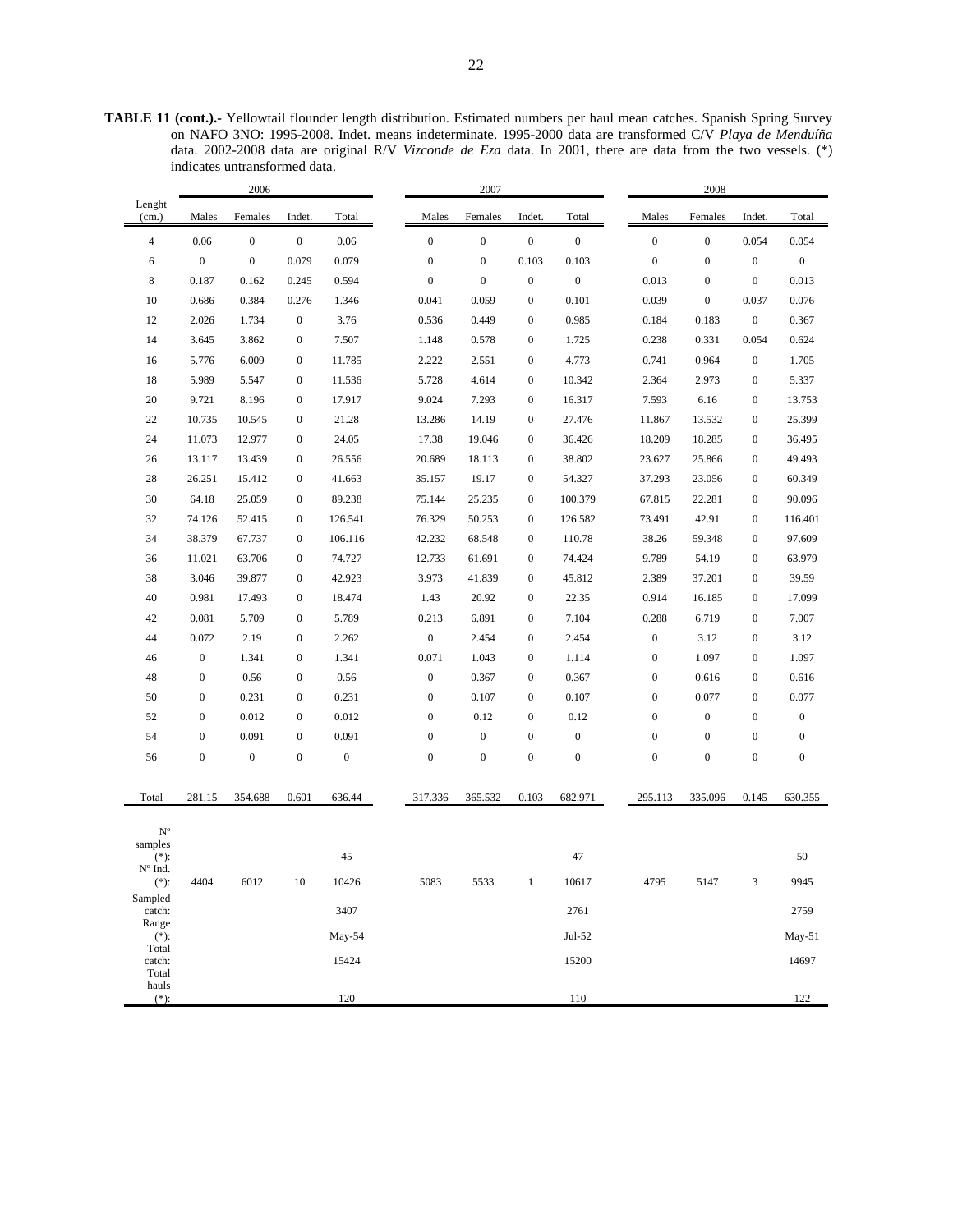

**FIGURE 1.-** Atlantic cod stratified mean catches in Kg and ±SD by year. Spanish Spring surveys on NAFO Div. 3NO: 1997-2008 (1997-2000 transformed data from C/V *Playa de Menduíña*; 2002-2008 original data from R/V *Vizconde de Eza*. In 2001, there are data from the two vessels).



**FIGURE 2.-** Atlantic cod biomass calculated by the swept area method in tons and ±SD by year. Spanish Spring surveys on NAFO Div. 3NO: 1997-2008 (1997-2000 transformed data from C/V *Playa de Menduíña*; 2002-2008 original data from R/V *Vizconde de Eza*. In 2001, there are data from the two vessels).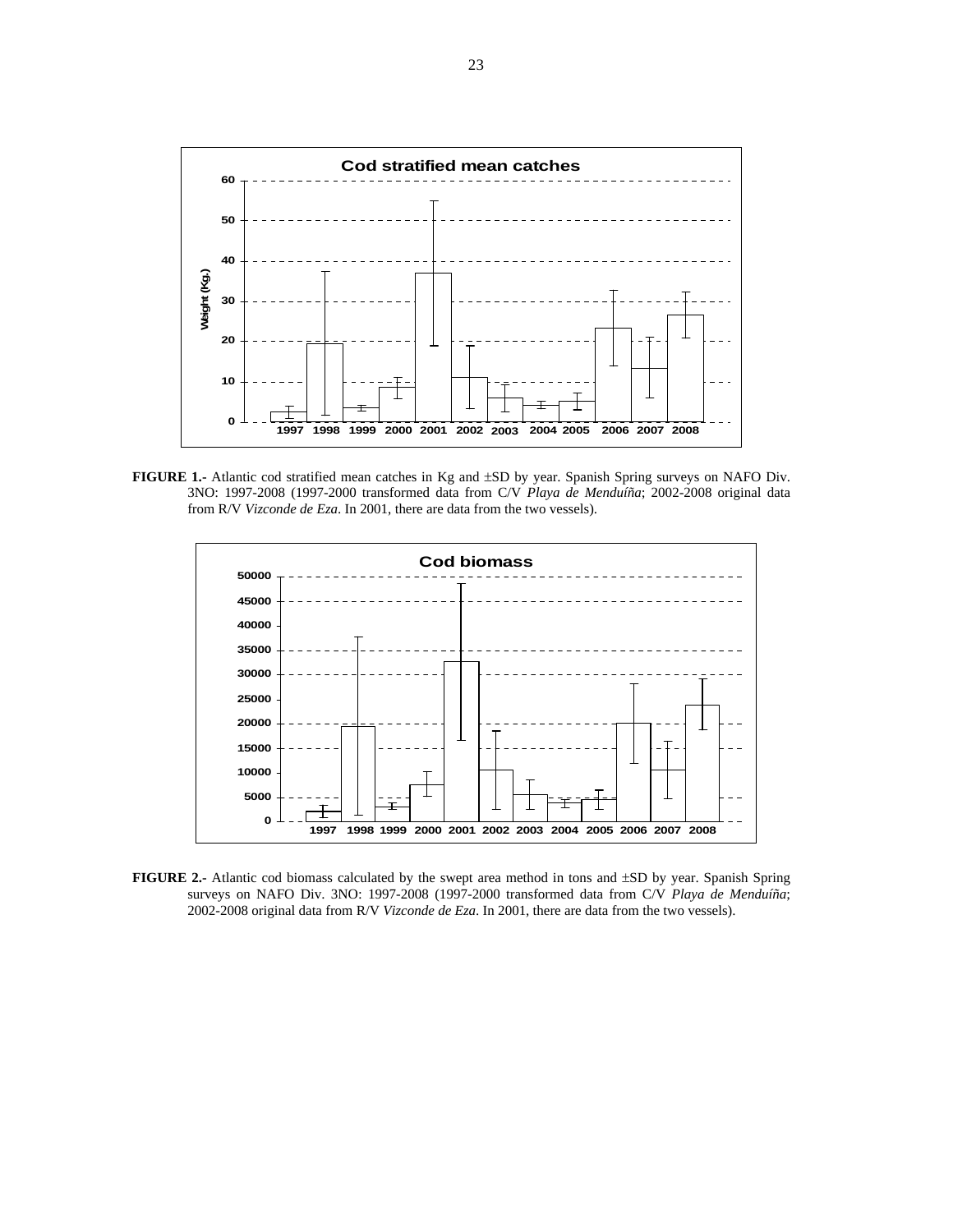

**FIGURE 3.-** Atlantic cod length distribution (cm) on NAFO 3NO: 1997-2008 . Mean catches per tow numbers. 1997-2000 data are transformed data from C/V *Playa de Menduíña*, and 2002- 2008 data are original from R/V *Vizconde de Eza*. In 2001, there are data form the two vessels.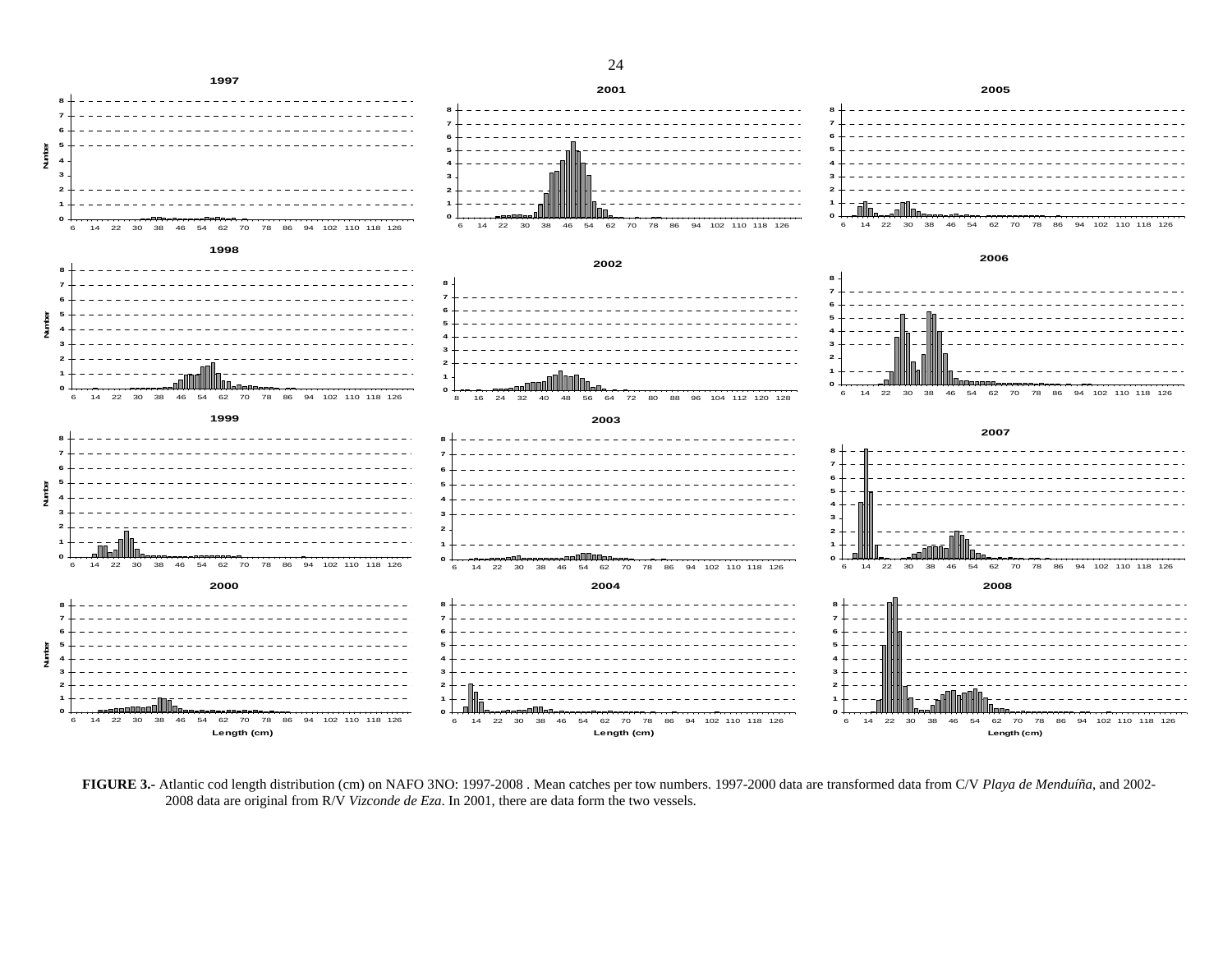

 **FIGURE 4.-** Atlantic cod mean catches per tow length distribution (cm) on NAFO 3NO: 1997-2008.



**FIGURE 5.-** Yellowtail flounder stratified mean catches in Kg and ±SD by year. Spanish Spring surveys on NAFO Div. 3NO: 1995-2008 (1995-2000 transformed data from C/V *Playa de Menduíña*; 2002-2008 original data from R/V *Vizconde de Eza*. In 2001, there are data from the two vessels).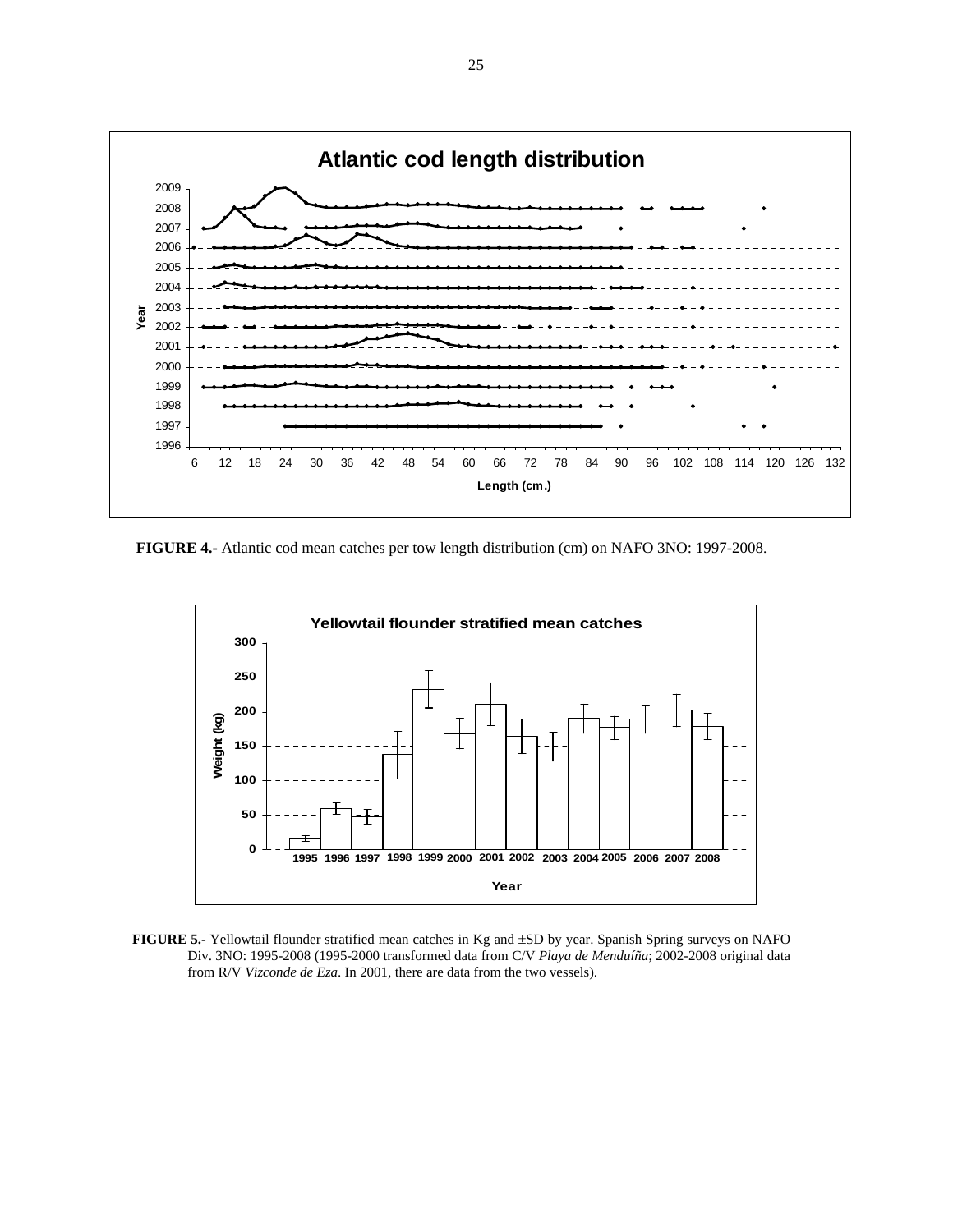

**FIGURE 6.** Yellowtail flounder biomass calculated by the swept area method in tons and  $\pm SD$  by year. Spanish Spring surveys on NAFO Div. 3NO: 1995-2008 (1995-2000 transformed data from C/V *Playa de Menduíña*; 2002-2008 original data from R/V *Vizconde de Eza*. In 2001, there are data from the two vessels).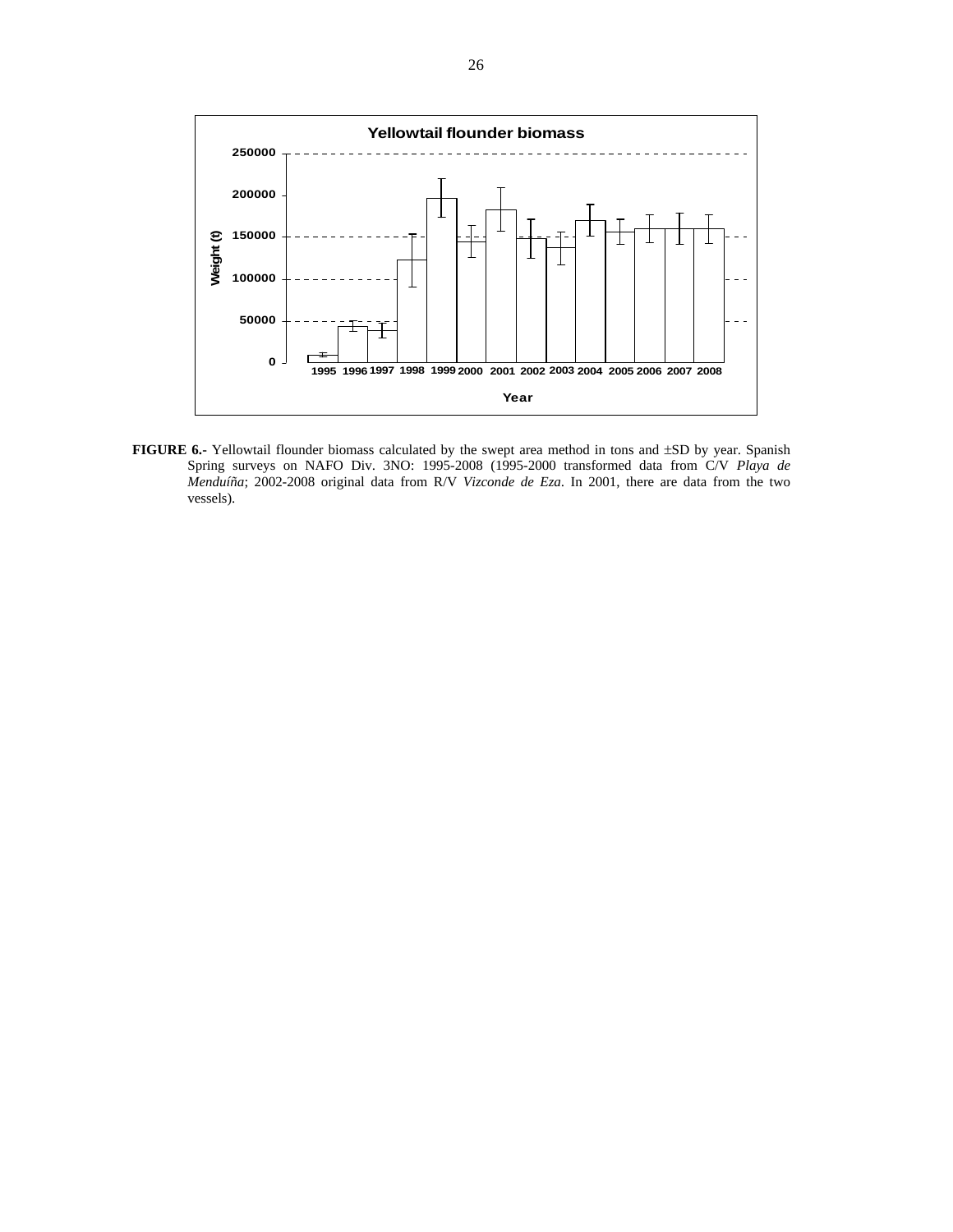

**FIGURE 7.-** Yellowtail flounder length distribution (cm) on NAFO 3NO: 1995-2008. Mean catches per tow numbers. 1995-2000 data are transformed data from C/V *Playa de Menduíña*, and 2002-2008 data are original from R/V *Vizconde de Eza*. In 2001, there are data from the two vessels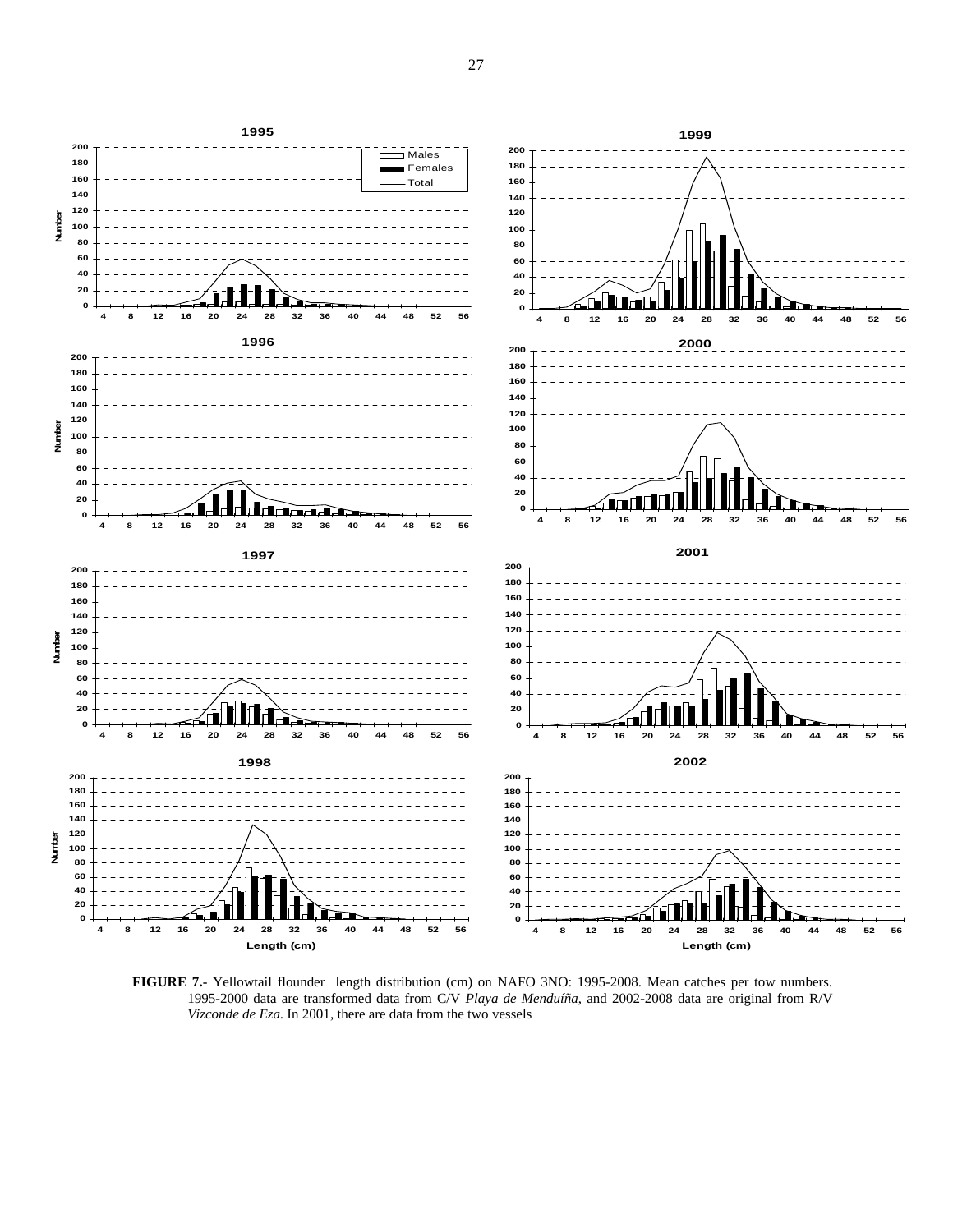

**FIGURE 7 (Cont.).-** Yellowtail flounder length distribution (cm) on NAFO 3NO: 1995-2008. Mean catches per tow numbers. 1995-2000 data are transformed data from C/V *Playa de Menduíña*, and 2002-2008 data are original from R/V *Vizconde de Eza*. In 2001, there are data from the two vessels